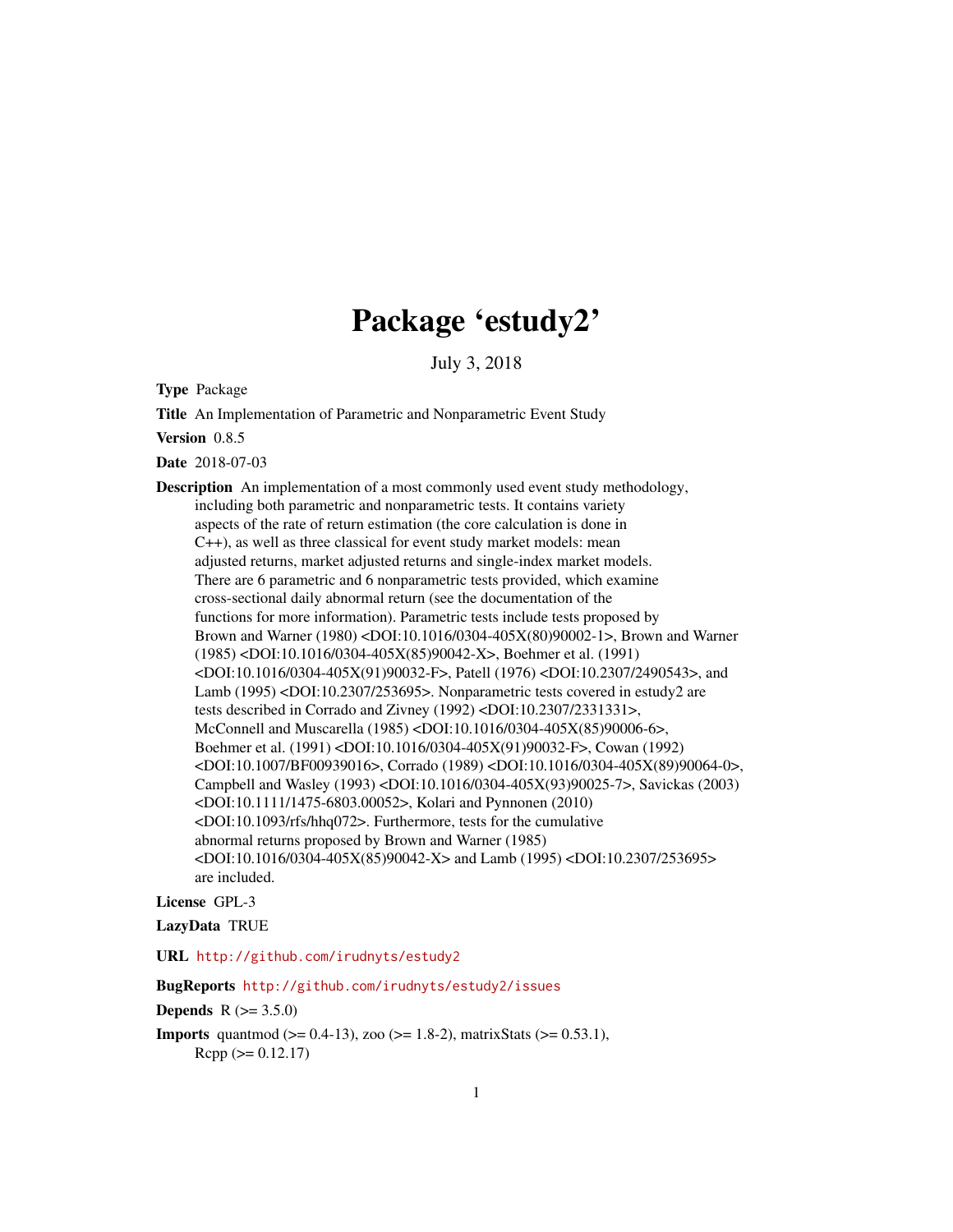LinkingTo Rcpp RoxygenNote 6.0.1 Suggests knitr, rmarkdown, magrittr VignetteBuilder knitr NeedsCompilation yes Author Iegor Rudnytskyi [aut, cre] Maintainer Iegor Rudnytskyi <iegor.rudnytskyi@gmail.com> Repository CRAN Date/Publication 2018-07-03 15:10:02 UTC

## R topics documented:

|                                                                                                                     | 3              |
|---------------------------------------------------------------------------------------------------------------------|----------------|
|                                                                                                                     | 6              |
|                                                                                                                     | $\overline{7}$ |
|                                                                                                                     | 9              |
|                                                                                                                     | 11             |
| car lamb                                                                                                            | 13             |
|                                                                                                                     | 14             |
| $corrado_sign_test \dots \dots \dots \dots \dots \dots \dots \dots \dots \dots \dots \dots \dots \dots \dots \dots$ | 16             |
|                                                                                                                     | 18             |
|                                                                                                                     | 20             |
|                                                                                                                     | 21             |
|                                                                                                                     | 23             |
|                                                                                                                     | 24             |
|                                                                                                                     | 26             |
|                                                                                                                     | 28             |
|                                                                                                                     | 30             |
|                                                                                                                     | 32             |
|                                                                                                                     | 33             |
|                                                                                                                     | 33             |
|                                                                                                                     | 35             |
|                                                                                                                     | 36             |
|                                                                                                                     | 36             |
|                                                                                                                     | 39             |
|                                                                                                                     | 40             |
|                                                                                                                     | 42.            |
|                                                                                                                     | 43             |
|                                                                                                                     |                |

**Index a** set of the set of the set of the set of the set of the set of the set of the set of the set of the set of the set of the set of the set of the set of the set of the set of the set of the set of the set of the s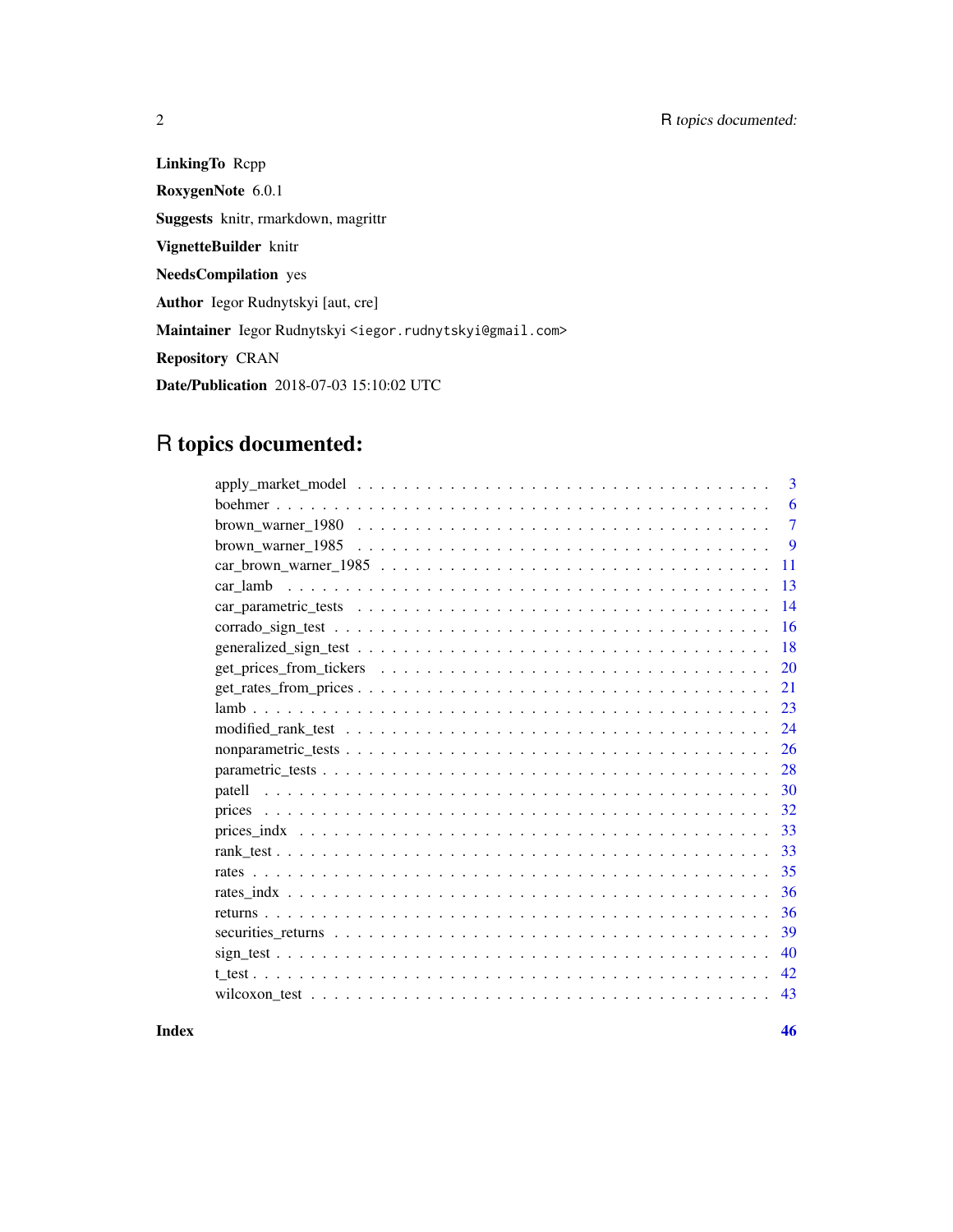<span id="page-2-1"></span><span id="page-2-0"></span>apply\_market\_model *Apply a market model and return a list of* returns *objects.*

#### Description

The function applies a given market model to securities' rates of returns and returns a list of returns objects for each security, which can be passed directly to a whole battery of tests.

#### Usage

```
apply_market_model(rates, regressors, same_regressor_for_all = TRUE,
 market_model = c("mean_adj", "mrkt_adj", "sim"),
 estimation_method = c("ols"), estimation_start, estimation_end)
```
#### Arguments

| rates                  | an object of list, data. frame, zoo containing rates of returns of securities.                                                                                                                                                                              |  |
|------------------------|-------------------------------------------------------------------------------------------------------------------------------------------------------------------------------------------------------------------------------------------------------------|--|
| regressors             | an object of the same class as rates containing regressors. The argument can be<br>omitted, if market model is mean_adj. regressors must have the same number<br>of components as rates except cases when the same regressor is used for all<br>securities. |  |
| same_regressor_for_all |                                                                                                                                                                                                                                                             |  |
|                        | logical. Should the same regressor be used for each security? The default value<br>is TRUE.                                                                                                                                                                 |  |
| market_model           | a character indicating the market model among mean_adj, mrkt_adj, and sim.                                                                                                                                                                                  |  |
| estimation_method      |                                                                                                                                                                                                                                                             |  |
|                        | a character specifying an estimation method for simmodel.                                                                                                                                                                                                   |  |
| estimation_start       |                                                                                                                                                                                                                                                             |  |
|                        | an object of Date class giving the first date of the estimation period.                                                                                                                                                                                     |  |
|                        | estimation end an object of Date class giving the last date of the estimation period.                                                                                                                                                                       |  |

#### Details

The generic function is dispatched for such classes as list, data.frame, and zoo. If same\_regressor\_for\_all is TRUE, and regressors has the length greater than one, the first element of regressors will be applied for each security in rates.

#### Value

A list of returns objects.

#### References

Brown S.J., Warner J.B. *Using Daily Stock Returns, The Case of Event Studies*. Journal of Financial Economics, 14:3-31, 1985.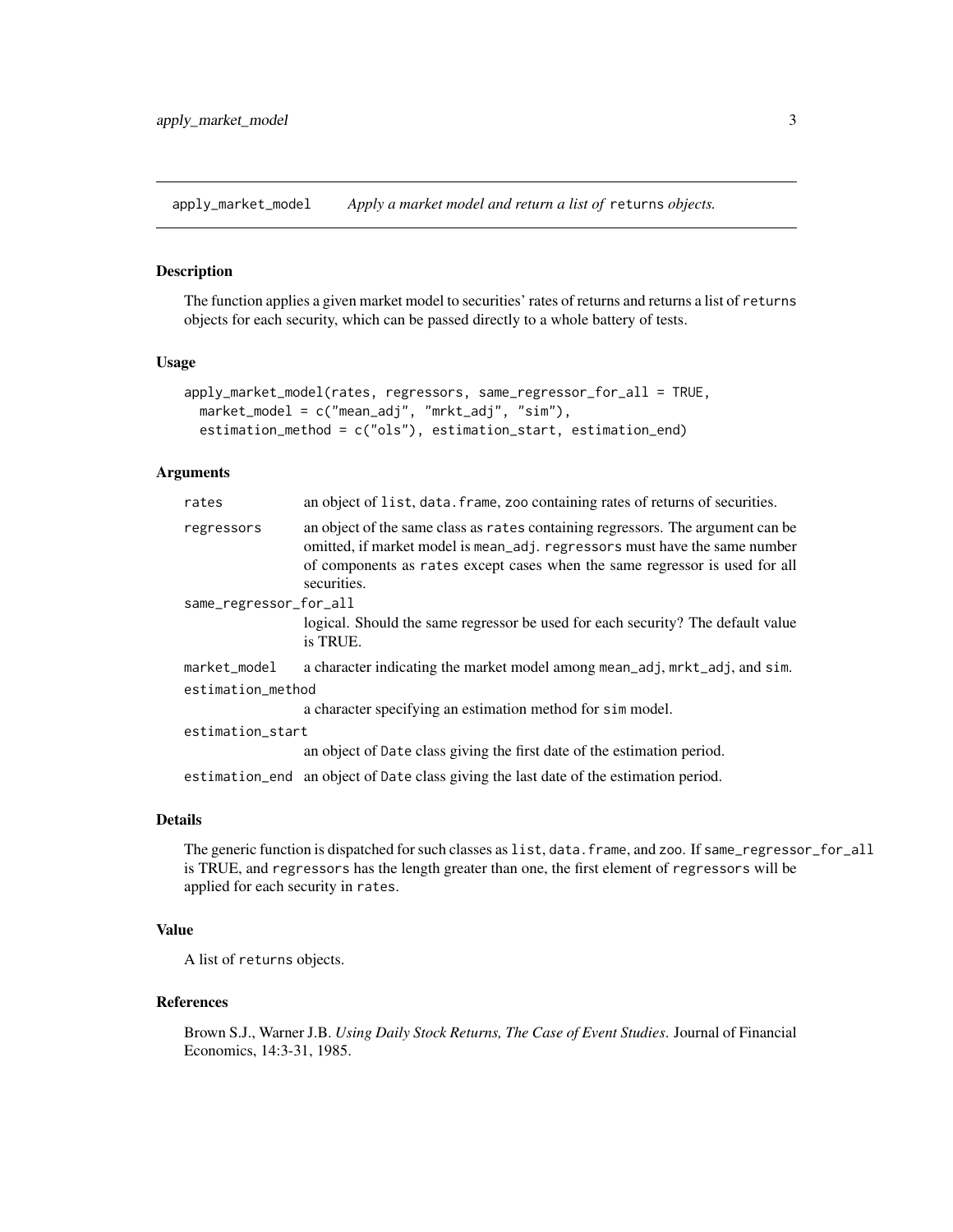#### See Also

[returns](#page-35-1)

```
## 1. Mean-adjusted-returns model
## Not run:
library("magrittr")
tickers <- c("ALV.DE", "CS.PA", "G.MI", "HNR1.HA", "HSX.L", "MUV2.DE",
             "RSA.L", "TOP.CO")
securities_returns <- get_prices_from_tickers(tickers,
                                              start = as.Date("2000-01-01"),
                                              end = as.Date("2002-01-01"),
                                              quote = "Close",
                                              retclass = "zoo") %>%
    get_rates_from_prices(quote = "Close",
                          multi_day = TRUE,
                          compounding = "continuous") %>%
    apply_market_model(market_model = "mean_adj",
                       estimation_start = as.Date("2001-03-26"),
                       estimation_end = as.Date("2001-09-10"))
## End(Not run)
## The result of the code above is equivalent to:
data(rates)
securities_returns <- apply_market_model(
   rates,
   market_model = "mean_adj",
   estimation_start = as.Date("2001-03-26"),
    estimation_end = as.Date("2001-09-10")
)
## 2. Market-adjusted-returns model
## Not run:
library("magrittr")
rates_indx <- get_prices_from_tickers("^STOXX50E",
                                      start = as.Date("2000-01-01"),
                                      end = as.Date("2002-01-01"),
                                      quote = "Close",
                                      retclass = "zoo") %>%
    get_rates_from_prices(quote = "Close",
                          multi_day = TRUE,
                          compounding = "continuous")
tickers <- c("ALV.DE", "CS.PA", "G.MI", "HNR1.HA", "HSX.L", "MUV2.DE",
             "RSA.L", "TOP.CO")
securities_returns <- get_prices_from_tickers(tickers,
                                              start = as.Date("2000-01-01"),
                                              end = as.Date("2002-01-01"),
                                              quote = "Close",
                                              retclass = "zoo") %>%
    get_rates_from_prices(quote = "Close",
                          multi_day = TRUE,
```
<span id="page-3-0"></span>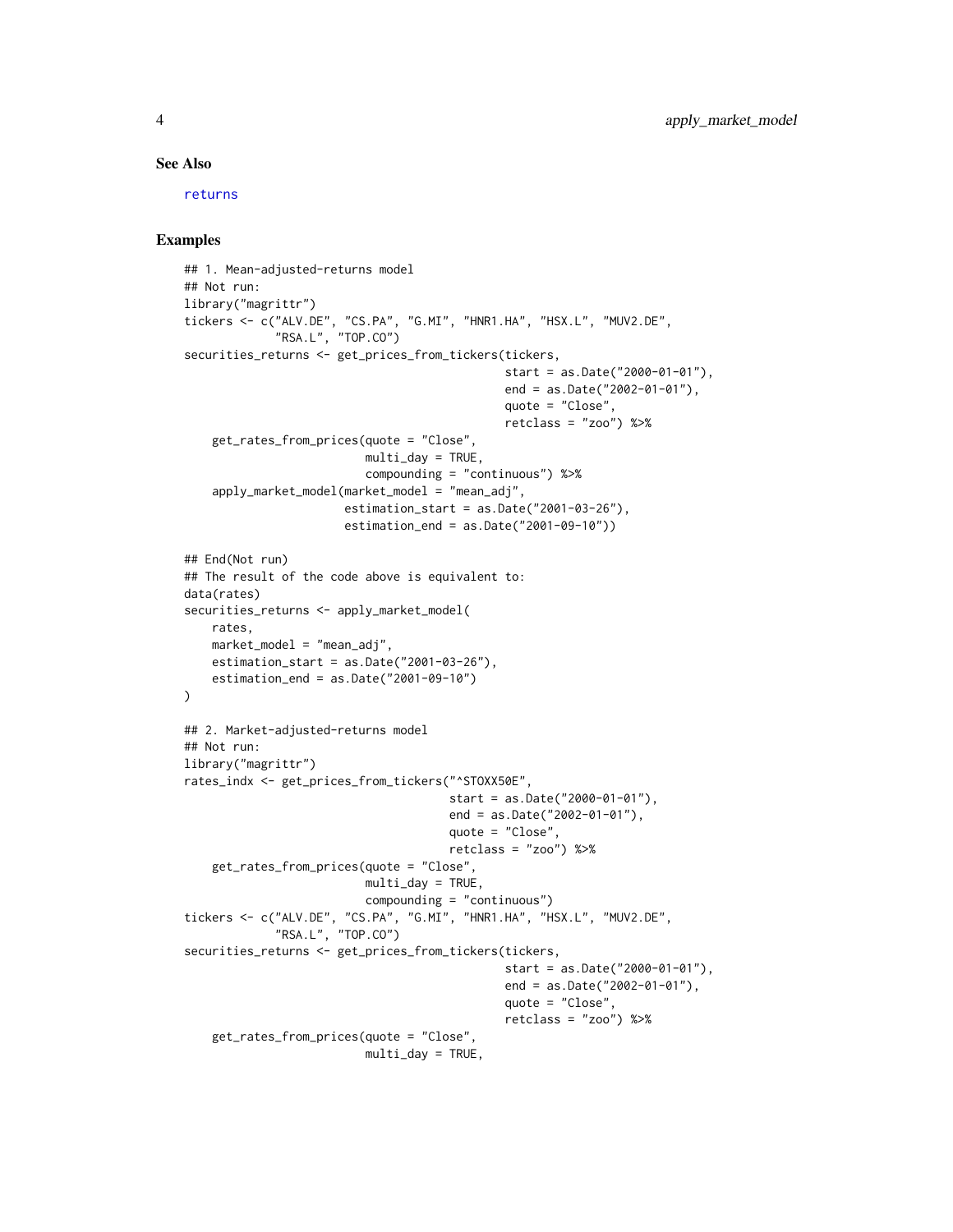```
compounding = "continuous") %>%
    apply_market_model(regressor = rates_indx,
                       same_regressor_for_all = TRUE,
                       market_model = "mrkt_adj",
                       estimation_start = as.Date("2001-03-26"),
                       estimation_end = as.Date("2001-09-10"))
## End(Not run)
## The result of the code above is equivalent to:
data(rates, rates_indx)
securities_returns <- apply_market_model(
   rates = rates,
    regressor = rates_indx,
    same_regressor_for_all = TRUE,
   market_model = "mrkt_adj",
    estimation_start = as.Date("2001-03-26"),
   estimation_end = as.Date("2001-09-10")
)
## 3. Single-index market model
## Not run:
library("magrittr")
rates_indx <- get_prices_from_tickers("^STOXX50E",
                                      start = as.Date("2000-01-01"),
                                      end = as.Date("2002-01-01"),
                                      quote = "Close",
                                      retclass = "zoo") %>%
    get_rates_from_prices(quote = "Close",
                          multi_day = TRUE,
                          compounding = "continuous")
tickers <- c("ALV.DE", "CS.PA", "G.MI", "HNR1.HA", "HSX.L", "MUV2.DE",
             "RSA.L", "TOP.CO")
securities_returns <- get_prices_from_tickers(tickers,
                                               start = as.Date("2000-01-01"),
                                               end = as.Date("2002-01-01"),
                                               quote = "Close",
                                               retclass = "zoo") %>%
    get_rates_from_prices(quote = "Close",
                          multi_day = TRUE,
                          compounding = "continuous") %>%
    apply_market_model(regressor = rates_indx,
                       same_regressor_for_all = TRUE,
                       market_model = "sim",
                       estimation_method = "ols",
                       estimation_start = as.Date("2001-03-26"),
                       estimation_end = as.Date("2001-09-10"))
## End(Not run)
## The result of the code above is equivalent to:
data(rates, rates_indx)
securities_returns <- apply_market_model(
   rates = rates,
    regressor = rates_indx,
```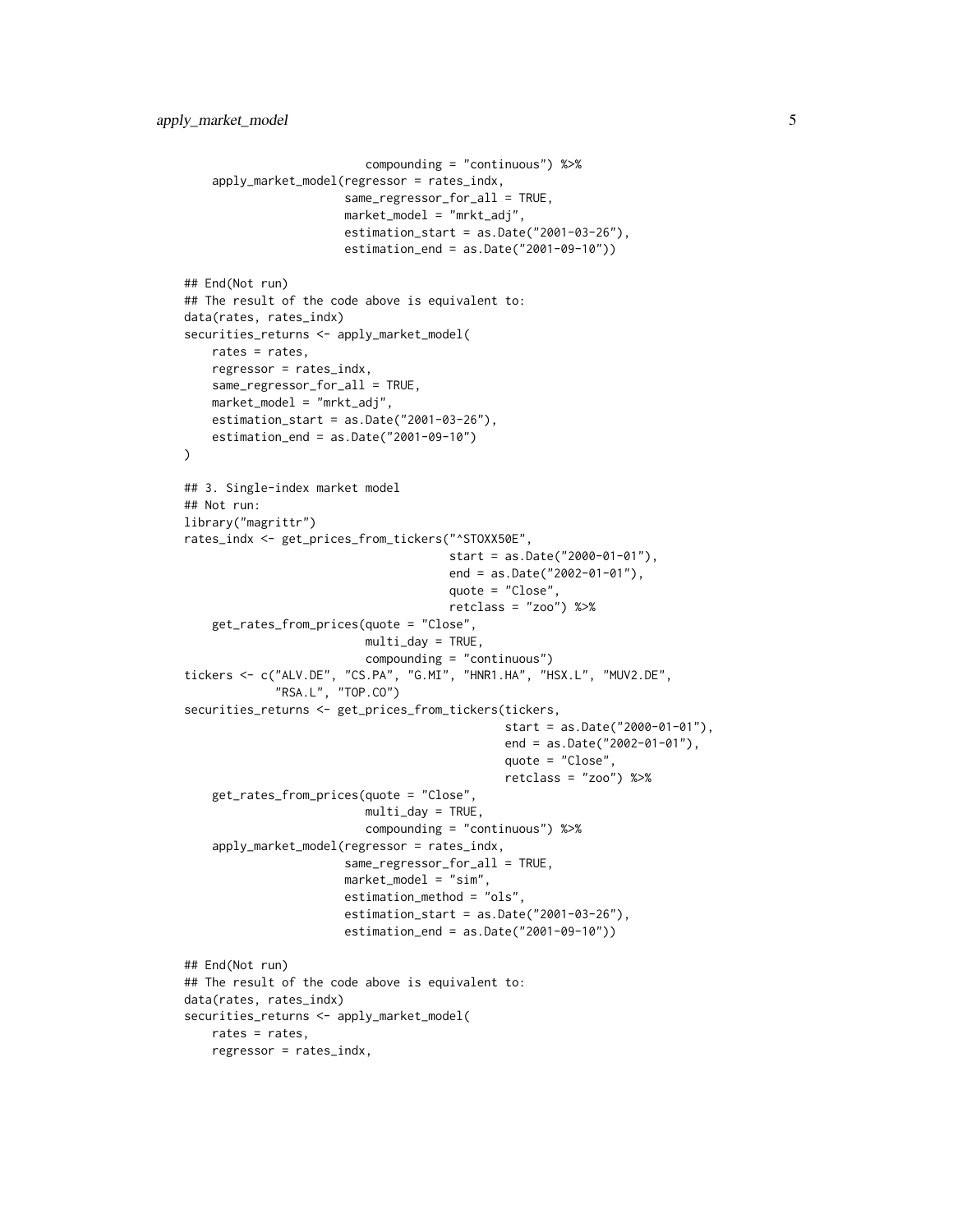```
same_regressor_for_all = TRUE,
    market_model = "sim",
    estimation_method = "ols",
    estimation_start = as.Date("2001-03-26"),
    estimation_end = as.Date("2001-09-10")
)
```
<span id="page-5-1"></span>boehmer *Boehmer's parametric test (1991).*

#### Description

An event study parametric test described in Boehmer 1991.

#### Usage

boehmer(list\_of\_returns, event\_start, event\_end)

#### Arguments

| list_of_returns |                                                                                           |
|-----------------|-------------------------------------------------------------------------------------------|
|                 | a list of objects of S3 class returns, each element of which is treated as a<br>security. |
| event_start     | an object of Date class giving the first date of the event period.                        |
| event end       | an object of Date class giving the last date of the event period.                         |

#### Details

Performs a parametric test for event study, which is described in Boehmer 1991. Also called hybrid test or standardized cross-sectional test. This test performs t-test based on Patell's standardized residuals. By combining Patell's and t-tests, this test allows for event-induced variance changes, but still assumes cross-sectional independence. The test examines the hypothesis whether the theoretical cross-sectional expected value for a given day is equal to zero. It calculates statistics even if event window and estimation period are overlapped (intersect). The critical values has Student's t-distribution. The significance levels of  $\alpha$  are 0.1, 0.05, and 0.01 (marked respectively by \*, \*\*, and \*\*\*).

#### Value

A data frame of test's statistics and significances.

#### References

- Patell J.M. *Corporate forecasts of earnings per share and stock price behavior: empirical tests*. Journal of Accounting Research, 14(2):246- 276, 1976.
- Boehmer E., Musumeci J., Poulsen A.B. *Event-study methodology under conditions of eventinduced variance*. Journal of Financial Economics, 30(2):253-272, 1991.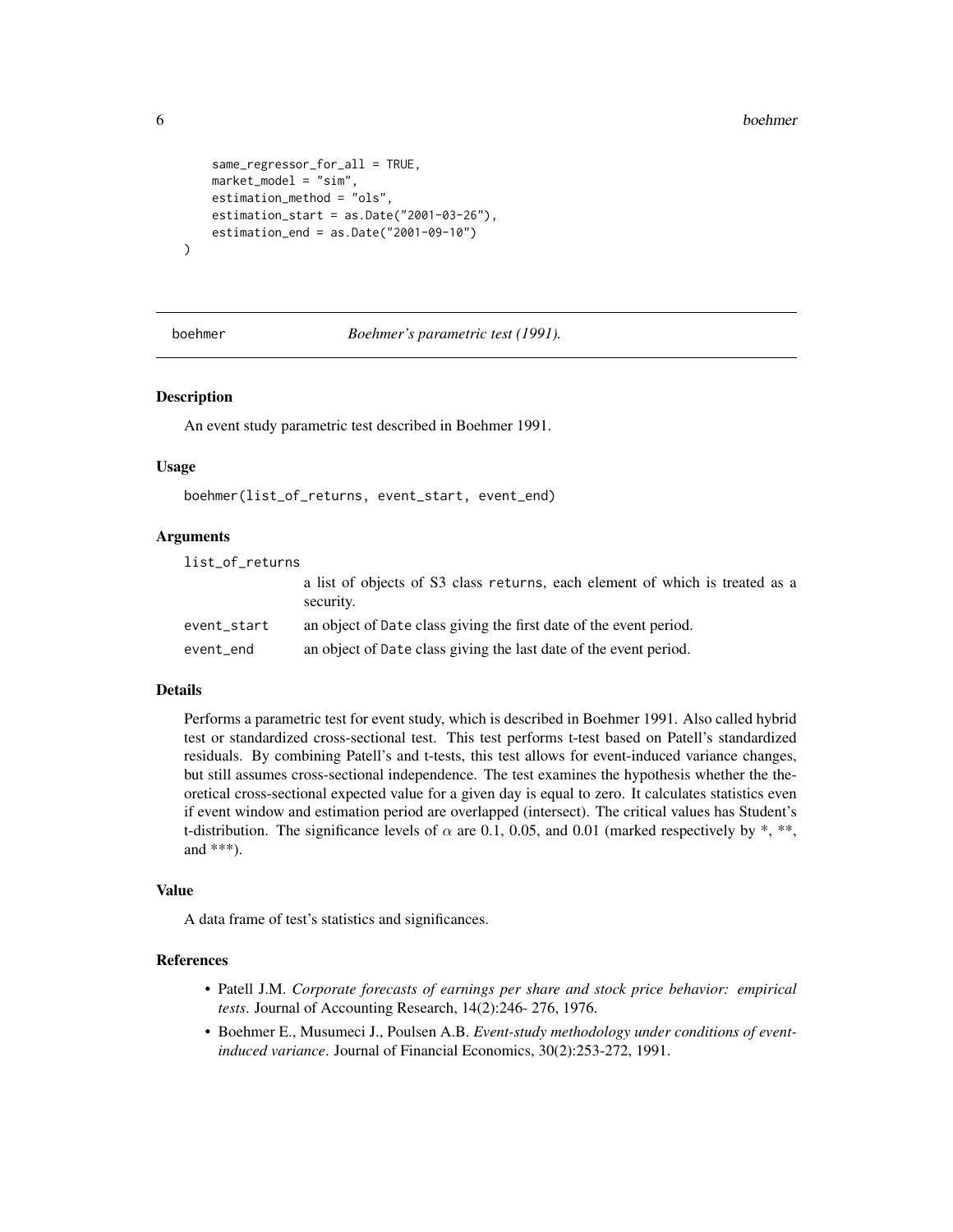#### <span id="page-6-0"></span>See Also

[parametric\\_tests](#page-27-1), [brown\\_warner\\_1980](#page-6-1), [brown\\_warner\\_1985](#page-8-1), [t\\_test](#page-41-1), [patell](#page-29-1), and [lamb](#page-22-1).

#### Examples

```
## Not run:
library("magrittr")
rates_indx <- get_prices_from_tickers("^STOXX50E",
                                      start = as.Date("2000-01-01"),
                                      end = as.Date("2002-01-01"),
                                      quote = "Close",
                                      retclass = "zoo") %>%
    get_rates_from_prices(quote = "Close",
                          multi_day = TRUE,
                          compounding = "continuous")
tickers <- c("ALV.DE", "CS.PA", "G.MI", "HNR1.HA", "HSX.L", "MUV2.DE",
             "RSA.L", "TOP.CO")
get_prices_from_tickers(tickers,
                        start = as.Date("2000-01-01"),
                        end = as.Date("2002-01-01"),
                        quote = "Close",
                        retclass = "zoo") %>%
    get_rates_from_prices(quote = "Close",
                          multi_day = TRUE,
                          compounding = "continuous") %>%
    apply_market_model(regressor = rates_indx,
                       same_regressor_for_all = TRUE,
                       market_model = "sim",
                       estimation_method = "ols",
                       estimation_start = as.Date("2001-03-26"),
                       estimation_end = as.Date("2001-09-10")) %>%
    boehmer(event_start = as.Date("2001-09-11"),
            event_end = as.Date("2001-09-28"))
## End(Not run)
## The result of the code above is equivalent to:
data(securities_returns)
boehmer(list_of_returns = securities_returns,
        event_start = as.Date("2001-09-11"),
        event_end = as.Date("2001-09-28"))
```
<span id="page-6-1"></span>brown\_warner\_1980 *Brown and Warner parametric test (1980).*

#### Description

An event study parametric test described in Brown and Warner 1980.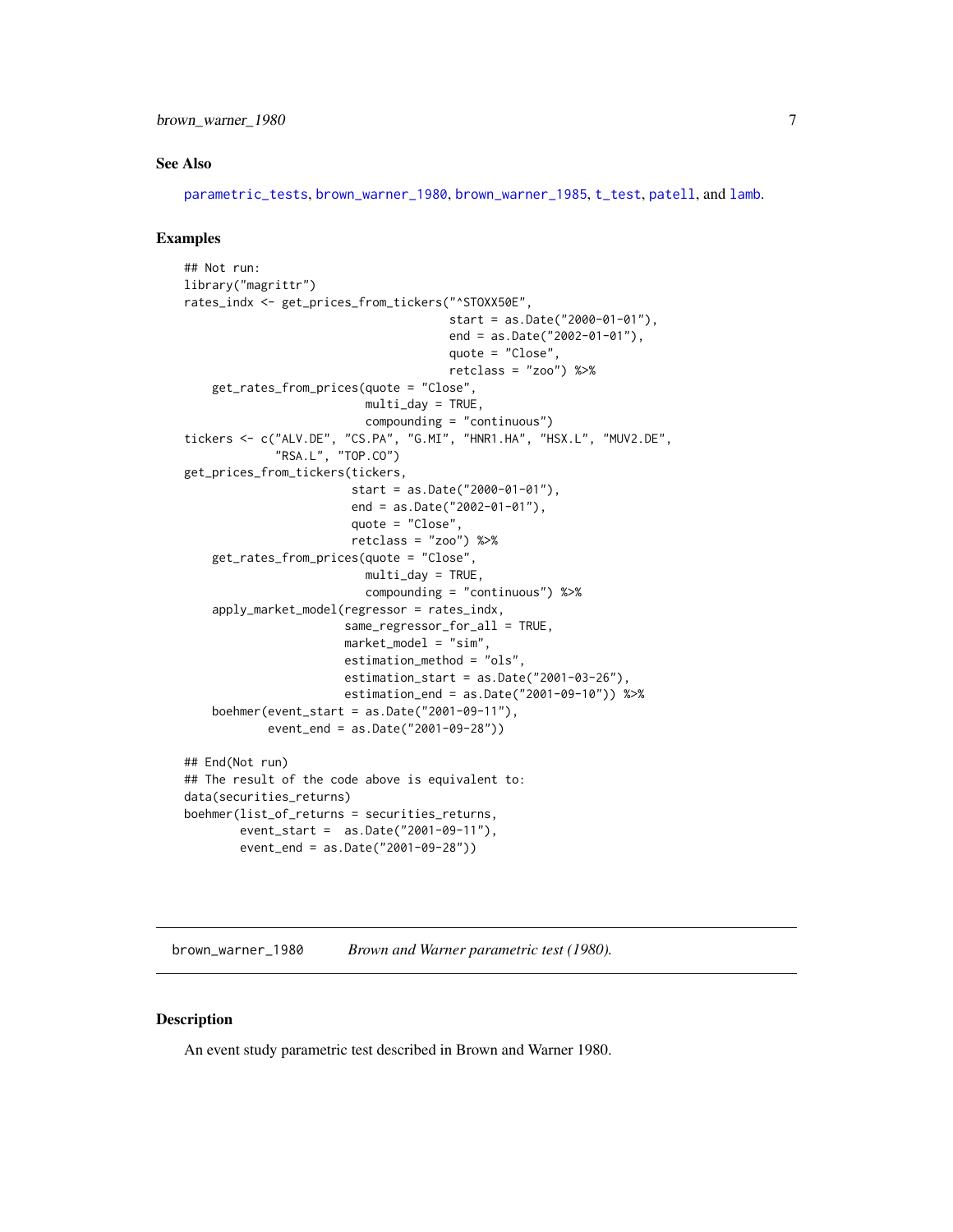```
brown_warner_1980(list_of_returns, event_start, event_end)
```
#### Arguments

| list_of_returns |                                                                                           |
|-----------------|-------------------------------------------------------------------------------------------|
|                 | a list of objects of S3 class returns, each element of which is treated as a<br>security. |
| event_start     | an object of Date class giving the first date of the event period.                        |
| event_end       | an object of Date class giving the last date of the event period.                         |

#### Details

Performs a parametric test for the event study, which is described in Brown and Warner 1980. The test assumes a cross-sectional independence and an insignificance of event-induced variance. The test examines the hypothesis whether the theoretical cross-sectional expected value for a given day is equal to zero. The standard deviation in statistics is calculated as the cross-sectional mean of companies' variances, estimated on the estimation period. It calculates statistics even if the event window and the estimation period are overlapped (intersect). The critical values are Student's tdistributed (no approximation in limit). The significance levels of  $\alpha$  are 0.1, 0.05, and 0.01 (marked respectively by \*, \*\*, and \*\*\*). It was designed to measure monthly data: for daily data look at Brown and Warner 1985 and brown\_warner\_1985.

#### Value

A data frame of test's statistics and significances.

#### References

Brown S.J., Warner J.B. *Measuring security price performance*. Journal of Financial Economics, 8:205-258, 1980.

#### See Also

[parametric\\_tests](#page-27-1), [brown\\_warner\\_1985](#page-8-1), [t\\_test](#page-41-1), [patell](#page-29-1), [boehmer](#page-5-1), and [lamb](#page-22-1).

```
## Not run:
library("magrittr")
rates_indx <- get_prices_from_tickers("^STOXX50E",
                                      start = as.Date("2000-01-01"),
                                      end = as.Date("2002-01-01"),
                                      quote = "Close",
                                      retclass = "zoo") %>%
    get_rates_from_prices(quote = "Close",
                          multi_day = TRUE,
                          compounding = "continuous")
tickers <- c("ALV.DE", "CS.PA", "G.MI", "HNR1.HA", "HSX.L", "MUV2.DE",
             "RSA.L", "TOP.CO")
```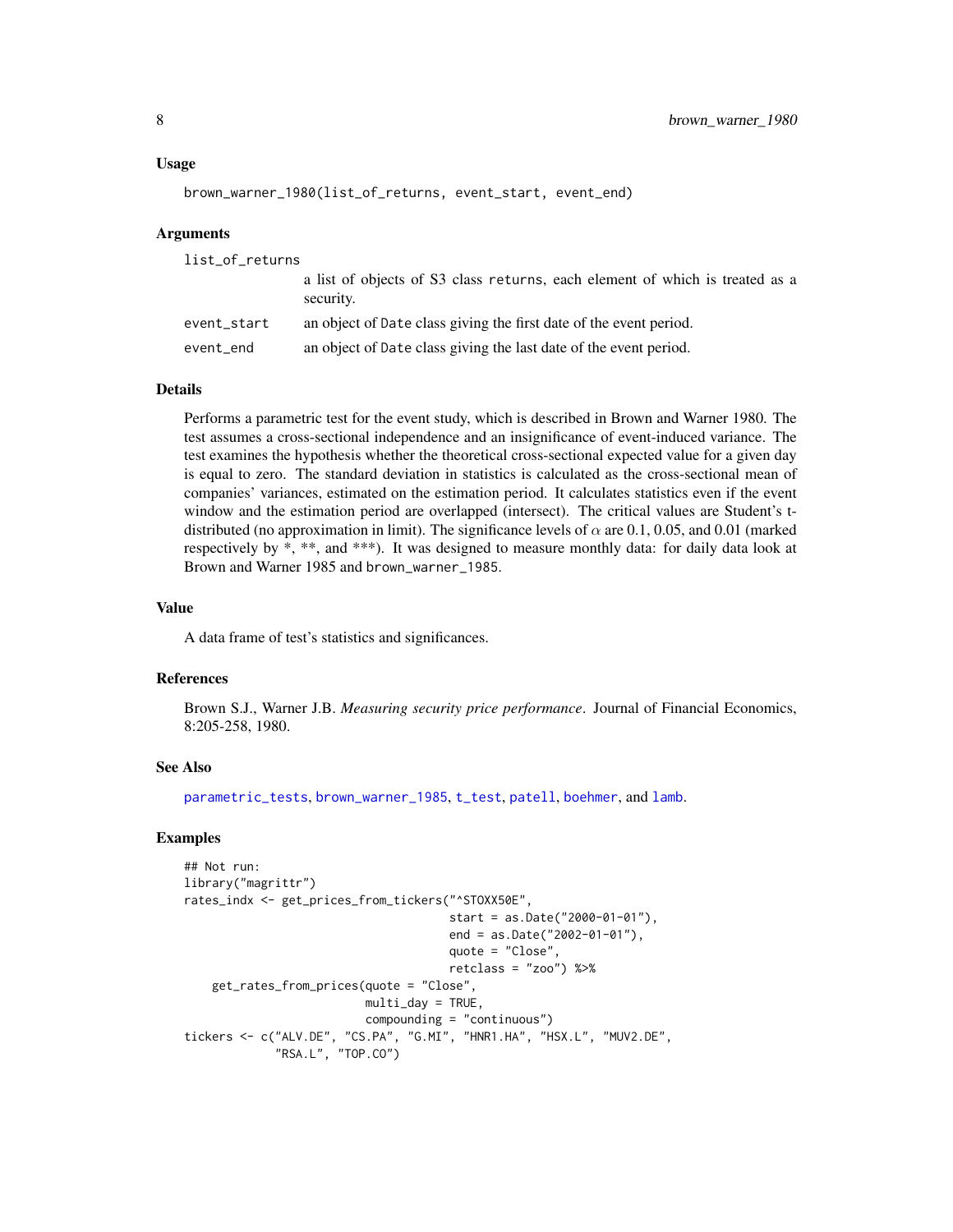```
get_prices_from_tickers(tickers,
                        start = as.Date("2000-01-01"),
                        end = as.Date("2002-01-01"),
                        quote = "Close",
                        retclass = "zoo") %>%
   get_rates_from_prices(quote = "Close",
                         multi_day = TRUE,
                         compounding = "continuous") %>%
    apply_market_model(regressor = rates_indx,
                       same_regressor_for_all = TRUE,
                       market_model = "sim",
                       estimation_method = "ols",
                       estimation_start = as.Date("2001-03-26"),
                       estimation_end = as.Date("2001-09-10")) %>%
   brown_warner_1980(event_start = as.Date("2001-09-11"),
                      event_end = as.Date("2001-09-28"))
## End(Not run)
## The result of the code above is equivalent to:
data(securities_returns)
brown_warner_1980(list_of_returns = securities_returns,
                 event_start = as.Date("2001-09-11"),
                 event_end = as.Date("2001-09-28"))
```
<span id="page-8-1"></span>

| brown_warner_1985 |  | Brown and Warner parametric test (1985). |
|-------------------|--|------------------------------------------|
|-------------------|--|------------------------------------------|

#### Description

An event study parametric test described in Brown and Warner 1985.

#### Usage

```
brown_warner_1985(list_of_returns, event_start, event_end)
```
#### Arguments

| list_of_returns |                                                                                           |
|-----------------|-------------------------------------------------------------------------------------------|
|                 | a list of objects of S3 class returns, each element of which is treated as a<br>security. |
| event_start     | an object of Date class giving the first date of the event period.                        |
| event_end       | an object of Date class giving the last date of the event period.                         |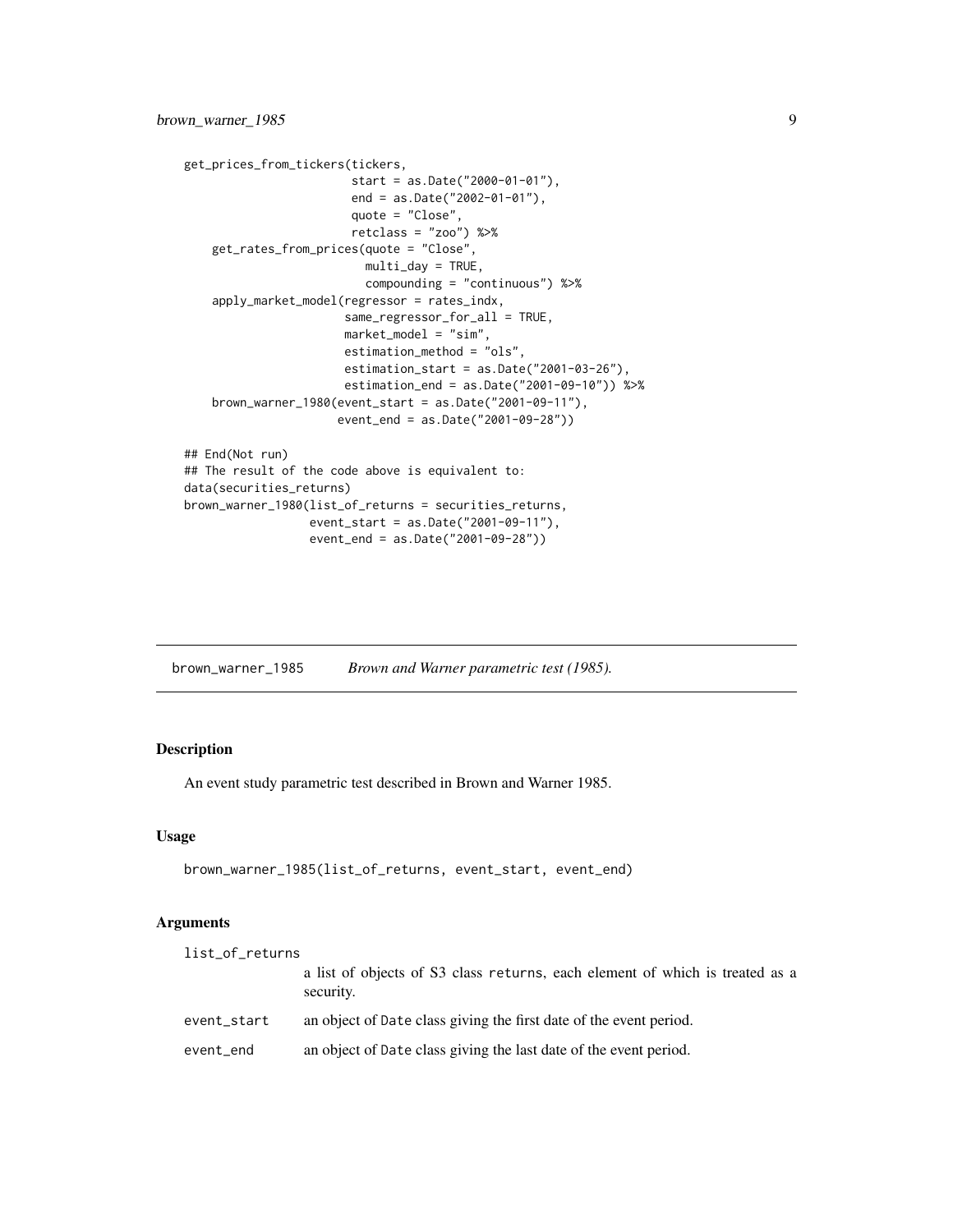#### <span id="page-9-0"></span>Details

Performs a parametric test for event study, which is described in Brown and Warner 1985, which is a traditional event study approach. Assumes cross-sectional independence and is non-robust to an event-induced variance. The test examines the hypothesis whether the theoretical cross-sectional expected value for a given day is equal to zero. The standard deviation in statistics is estimated as the cross-sectional standard deviation of companies' means, estimated on the estimation period. It calculates statistics even if event window and estimation period are overlapped (intersect). The critical values are Student's t-distributed (no approximation in limit). The significance levels of  $\alpha$ are  $0.1$ ,  $0.05$ , and  $0.01$  (marked respectively by  $*$ ,  $**$ , and  $***$ ).

#### Value

A data frame of test's statistics and significances.

#### References

Brown S.J., Warner J.B. *Using Daily Stock Returns, The Case of Event Studies*. Journal of Financial Economics, 14:3-31, 1985.

#### See Also

[parametric\\_tests](#page-27-1), [brown\\_warner\\_1980](#page-6-1), [t\\_test](#page-41-1), [patell](#page-29-1), [boehmer](#page-5-1), and [lamb](#page-22-1).

```
## Not run:
library("magrittr")
rates_indx <- get_prices_from_tickers("^STOXX50E",
                                      start = as.Date("2000-01-01"),
                                      end = as.Date("2002-01-01"),
                                      quote = "Close",
                                      retclass = "zoo") %>%
    get_rates_from_prices(quote = "Close",
                          multi_day = TRUE,
                          compounding = "continuous")
tickers <- c("ALV.DE", "CS.PA", "G.MI", "HNR1.HA", "HSX.L", "MUV2.DE",
             "RSA.L", "TOP.CO")
get_prices_from_tickers(tickers,
                        start = as.Date("2000-01-01"),
                        end = as.Date("2002-01-01"),
                        quote = "Close",
                        retclass = "zoo") %>%
    get_rates_from_prices(quote = "Close",
                          multi_day = TRUE,
                          compounding = "continuous") %>%
    apply_market_model(regressor = rates_indx,
                       same_regressor_for_all = TRUE,
                       market_model = "sim",
                       estimation_method = "ols",
                       estimation_start = as.Date("2001-03-26"),
                       estimation_end = as.Date("2001-09-10")) %>%
```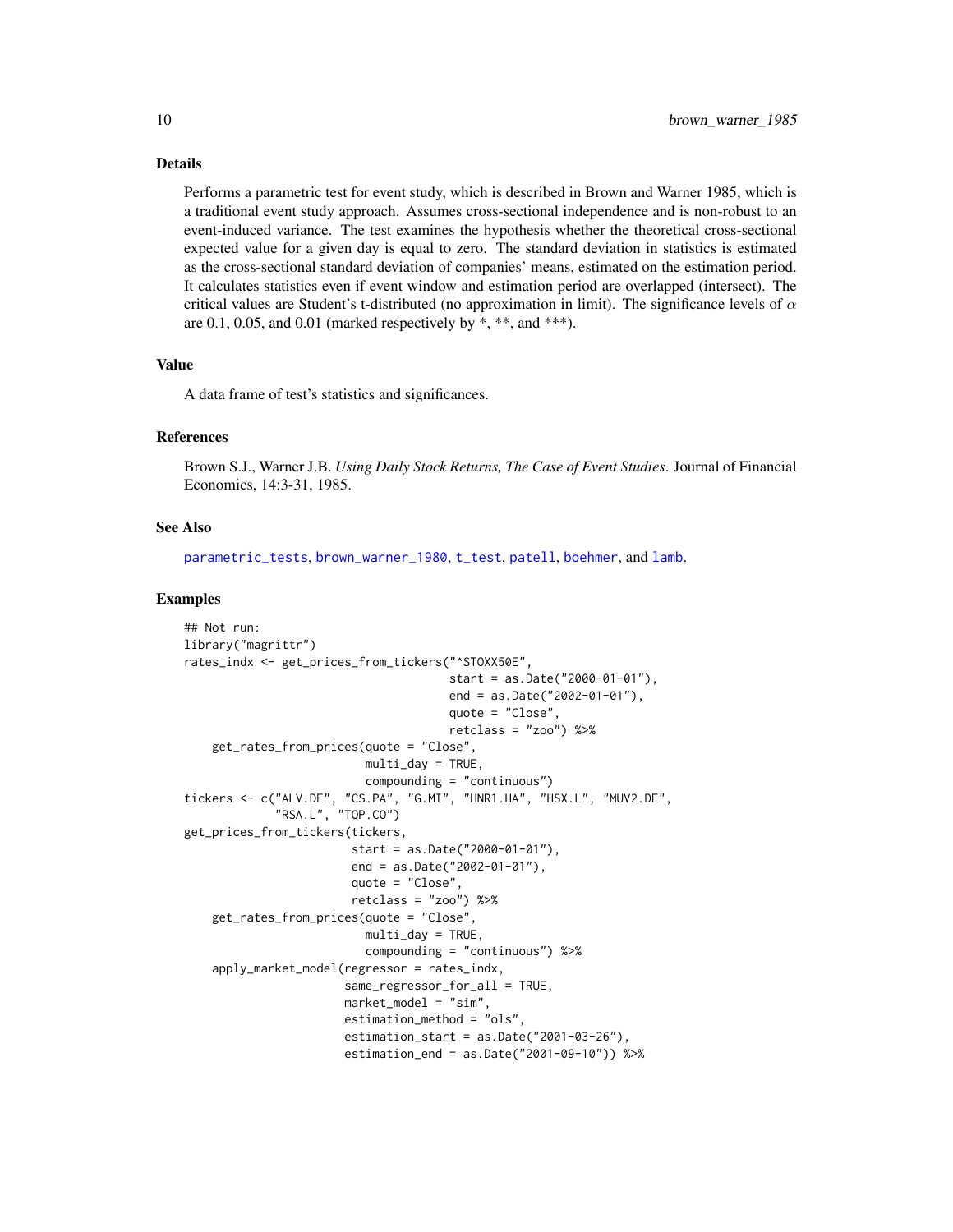```
brown_warner_1985(event_start = as.Date("2001-09-11"),
                      event_end = as.Date("2001-09-28"))
## End(Not run)
## The result of the code above is equivalent to:
data(securities_returns)
brown_warner_1985(list_of_returns = securities_returns,
                  event_start = as.Date("2001-09-11"),
                  event_end = as.Date("2001-09-28"))
```
<span id="page-10-1"></span>car\_brown\_warner\_1985 *Brown and Warner (1985) CAR test.*

#### Description

A parametric test proposed by Brown and Warner 1995 that examines whether or not cumulative abnormal return (CAR) significantly differs from zero.

#### Usage

```
car_brown_warner_1985(list_of_returns, car_start, car_end, percentage = 90)
```
#### Arguments

| list_of_returns |                                                                                                                                        |
|-----------------|----------------------------------------------------------------------------------------------------------------------------------------|
|                 | a list of objects of S3 class returns, each element of which is treated as a<br>security.                                              |
| car_start       | an object of Date class giving the first date of the CAR period.                                                                       |
| car_end         | an object of Date class giving the last date of the CAR period.                                                                        |
| percentage      | a lowest allowed percentage of non-missing observation for each day to be in-<br>corporated into CAR. The default value is 90 percent. |

#### Details

This function performs a test proposed by Brown and Warner 1985 to investigate whether CAR significantly differs from zero. This tests uses the variance, specified by Lamb 1995. The advantage of this test is allowance for correlated cross-sectional returns. The test statistic is close enough to statistic, produced by [car\\_lamb](#page-12-1). The critical values are standard normal. The significance levels of  $\alpha$  are 0.1, 0.05, and 0.01 (marked respectively by \*, \*\*, and \*\*\*).

#### Value

A list of fist date, last date, average percentage of non-missing observation over each day, the value of statistics, the length of the time period, and the significance.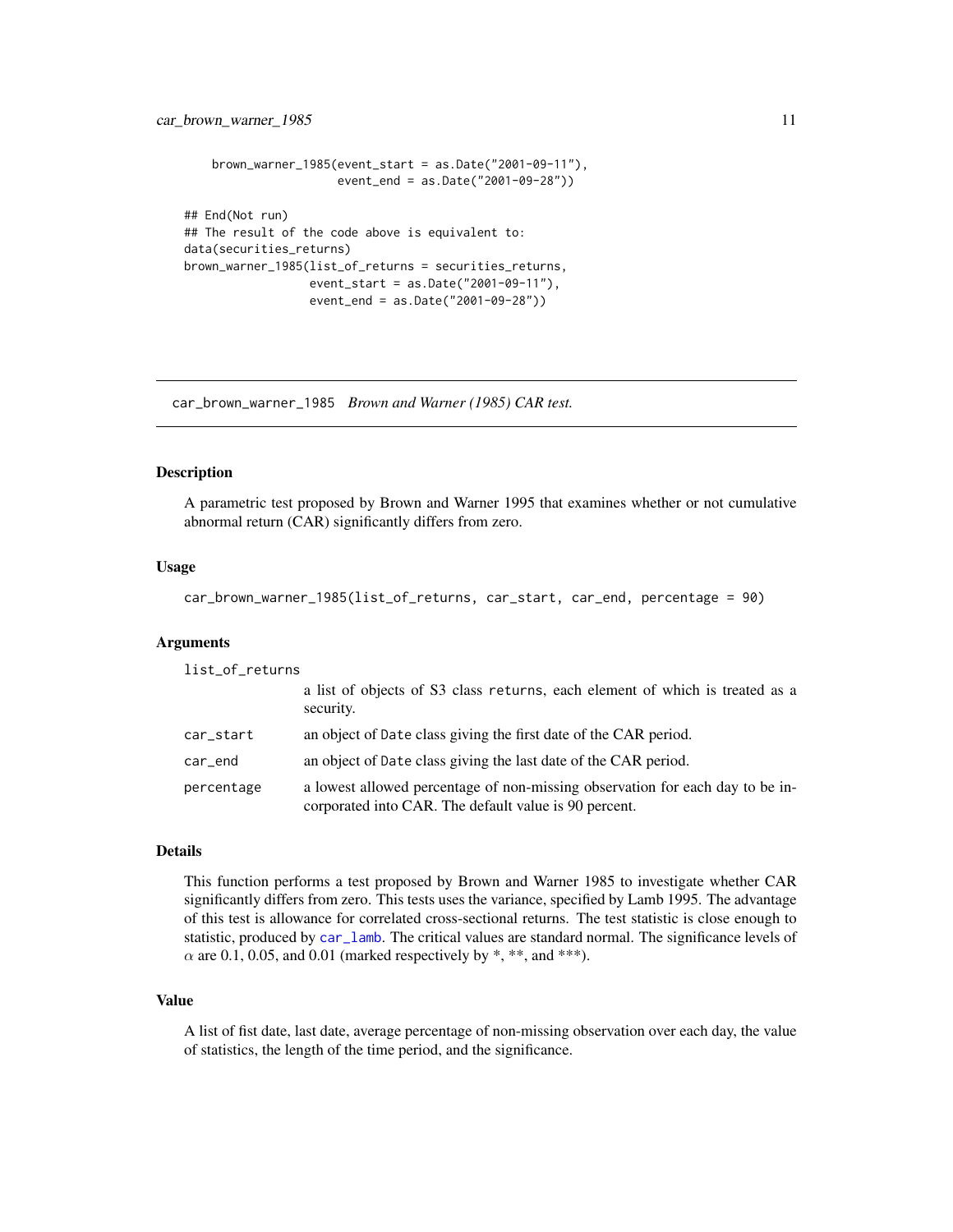#### <span id="page-11-0"></span>References

Brown S.J., Warner J.B. *Using Daily Stock Returns, The Case of Event Studies*. Journal of Financial Economics, 14:3-31, 1985.

#### See Also

[car\\_lamb](#page-12-1) and [car\\_parametric\\_tests](#page-13-1).

car\_start = as.Date("2001-09-11"), car\_end = as.Date("2001-09-28")

#### Examples

)

```
## Not run:
library("magrittr")
rates_indx <- get_prices_from_tickers("^STOXX50E",
                                      start = as.Date("2000-01-01"),
                                      end = as.Date("2002-01-01"),
                                      quote = "Close",
                                      retclass = "zoo") %>%
    get_rates_from_prices(quote = "Close",
                          multi_day = TRUE,
                          compounding = "continuous")
tickers <- c("ALV.DE", "CS.PA", "G.MI", "HNR1.HA", "HSX.L", "MUV2.DE",
             "RSA.L", "TOP.CO")
get_prices_from_tickers(tickers,
                        start = as.Date("2000-01-01"),
                        end = as.Date("2002-01-01"),
                        quote = "Close",
                        retclass = "zoo") %>%
    get_rates_from_prices(quote = "Close",
                          multi_day = TRUE,
                          compounding = "continuous") %>%
    apply_market_model(regressor = rates_indx,
                       same_regressor_for_all = TRUE,
                       market_model = "sim",
                       estimation_method = "ols",
                       estimation_start = as.Date("2001-03-26"),
                       estimation_end = as.Date("2001-09-10")) %>%
    car_brown_warner_1985(car_start = as.Date("2001-09-11"),
                          car_end = as.Date("2001-09-28"))
## End(Not run)
## The result of the code above is equivalent to:
data(securities_returns)
car_brown_warner_1985(
    list_of_returns = securities_returns,
```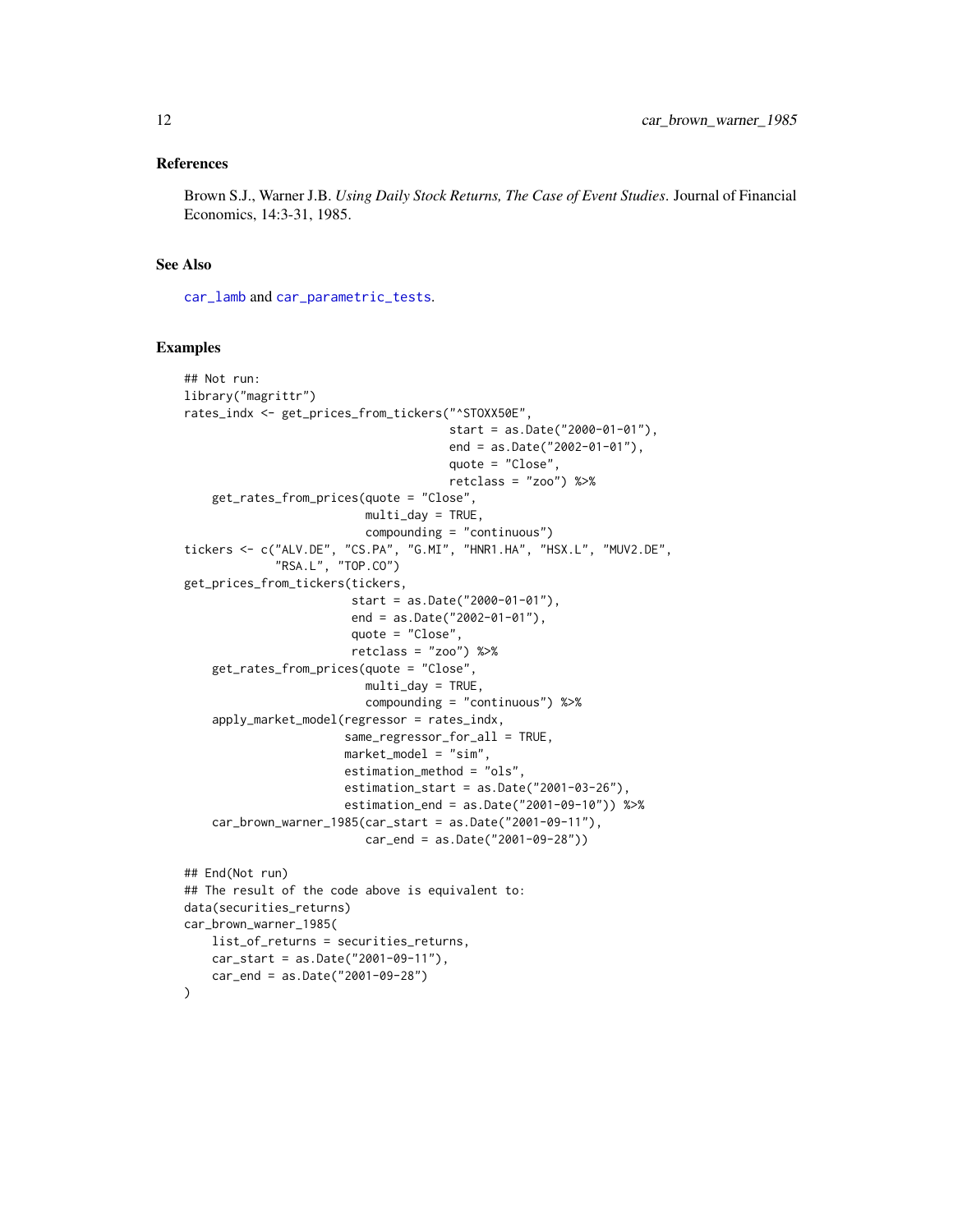<span id="page-12-1"></span><span id="page-12-0"></span>

#### Description

A parametric test proposed by Lamb 1995 that examines whether or not the cumulative abnormal return (CAR) significantly differs from zero.

#### Usage

```
car_lamb(list_of_returns, car_start, car_end, percentage = 90)
```
#### **Arguments**

list\_of\_returns

|            | a list of objects of S3 class returns, each element of which is treated as a<br>security.                                              |
|------------|----------------------------------------------------------------------------------------------------------------------------------------|
| car_start  | an object of Date class giving the first date of the CAR period.                                                                       |
| car_end    | an object of Date class giving the last date of the CAR period.                                                                        |
| percentage | a lowest allowed percentage of non-missing observation for each day to be in-<br>corporated into CAR. The default value is 90 percent. |

#### Details

This function performs a test proposed by Lamb 1995 to investigate whether CAR significantly differs from zero. This tests uses the variance, specified by Lamb 1995. The advantage of this test is allowance for correlated cross-sectional returns. The test statistic is close enough to statistic, produced by [car\\_brown\\_warner\\_1985](#page-10-1). The critical values are standard normal. The significance levels of  $\alpha$  are 0.1, 0.05, and 0.01 (marked respectively by \*, \*\*, and \*\*\*).

#### Value

A list of fist date, last date, average percentage of non-missing observation over each day, the value of statistics, the length of the time period, and the significance.

#### References

Lamb R.P. *An Exposure-Based Analysis of Property-Liability Insurer Stock Values around Hurricane Andrew*. Journal of Risk and Insurance, 62(1):111-123, 1995.

#### See Also

[car\\_brown\\_warner\\_1985](#page-10-1) and [car\\_parametric\\_tests](#page-13-1).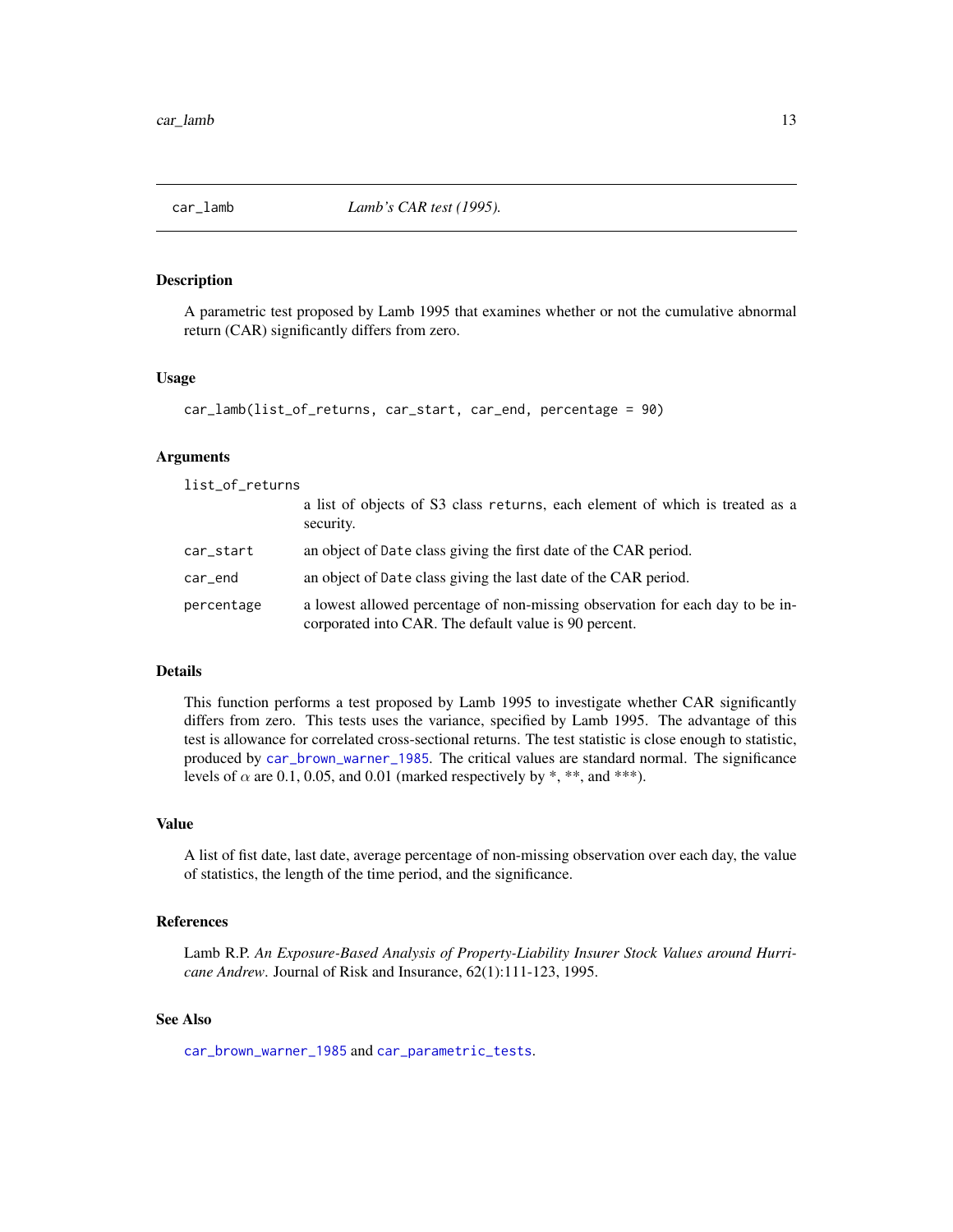#### Examples

```
## Not run:
library("magrittr")
rates_indx <- get_prices_from_tickers("^STOXX50E",
                                      start = as.Date("2000-01-01"),
                                      end = as.Date("2002-01-01"),
                                      quote = "Close",
                                      retclass = "zoo") %>%
    get_rates_from_prices(quote = "Close",
                          multi_day = TRUE,
                          compounding = "continuous")
tickers <- c("ALV.DE", "CS.PA", "G.MI", "HNR1.HA", "HSX.L", "MUV2.DE",
             "RSA.L", "TOP.CO")
get_prices_from_tickers(tickers,
                        start = as.Date("2000-01-01"),
                        end = as.Date("2002-01-01"),
                        quote = "Close",
                        retclass = "zoo") %>%
    get_rates_from_prices(quote = "Close",
                          multi_day = TRUE,
                          compounding = "continuous") %>%
    apply_market_model(regressor = rates_indx,
                       same_regressor_for_all = TRUE,
                       market_model = "sim",
                       estimation_method = "ols",
                       estimation_start = as.Date("2001-03-26"),
                       estimation_end = as.Date("2001-09-10")) %>%
    car_lamb(car_start = as.Date("2001-09-11"),
             car_end = as.Date("2001-09-28"))
## End(Not run)
## The result of the code above is equivalent to:
data(securities_returns)
car_lamb(
   list_of_returns = securities_returns,
   car_start = as.Date("2001-09-11"),
   car_end = as.Date("2001-09-28")
)
```
<span id="page-13-1"></span>car\_parametric\_tests *Returns the result of given event study parametric CAR tests.*

#### Description

Performs given tests to examine whether cumulative abnormal return (CAR) significantly differs from zero.

<span id="page-13-0"></span>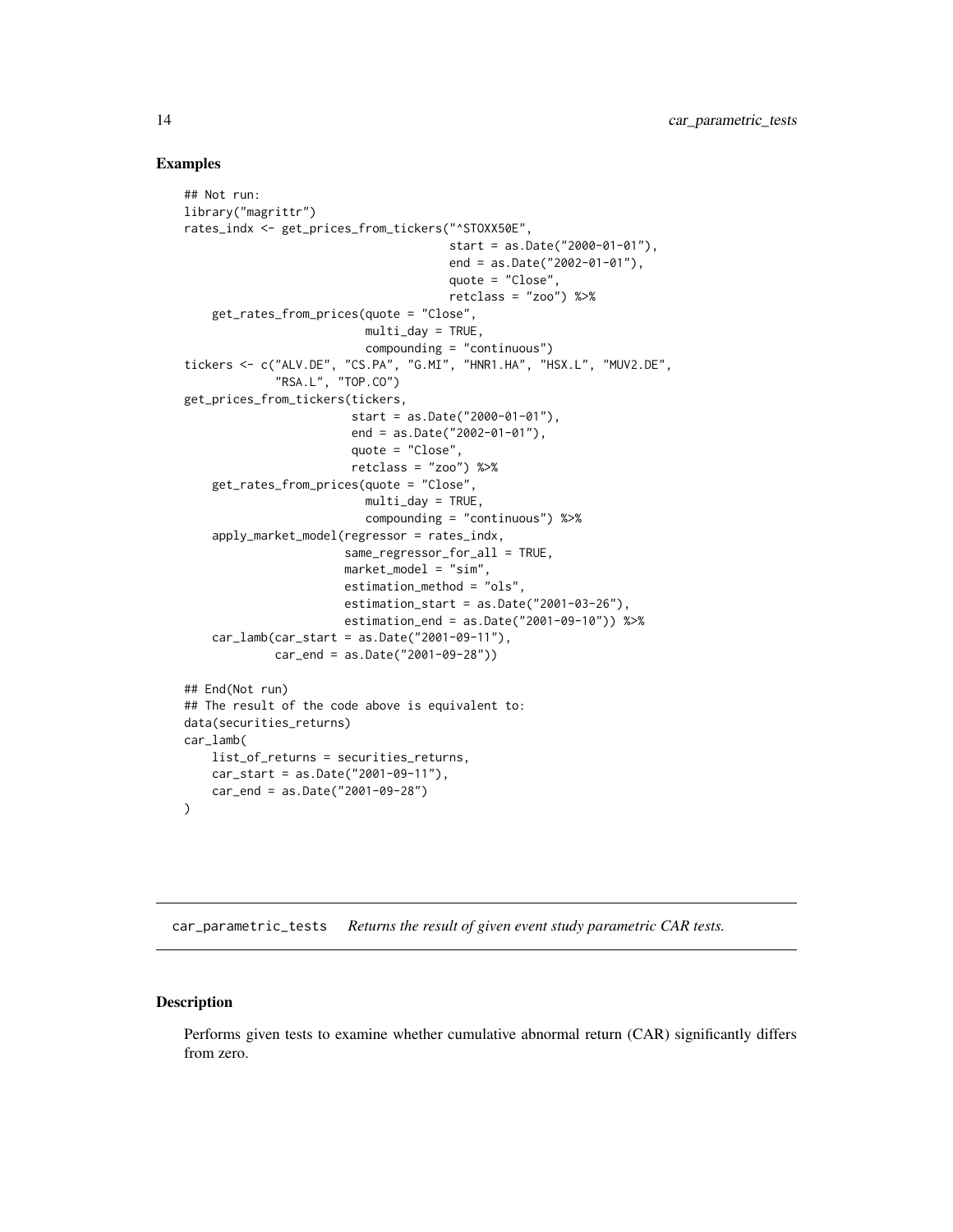#### <span id="page-14-0"></span>Usage

```
car_parametric_tests(list_of_returns, car_start, car_end, percentage = 90,
  all = TRUE, tests)
```
#### Arguments

list\_of\_returns

|            | a list of objects of S3 class returns, each element of which is treated as a<br>security.                                              |
|------------|----------------------------------------------------------------------------------------------------------------------------------------|
| car_start  | an object of Date class giving the first date of the CAR period.                                                                       |
| car_end    | an object of Date class giving the last date of the CAR period.                                                                        |
| percentage | a lowest allowed percentage of non-missing observation for each day to be in-<br>corporated into CAR. The default value is 90 percent. |
| all        | a logical value indicating whether all tests should be performed. The default<br>value is TRUE.                                        |
| tests      | a list of tests' functions among car_brown_warner_1985 and car_lamb.                                                                   |
|            |                                                                                                                                        |

#### Details

car\_parametric\_tests performs specified tests among car\_brown\_warner\_1985 and lamb and returns a list of these tests' results. If all = TRUE (by default), the function ignores the value of tests.

#### Value

A list of results of given tests.

#### References

- Brown S.J., Warner J.B. *Using Daily Stock Returns, The Case of Event Studies*. Journal of Financial Economics, 14:3-31, 1985.
- Lamb R.P. *An Exposure-Based Analysis of Property-Liability Insurer Stock Values around Hurricane Andrew*. Journal of Risk and Insurance, 62(1):111-123, 1995.

#### See Also

[car\\_brown\\_warner\\_1985](#page-10-1) and [car\\_lamb](#page-12-1).

```
## Not run:
library("magrittr")
rates_indx <- get_prices_from_tickers("^STOXX50E",
                                      start = as.Date("2000-01-01"),
                                      end = as.Date("2002-01-01"),
                                      quote = "Close",
                                      retclass = "zoo") %>%
   get_rates_from_prices(quote = "Close",
```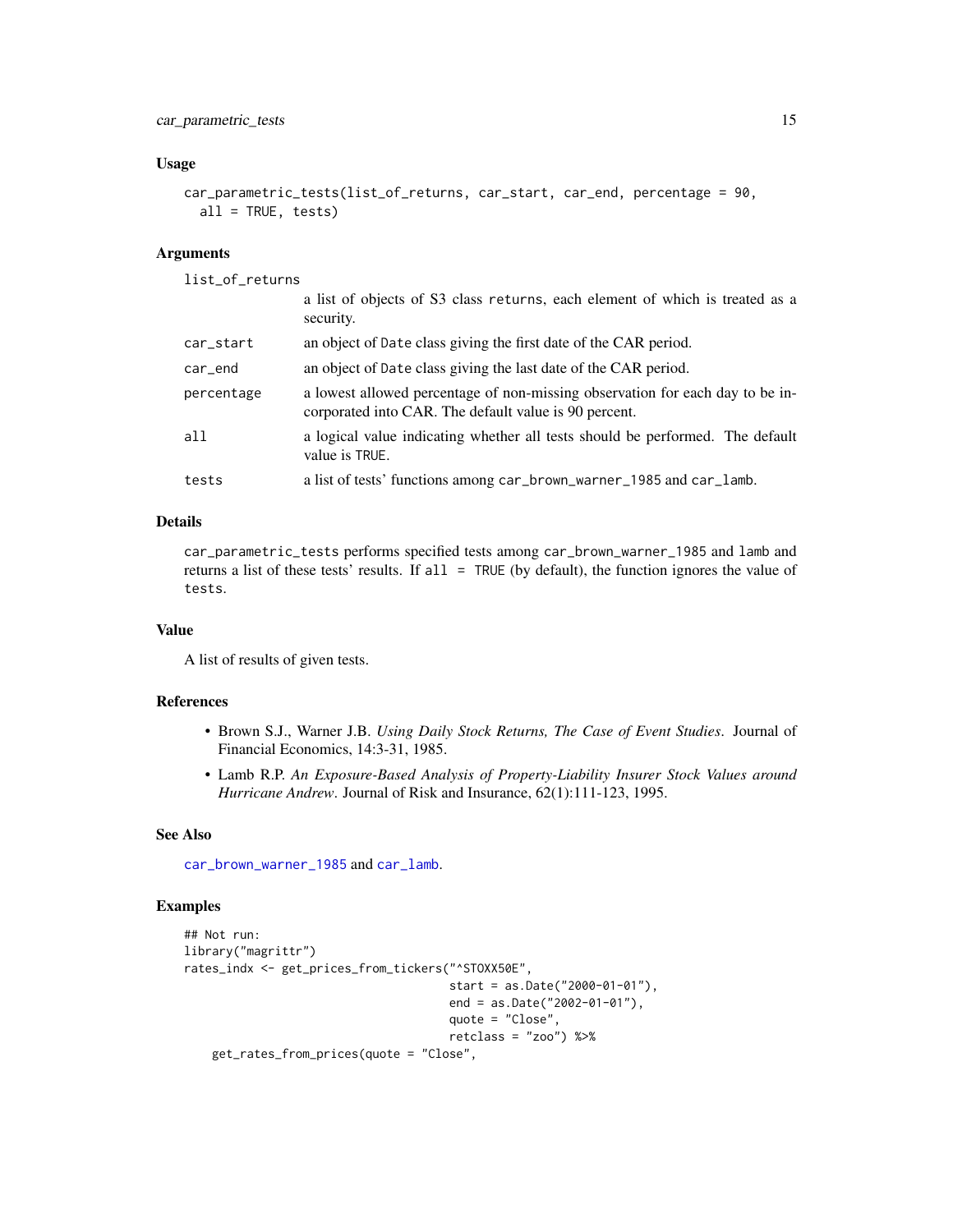```
multi_day = TRUE,
                          compounding = "continuous")
tickers <- c("ALV.DE", "CS.PA", "G.MI", "HNR1.HA", "HSX.L", "MUV2.DE",
             "RSA.L", "TOP.CO")
nine_eleven_car_param <- get_prices_from_tickers(tickers,
                                                 start = as.Date("2000-01-01"),
                                                 end = as.Date("2002-01-01"),
                                                 quote = "Close",
                                                 retclass = "zoo") %>%
   get_rates_from_prices(quote = "Close",
                          multi_day = TRUE,
                          compounding = "continuous") %>%
    apply_market_model(regressor = rates_indx,
                       same_regressor_for_all = TRUE,
                       market_model = "sim",
                       estimation_method = "ols",
                       estimation_start = as.Date("2001-03-26"),
                       estimation_end = as.Date("2001-09-10")) %>%
    car_parametric_tests(car_start = as.Date("2001-09-11"),
                         car_end = as.Date("2001-09-28"))
## End(Not run)
## The result of the code above is equivalent to:
data(securities_returns)
nine_eleven_car_param <- car_parametric_tests(
   list_of_returns = securities_returns,
   car_start = as.Date("2001-09-11"),
   car_end = as.Date("2001-09-28")
)
```
<span id="page-15-1"></span>corrado\_sign\_test *Corrado's sign test (1992).*

#### **Description**

An event study nonparametric test described in Corrado and Zivney 1992.

#### Usage

```
corrado_sign_test(list_of_returns, event_start, event_end)
```
#### Arguments

```
list_of_returns
                  a list of objects of S3 class returns, each element of which is treated as a
                  security.
event_start an object of Date class giving the first date of the event period.
event_end an object of Date class giving the last date of the event period.
```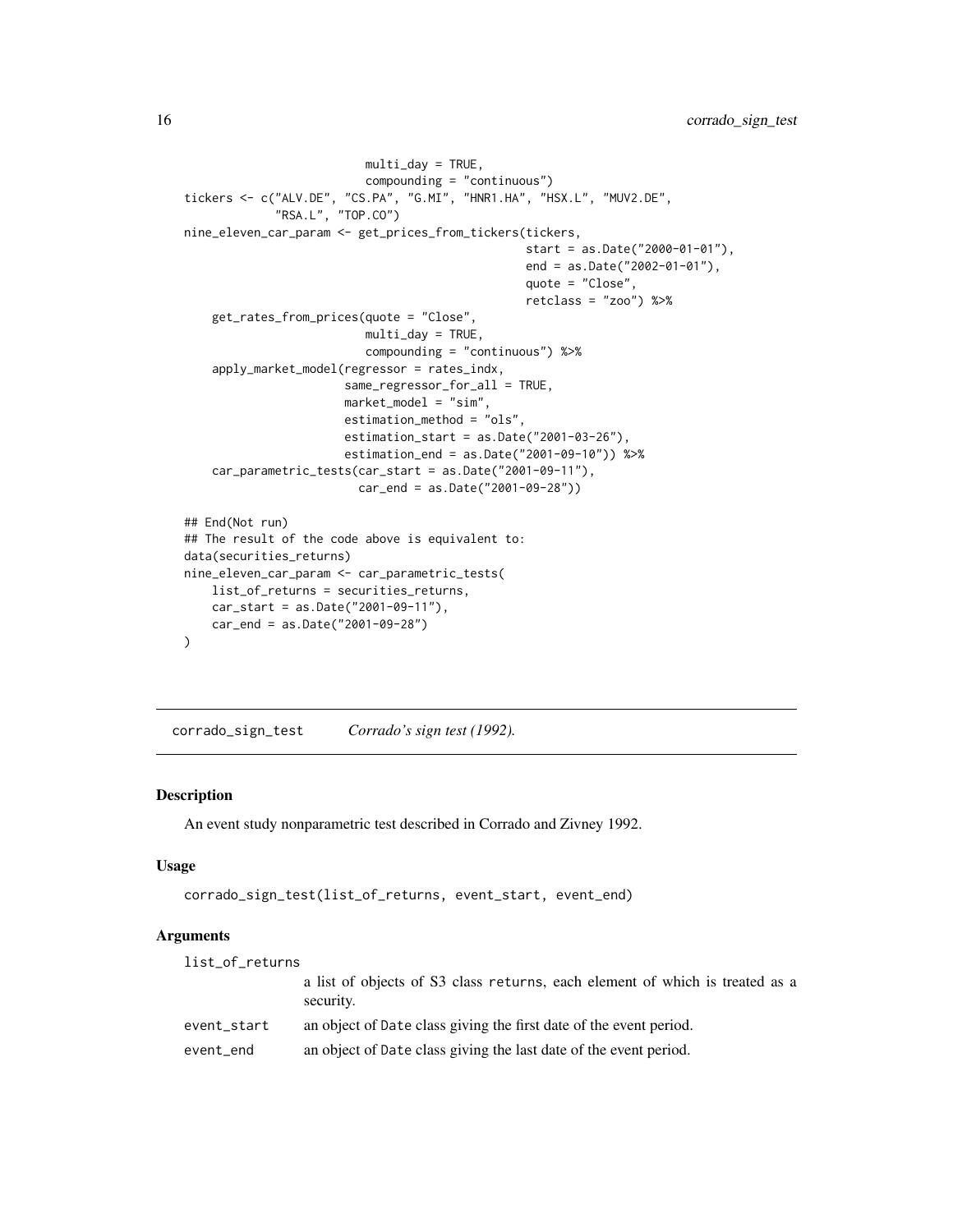#### <span id="page-16-0"></span>Details

Performs a nonparametric test for the event study, which is described in Corrado and Zivney 1992. This test is similar to procedure, described in Brown and Warner 1985 (t-ratio), but instead of using abnormal returns, the test uses  $G_{i,t} = sign(A_{i,t}-median(A_i))$ . sign and median are ones, which have the same definition as R functions. For this test the estimation period and the event period must not overlap, otherwise an error will be thrown. The sign test procedure avoids the misspecification of tests, which assumes symmetry around zero of abnormal returns (the median equals to zero). For a single day the performance of this test is proven to be better than classical Brown and Warner's test (without event-induced variance). This test is dominated by rank test. The significance levels of  $\alpha$  are 0.1, 0.05, and 0.01 (marked respectively by \*, \*\*, and \*\*\*).

#### Value

A data frame of test's statistics and significances.

#### References

Corrado C.J., Zivney T.L. *The Specification and Power of the Sign Test in Event Study Hypothesis Tests Using Daily Stock Returns*. Journal of Financial and Quantitative Analysis, 27(3):465-478, 1992.

#### See Also

[nonparametric\\_tests](#page-25-1), [sign\\_test](#page-39-1), [generalized\\_sign\\_test](#page-17-1), [rank\\_test](#page-32-1), [modified\\_rank\\_test](#page-23-1), and [wilcoxon\\_test](#page-42-1).

```
## Not run:
library("magrittr")
rates_indx <- get_prices_from_tickers("^STOXX50E",
                                      start = as.Date("2000-01-01"),
                                      end = as.Date("2002-01-01"),
                                      quote = "Close",
                                      retclass = "zoo") %>%
    get_rates_from_prices(quote = "Close",
                          multi_day = TRUE,compounding = "continuous")
tickers <- c("ALV.DE", "CS.PA", "G.MI", "HNR1.HA", "HSX.L", "MUV2.DE",
             "RSA.L", "TOP.CO")
get_prices_from_tickers(tickers,
                        start = as.Date("2000-01-01"),
                        end = as.Date("2002-01-01"),
                        quote = "Close",
                        retclass = "zoo") %>%
    get_rates_from_prices(quote = "Close",
                          multi_day = TRUE,
                          compounding = "continuous") %>%
    apply_market_model(regressor = rates_indx,
                       same_regressor_for_all = TRUE,
                       market_model = "sim",
```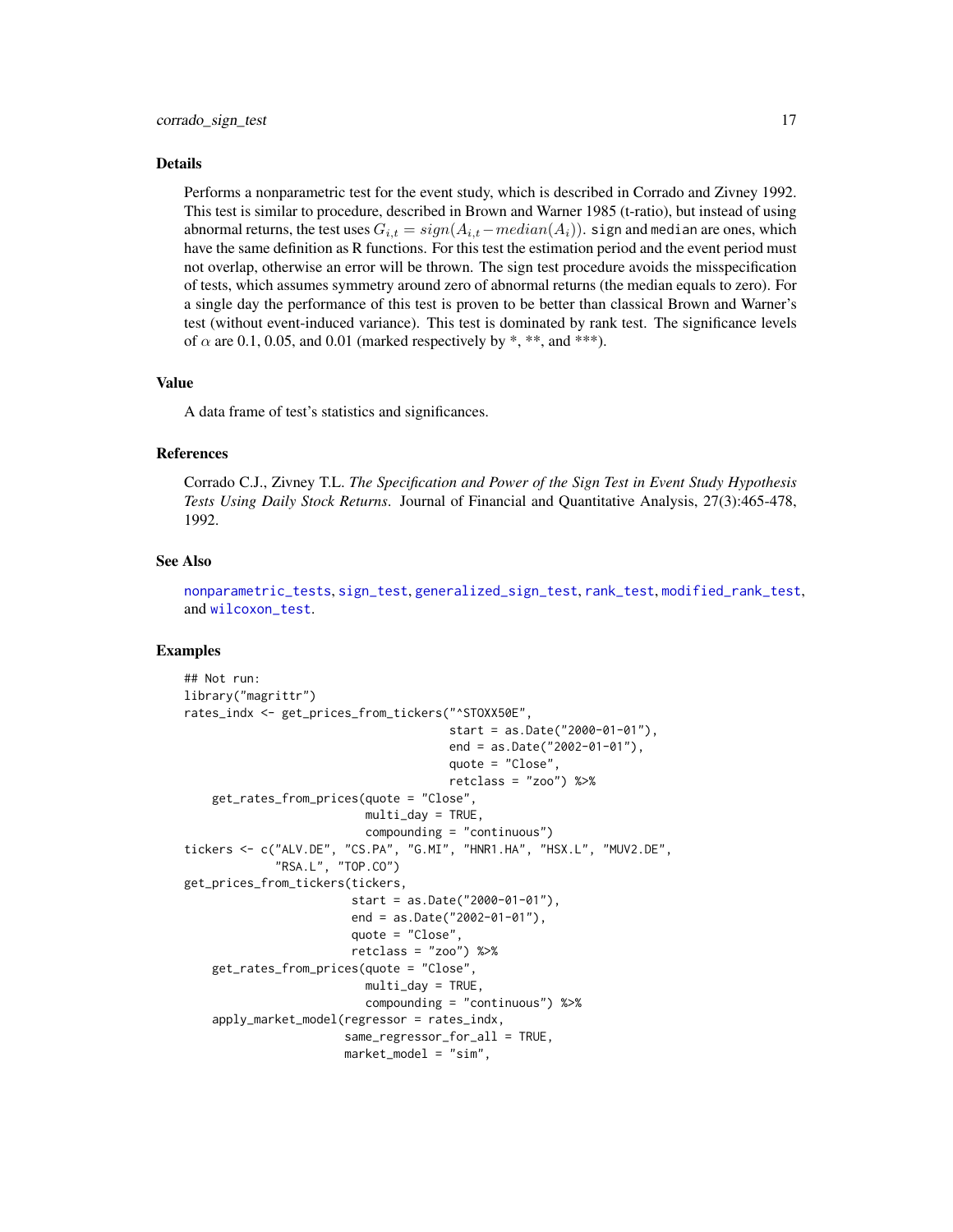```
estimation_method = "ols",
                   estimation_start = as.Date("2001-03-26"),
                   estimation_end = as.Date("2001-09-10")) %>%
corrado_sign_test(event_start = as.Date("2001-09-11"),
                 event_end = as.Date("2001-09-28"))
```

```
## End(Not run)
## The result of the code above is equivalent to:
data(securities_returns)
corrado_sign_test(list_of_returns = securities_returns,
                  event_start = as.Date("2001-09-11"),
                  event_end = as.Date("2001-09-28"))
```
<span id="page-17-1"></span>generalized\_sign\_test *An event study binomial sign test.*

#### Description

A binomial sign test which determines whether the frequency of positive abnormal returns in the event period is significantly different from the frequency in the estimation period.

#### Usage

```
generalized_sign_test(list_of_returns, event_start, event_end)
```
#### **Arguments**

| list_of_returns |                                                                                           |
|-----------------|-------------------------------------------------------------------------------------------|
|                 | a list of objects of S3 class returns, each element of which is treated as a<br>security. |
| event_start     | an object of Date class giving the first date of the event period.                        |
| event_end       | an object of Date class giving the last date of the event period.                         |

#### Details

This test is application of the binomial test to the event study, which indicates whether the crosssectional frequency of positive abnormal returns is significantly different from the expected. This test is stable to outliers, in other words allows for checking if the result is driven by few companies with extremely large abnormal performance. For this test the estimation period and the event period must not overlap, otherwise an error will be thrown. This test uses an estimate from the estimation period instead of using naive value of expected frequency 0.5. The test statistic is assumed to have a normal distribution. Typically the test is used together with parametric tests. The test is well-specified for the case, when cross-sectional abnormal returns are not symmetric. Also this procedure is less sensitive to extreme returns than the rank test. The significance levels of  $\alpha$  are 0.1, 0.05, and 0.01 (marked respectively by  $*, **$ , and  $***$ ).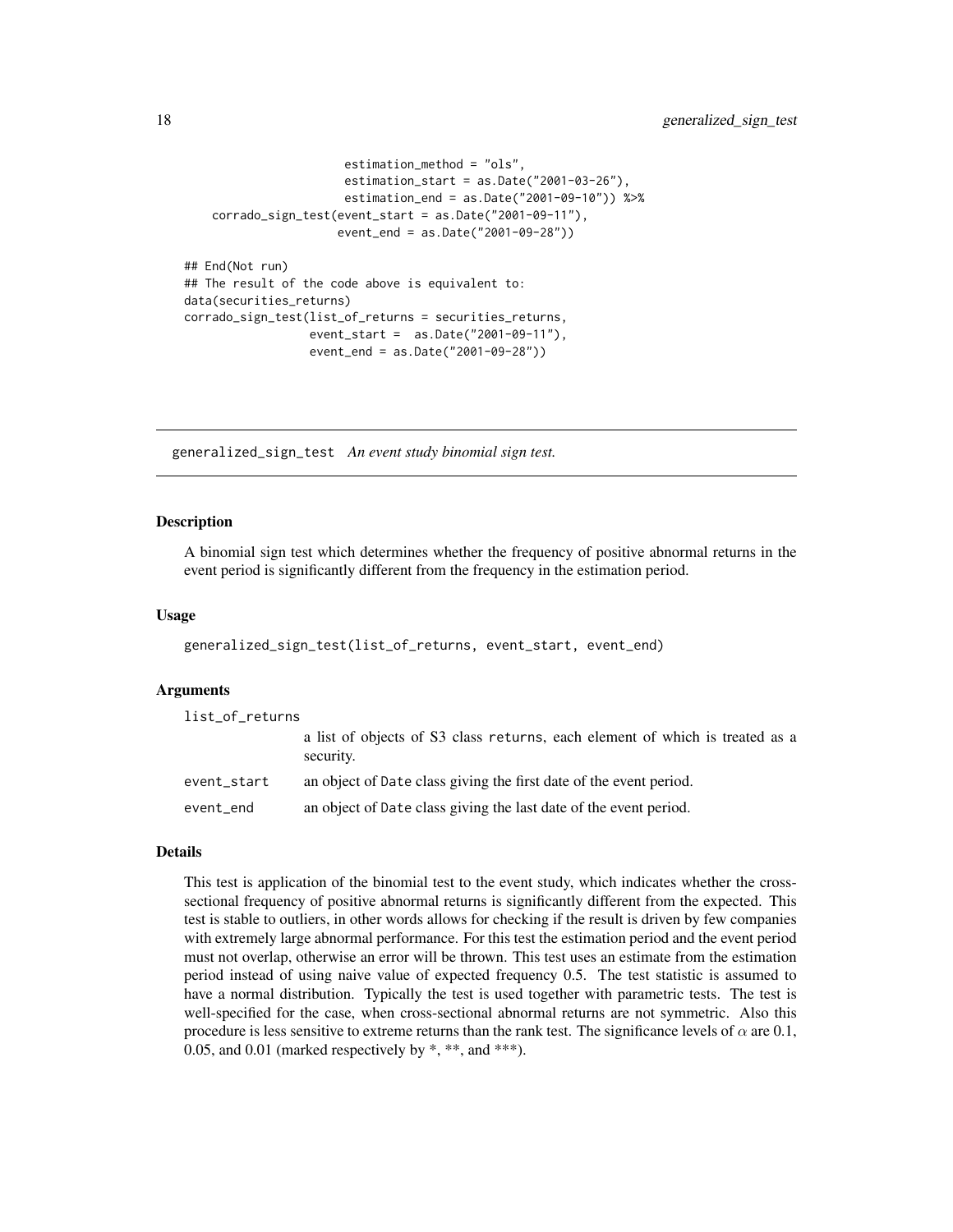#### <span id="page-18-0"></span>Value

A data frame of test's statistics and significances.

#### References

- McConnell J.J., Muscarella C.J. *Capital expenditure plans and firm value* Journal of Financial Economics, 14:399-422, 1985.
- Cowan A.R. *Nonparametric Event Study Tests*. Review of Quantitative Finance and Accounting, 2:343-358, 1992.

#### See Also

[nonparametric\\_tests](#page-25-1), [sign\\_test](#page-39-1), [corrado\\_sign\\_test](#page-15-1), [rank\\_test](#page-32-1), [modified\\_rank\\_test](#page-23-1), and [wilcoxon\\_test](#page-42-1).

```
## Not run:
library("magrittr")
rates_indx <- get_prices_from_tickers("^STOXX50E",
                                      start = as.Date("2000-01-01"),
                                      end = as.Date("2002-01-01"),
                                      quote = "Close",
                                      retclass = "zoo") %>>get_rates_from_prices(quote = "Close",
                          multi_day = TRUE,
                          compounding = "continuous")
tickers <- c("ALV.DE", "CS.PA", "G.MI", "HNR1.HA", "HSX.L", "MUV2.DE",
             "RSA.L", "TOP.CO")
get_prices_from_tickers(tickers,
                        start = as.Date("2000-01-01"),
                        end = as.Date("2002-01-01"),
                        quote = "Close",
                        retclass = "zoo") %>%
    get_rates_from_prices(quote = "Close",
                         multi_day = TRUE,
                         compounding = "continuous") %>%
    apply_market_model(regressor = rates_indx,
                       same_regressor_for_all = TRUE,
                       market_model = "sim",
                       estimation_method = "ols",
                       estimation_start = as.Date("2001-03-26"),
                       estimation_end = as.Date("2001-09-10")) %>%
    generalized_sign_test(event_start = as.Date("2001-09-11"),
                          event_end = as.Date("2001-09-28"))
## End(Not run)
## The result of the code above is equivalent to:
data(securities_returns)
generalized_sign_test(list_of_returns = securities_returns,
                      event_start = as.Date("2001-09-11"),
```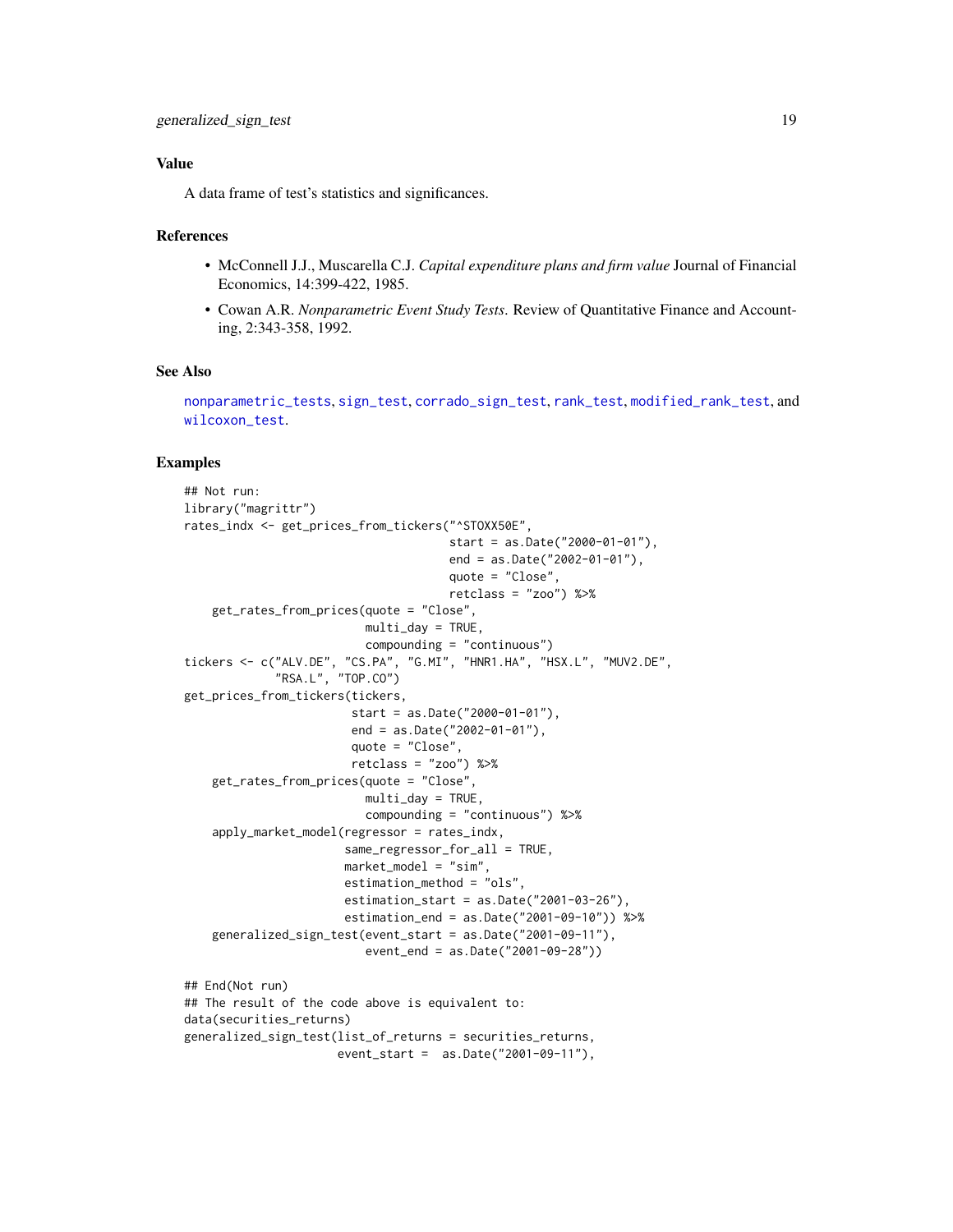event\_end = as.Date("2001-09-28"))

<span id="page-19-1"></span><span id="page-19-0"></span>get\_prices\_from\_tickers

*Get daily prices of securities.*

#### Description

Returns daily Open or Close prices between start and end date for given tickers.

#### Usage

```
get_prices_from_tickers(..., start, end, quote = c("Open", "Close"),
 retclass = c("list", "zoo", "data.frame"))
```
#### Arguments

| $\cdots$ | character vectors indicating tickers (should be valid in Yahoo Finance).           |
|----------|------------------------------------------------------------------------------------|
| start    | an object of Date class specifying the first date of the observed time period.     |
| end      | an object of Date class specifying the last date of the observed time period.      |
| quote    | a character indicating the type of the price: "Open" (default) or "Close".         |
| retclass | a character specifying the return class: "list" (default), "zoo" or "data. frame". |

#### Details

This function uses the function getSymbols form the quantmod package. The provider is set automatically to Yahoo Finance. The function returns the data in different class-containers: list of zoo's, zoo, or data.frame.

#### Value

Prices of securities as "list", "zoo", or "data.frame".

#### See Also

[getSymbols](#page-0-0)

```
## Download historical prices of nine European insurance companies'
## stocks:
## Not run:
library("magrittr")
tickers <- c("ALV.DE", "CS.PA", "G.MI", "HNR1.HA", "HSX.L", "MUV2.DE",
             "RSA.L", "TOP.CO")
prices <- tickers %>%
```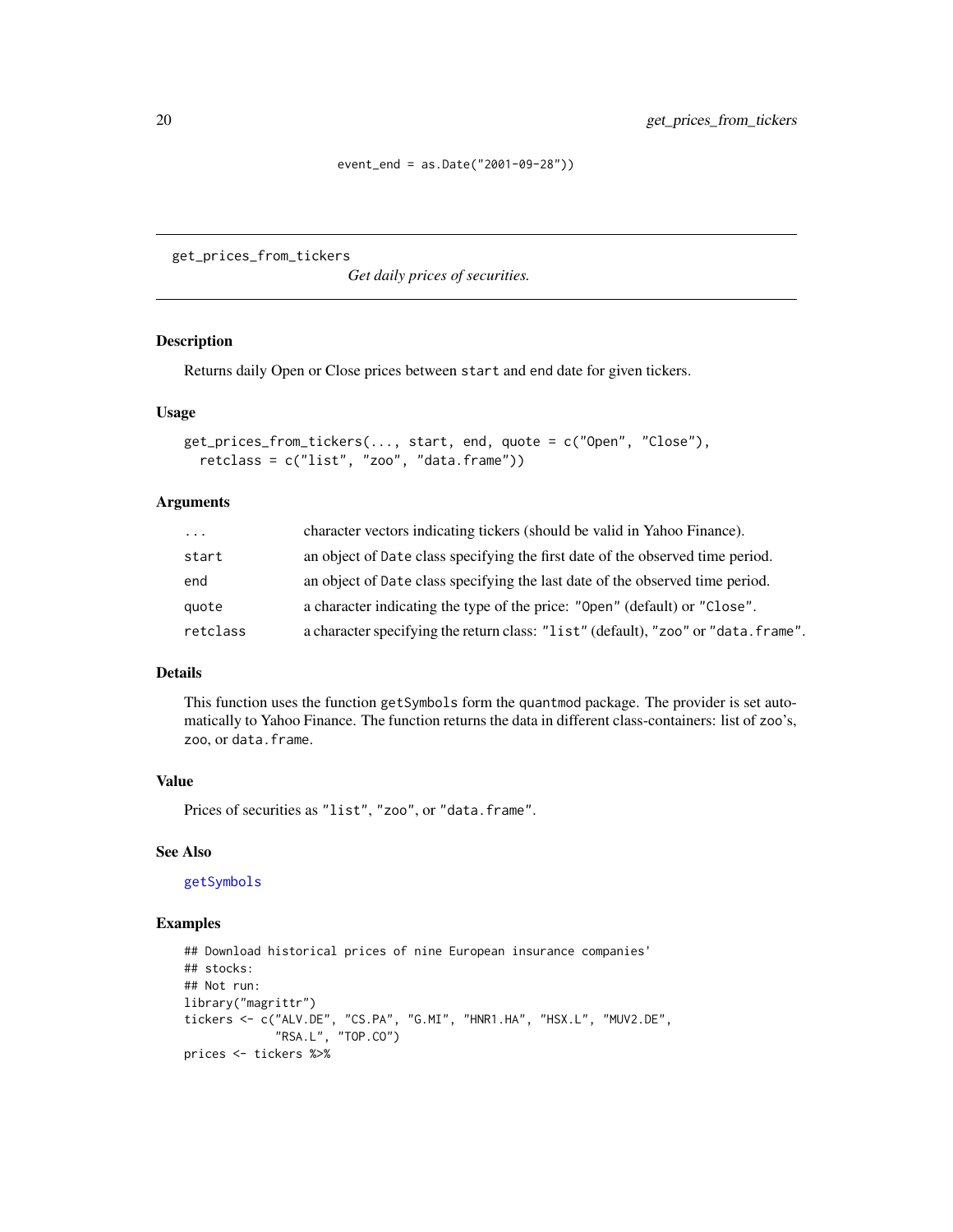```
get_prices_from_tickers(start = as.Date("2000-01-01"),
                            end = as.Date("2002-01-01"),
                            quote = "Close",
                            retclass = "zoo")
## End(Not run)
## The result of the above code is stored in:
data(prices)
## Download historical prices of ESTX50 EUR P index:
## Not run:
prices_indx <- get_prices_from_tickers("^STOXX50E",
                                       start = as.Date("2000-01-01"),
                                       end = as.Date("2002-01-01"),
                                       quote = "Close",
                                       retclass = "zoo")
## End(Not run)
## The result of the above code is stored in:
data(prices_indx)
```
<span id="page-20-1"></span>get\_rates\_from\_prices *Calculate rates of return for given prices.*

#### Description

get\_rates\_from\_prices is used for computing rates of return from prices for different classes.

#### Usage

```
get_rates_from_prices(prices, quote = c("Open", "Close"), multi_day = TRUE,
  compounding = c("discrete", "continuous"))
```
#### Arguments

| prices      | an object containing prices of securities. Three classes are allowed: list,<br>data.frame, and zoo. |
|-------------|-----------------------------------------------------------------------------------------------------|
| quote       | a character vector specifying the type of the quote: "Open" (default) or "Close".                   |
| multi_day   | logical, is a rate of return between more than 1 day is allowed?                                    |
| compounding | a character vector defining the type of compounding: "continuous" (default)<br>or "discrete".       |

#### Details

This is a generic function, dispatched for such classes as list, data.frame, and zoo that represent prices.

The calculation is made in C++ (Rcpp) in favor of speed.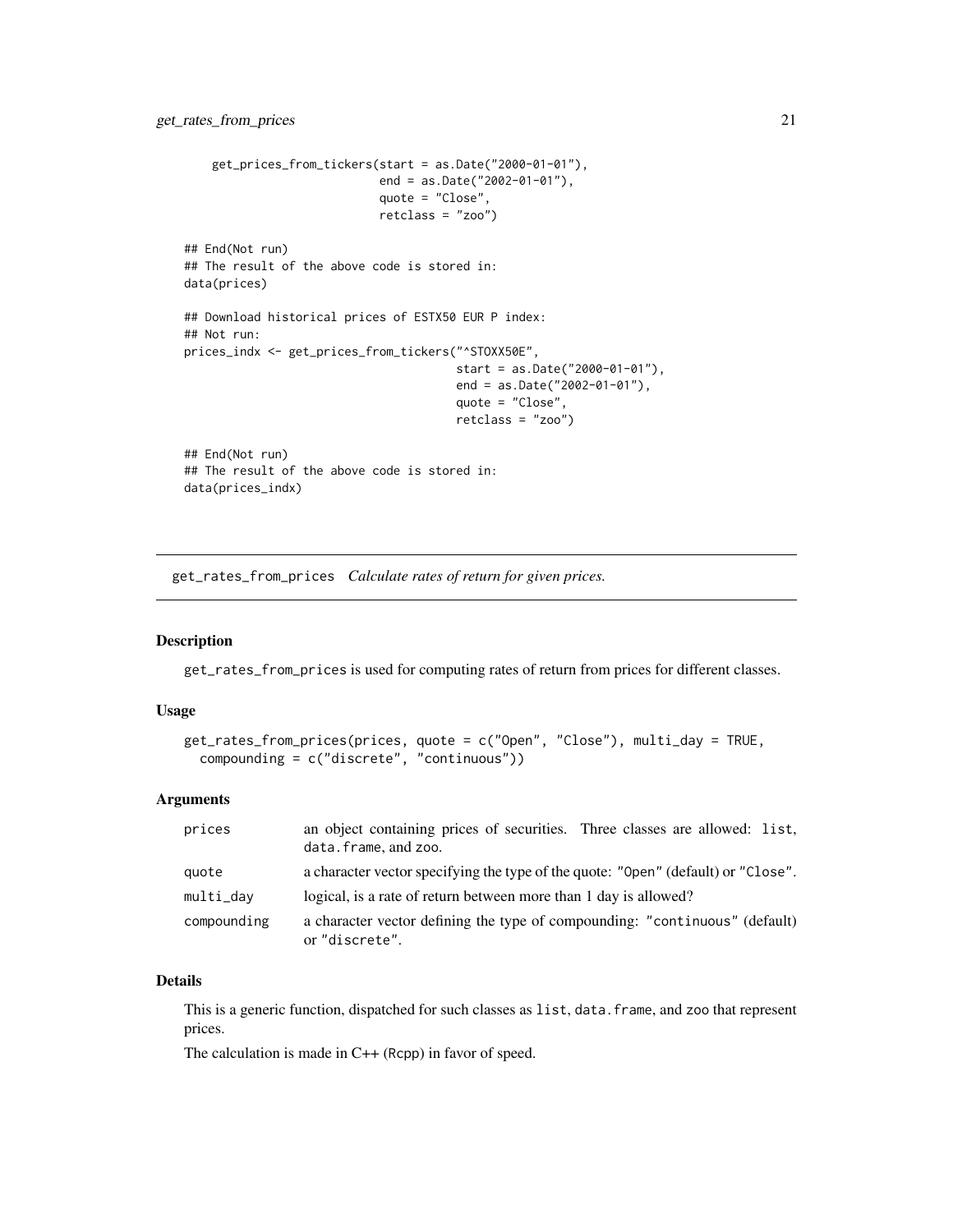If prices is a data frame, than the first column should be of the class Date and contain ordered dates of prices.

The correspondence between dates and values of the rates depends on the quote, which can be either Open or Close. If the quote is Open, than the value of rate belongs to the former date. Otherwise, to the latter one. This is also applied for the algorithm, if multiday is allowed: the value of the rate of return is assigned to the latter day in case of Close price, and to the former day in in case of Open quote.

The multi\_day parameter specifies how to handle missing values and weekends. If the value is TRUE, the function ignores missing values and the rates are calculated between non-missing prices. If it is FALSE, then only one-day period rates of return are computed (between two consecutive calendar dates).

The function uses either continuous (by default) or discrete (periodic) compounding.

#### Value

Rates of returns of the same class as prices.

```
## Download historical prices of nine European insurance companies'
## stocks and estimate rates of returns form prices:
## Not run:
library("magrittr")
tickers <- c("ALV.DE", "CS.PA", "G.MI", "HNR1.HA", "HSX.L", "MUV2.DE",
             "RSA.L", "TOP.CO")
rates <- tickers %>%
    get_prices_from_tickers(start = as.Date("2000-01-01"),
                            end = as.Date("2002-01-01"),
                            quote = "Close",
                            retclass = "zoo") %>%
    get_rates_from_prices(quote = "Close",
                          multi\_day = TRUE,
                          compounding = "continuous")
## End(Not run)
## The result of the above code is stored in:
data(rates)
## Download historical prices of ESTX50 EUR P index and estimate rates of
## returns from prices:
## Not run:
library("magrittr")
rates_indx <- get_prices_from_tickers("^STOXX50E",
                                      start = as.Date("2000-01-01"),
                                      end = as.Date("2002-01-01"),
                                      quote = "Close",
                                      retclass = "zoo") %>%
    get_rates_from_prices(quote = "Close",
                          multi_day = TRUE,
                          compounding = "continuous")
```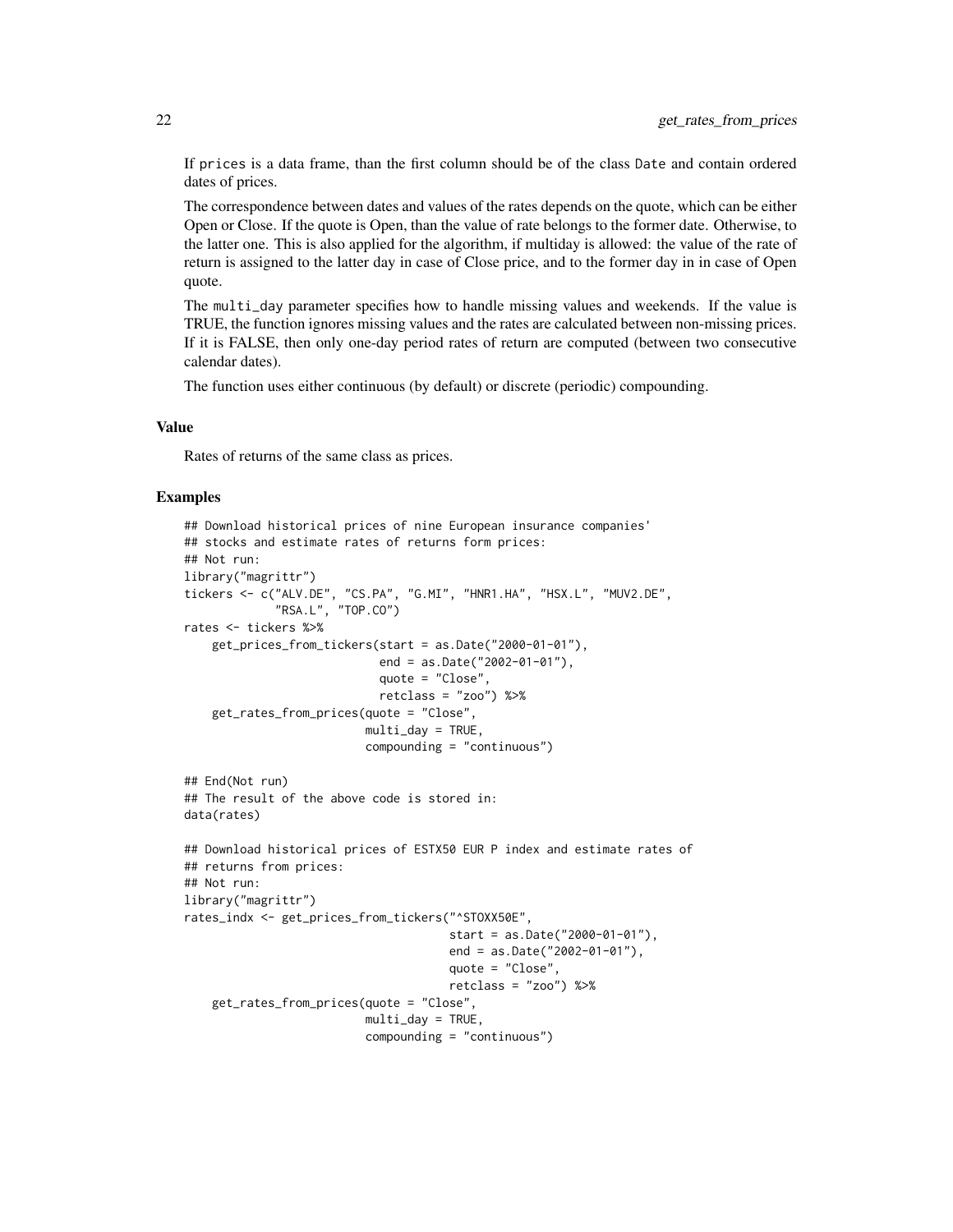#### <span id="page-22-0"></span> $lamb$  23

```
## End(Not run)
## The result of the above code is stored in:
data(rates_indx)
```
<span id="page-22-1"></span>lamb *Lamb's parametric test (1995).*

#### Description

An event study parametric test described in Lamb 1995.

#### Usage

lamb(list\_of\_returns, event\_start, event\_end)

#### Arguments

| list_of_returns |                                                                                           |
|-----------------|-------------------------------------------------------------------------------------------|
|                 | a list of objects of S3 class returns, each element of which is treated as a<br>security. |
| event_start     | an object of Date class giving the first date of the event period.                        |
| event_end       | an object of Date class giving the last date of the event period.                         |

#### Details

Performs a parametric test for the event study, which is described in Lamb 1995. The author refers to Warner and Brown 1985 and Henderson 1990. However, this test was not observed in neither papers. The test statistics are very close to the statistics produced by brown\_warner\_1985 and typically has the same significance. The test examines the hypothesis whether the theoretical crosssectional expected value for a given day is equal to zero. It calculates statistics even if event window and estimation period are overlapped (intersect). The critical values are standard normal. The significance levels of  $\alpha$  are 0.1, 0.05, and 0.01 (marked respectively by \*, \*\*, and \*\*\*).

#### Value

A data frame of test's statistics and significances.

#### References

Lamb R.P. *An Exposure-Based Analysis of Property-Liability Insurer Stock Values around Hurricane Andrew*. Journal of Risk and Insurance, 62(1):111-123, 1995.

#### See Also

[parametric\\_tests](#page-27-1), [brown\\_warner\\_1980](#page-6-1), [brown\\_warner\\_1985](#page-8-1), [t\\_test](#page-41-1),[patell](#page-29-1) and [boehmer](#page-5-1).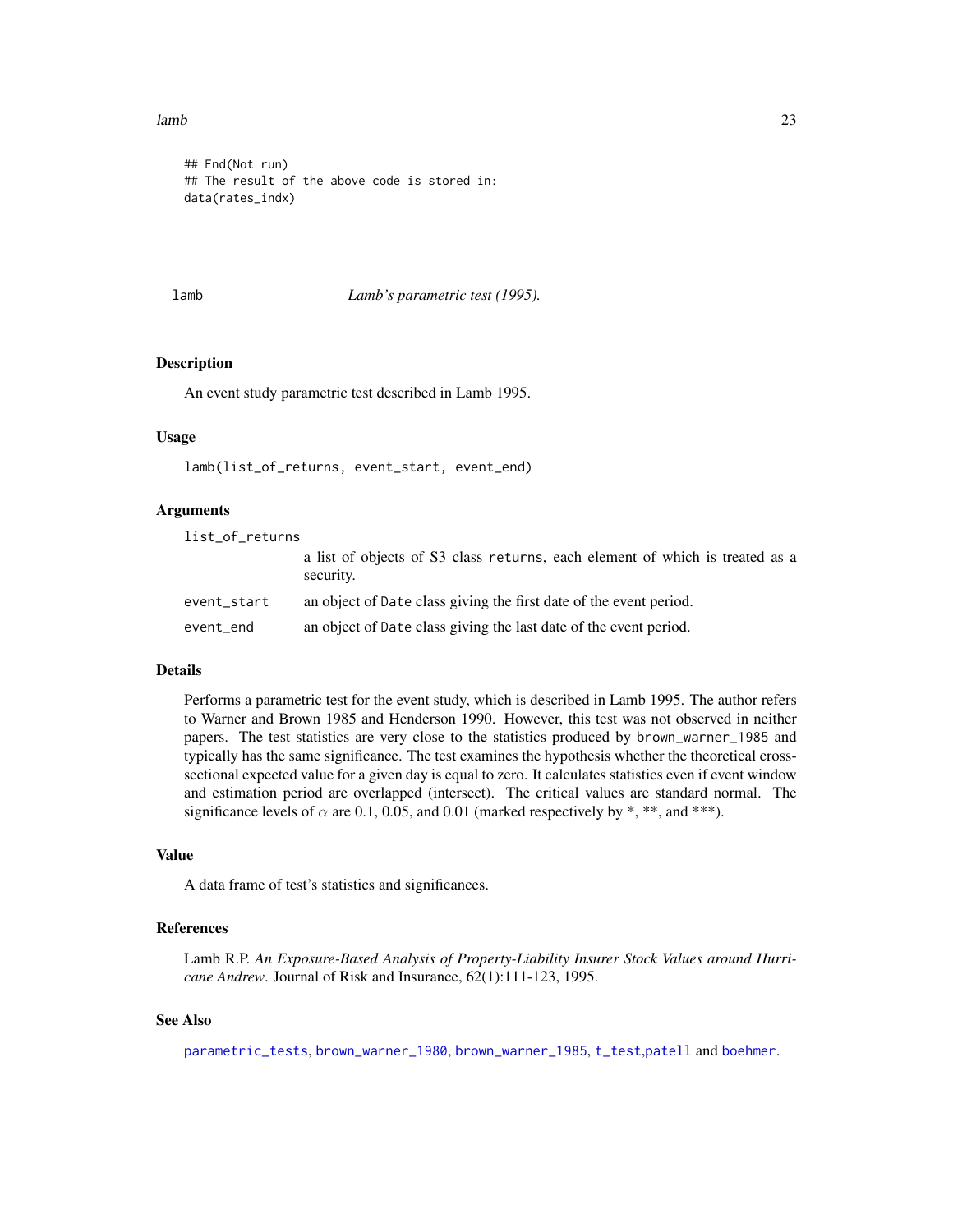#### Examples

```
## Not run:
library("magrittr")
rates_indx <- get_prices_from_tickers("^STOXX50E",
                                      start = as.Date("2000-01-01"),
                                      end = as.Date("2002-01-01"),
                                      quote = "Close",
                                      retclass = "zoo") %>%
    get_rates_from_prices(quote = "Close",
                          multi_day = TRUE,
                          compounding = "continuous")
tickers <- c("ALV.DE", "CS.PA", "G.MI", "HNR1.HA", "HSX.L", "MUV2.DE",
             "RSA.L", "TOP.CO")
get_prices_from_tickers(tickers,
                        start = as.Date("2000-01-01"),
                        end = as.Date("2002-01-01"),
                        quote = "Close",
                        retclass = "zoo") %>%
    get_rates_from_prices(quote = "Close",
                          multi_day = TRUE,
                          compounding = "continuous") %>%
    apply_market_model(regressor = rates_indx,
                       same_regressor_for_all = TRUE,
                       market_model = "sim",
                       estimation_method = "ols",
                       estimation_start = as.Date("2001-03-26"),
                       estimation_end = as.Date("2001-09-10")) %>%
    lamb(event_start = as.Date("2001-09-11"),
         event_end = as.Date("2001-09-28"))
## End(Not run)
## The result of the code above is equivalent to:
data(securities_returns)
lamb(list_of_returns = securities_returns,
     event_start = as.Date("2001-09-11"),
     event_end = as.Date("2001-09-28"))
```
<span id="page-23-1"></span>modified\_rank\_test *An event study modified rank test.*

#### Description

The test is the modification of the original rank test, proposed by Corrado 1989. This test is adapted to missing values in abnormal returns.

#### Usage

```
modified_rank_test(list_of_returns, event_start, event_end)
```
<span id="page-23-0"></span>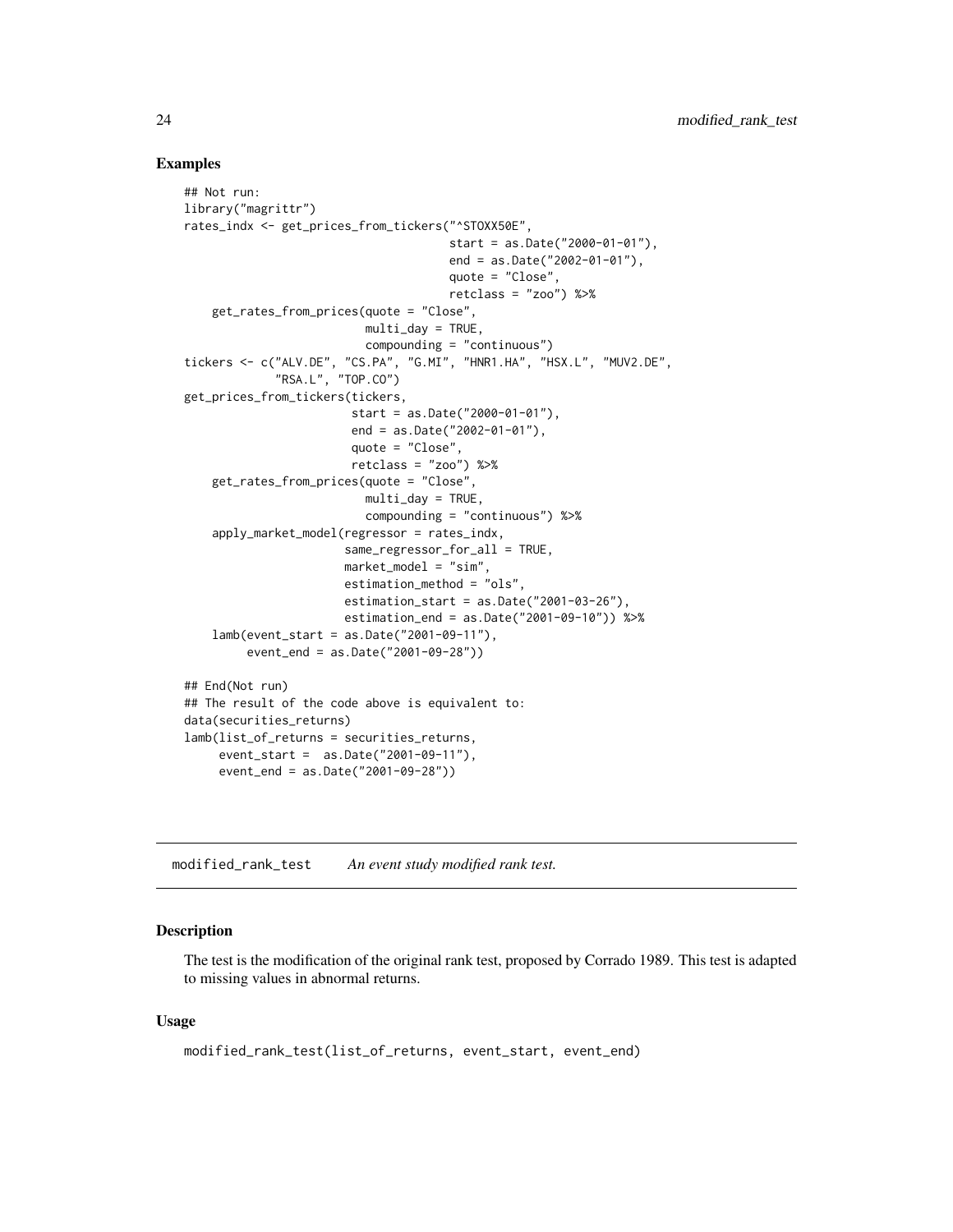#### <span id="page-24-0"></span>**Arguments**

| list_of_returns |                                                                                           |
|-----------------|-------------------------------------------------------------------------------------------|
|                 | a list of objects of S3 class returns, each element of which is treated as a<br>security. |
| event_start     | an object of Date class giving the first date of the event period.                        |
| event_end       | an object of Date class giving the last date of the event period.                         |

#### Details

In addition to the original rank test, the procedure divides corresponding ranks by the number of nonmissing returns plus one for each security. This leads to order statistics with uniform distribution. In limit overall statistics under a null hypothesis is approximately normally distributed. For this test the estimation period and the event period must not overlap, otherwise an error will be thrown. The test is well-specified for the case, when cross-sectional abnormal returns are not symmetric. The test is stable to variance increase during the event window. This test is more sensitive to extreme values than the sign test. The significance levels of  $\alpha$  are 0.1, 0.05, and 0.01 (marked respectively by \*, \*\*, and \*\*\*).

#### Value

A data frame of test's statistics and significances.

#### References

- Corrado C.J., Zivney T.L. *The Specification and Power of the Sign Test in Event Study Hypothesis Tests Using Daily Stock Returns*. Journal of Financial and Quantitative Analysis, 27(3):465-478, 1992.
- Kolari J.W., Pynnonen S. *Event Study Testing with Cross-sectional Correlation of Abnormal Returns*. The Review of Financial Studies, 23(11):3996-4025, 2010.

#### See Also

[nonparametric\\_tests](#page-25-1),[sign\\_test](#page-39-1), [generalized\\_sign\\_test](#page-17-1), [corrado\\_sign\\_test](#page-15-1), [rank\\_test](#page-32-1), and [wilcoxon\\_test](#page-42-1).

```
## Not run:
library("magrittr")
rates_indx <- get_prices_from_tickers("^STOXX50E",
                                      start = as.Date("2000-01-01"),
                                      end = as.Date("2002-01-01"),
                                      quote = "Close",
                                      retclass = "zoo") %>%
    get_rates_from_prices(quote = "Close",
                          multi_day = TRUE,
                          compounding = "continuous")
tickers <- c("ALV.DE", "CS.PA", "G.MI", "HNR1.HA", "HSX.L", "MUV2.DE",
             "RSA.L", "TOP.CO")
```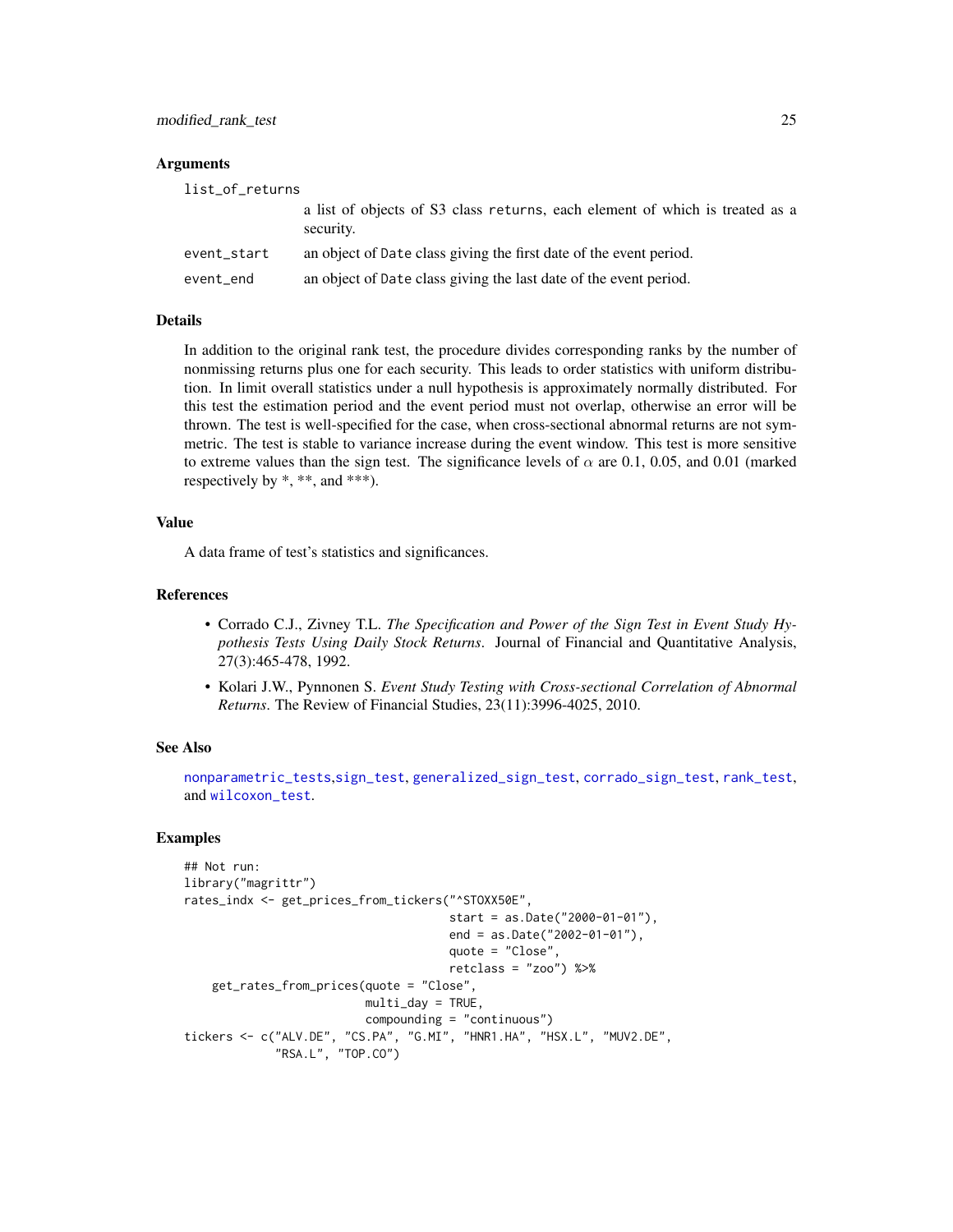```
get_prices_from_tickers(tickers,
                        start = as.Date("2000-01-01"),
                        end = as.Date("2002-01-01"),
                        quote = "Close",
                        retclass = "zoo") %>%
    get_rates_from_prices(quote = "Close",
                          multi_day = TRUE,
                          compounding = "continuous") %>%
    apply_market_model(regressor = rates_indx,
                       same_regressor_for_all = TRUE,
                       market_model = "sim",
                       estimation_method = "ols",
                       estimation_start = as.Date("2001-03-26"),
                       estimation_end = as.Date("2001-09-10")) %>%
    modified_rank_test(event_start = as.Date("2001-09-11"),
                       event_end = as.Date("2001-09-28"))
## End(Not run)
## The result of the code above is equivalent to:
data(securities_returns)
modified_rank_test(list_of_returns = securities_returns,
                   event_start = as.Date("2001-09-11"),
                   event_end = as.Date("2001-09-28"))
```
<span id="page-25-1"></span>nonparametric\_tests *Returns the result of given event study nonparametric tests.*

#### Description

Performs main nonparametric tests for each date in the event window and returns a data frame of their statistics and significance.

#### Usage

```
nonparametric_tests(list_of_returns, event_start, event_end, all = TRUE,
  tests)
```
#### Arguments

list\_of\_returns

|             | a list of objects of S3 class returns, each element of which is treated as a<br>security.                                                  |
|-------------|--------------------------------------------------------------------------------------------------------------------------------------------|
| event_start | an object of Date class giving the first date of the event period.                                                                         |
| event_end   | an object of Date class giving the last date of the event period.                                                                          |
| all         | a logical vector of length one indicating whether all tests should be performed.<br>The default value is TRUE.                             |
| tests       | a list of tests' functions among sign_test, generalized_sign_test, corrado_sign_test,<br>rank_test, modified_rank_test, and wilcoxon_test. |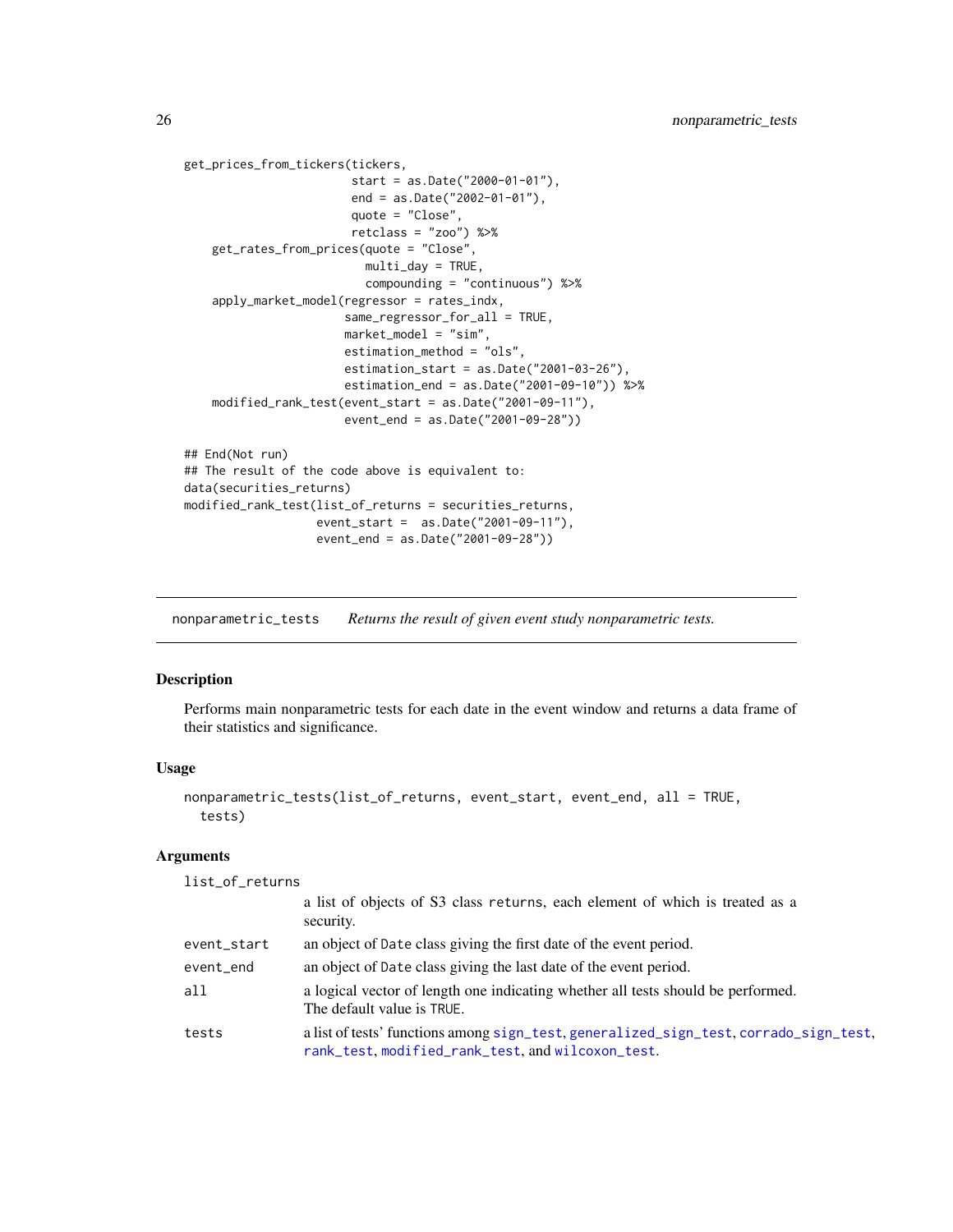#### <span id="page-26-0"></span>Details

nonparametric\_tests performs given tests among [sign\\_test](#page-39-1), [generalized\\_sign\\_test](#page-17-1), [corrado\\_sign\\_test](#page-15-1), [rank\\_test](#page-32-1), [modified\\_rank\\_test](#page-23-1), [wilcoxon\\_test](#page-42-1), and merge result to a single data frame. If all = TRUE (the default value), the function ignores the value of tests.

#### Value

A data frame containing all statistics and significances of tests.

#### References

- Corrado C.J., Zivney T.L. *The Specification and Power of the Sign Test in Event Study Hypothesis Tests Using Daily Stock Returns*. Journal of Financial and Quantitative Analysis, 27(3):465-478, 1992.
- McConnell J.J., Muscarella C.J. *Capital expenditure plans and firm value* Journal of Financial Economics, 14:399-422, 1985.
- Boehmer E., Musumeci J., Poulsen A.B. *Event-study methodology under conditions of eventinduced variance*. Journal of Financial Economics, 30(2):253-272, 1991.
- Cowan A.R. *Nonparametric Event Study Tests*. Review of Quantitative Finance and Accounting, 2:343-358, 1992.
- Corrado C.J. *A Nonparametric Test for Abnormal Security-Price Performance in Event Studies*. Journal of Financial Economics 23:385-395, 1989.
- Campbell C.J., Wasley C.E. *Measuring Security Price Performance Using Daily NASDAQ Returns*. Journal of Financial Economics 33:73-92, 1993.
- Savickas R. *Event-Induced Volatility and Tests for Abnormal Performance*. The Journal of Financial Research, 26(2):156-178, 2003.
- Kolari J.W., Pynnonen S. *Event Study Testing with Cross-sectional Correlation of Abnormal Returns*. The Review of Financial Studies, 23(11):3996-4025, 2010.
- Wilcoxon F. *Individual Comparisons by Ranking Methods*. Biometrics Bulletin 1(6):80-83, 1945.
- Lehmann E.L, *Nonparametrics: Statistical Methods Based on Ranks*. San Francisco: Holden-Day, 1975.
- Hollander M., Wolfe D.A. *Nonparametric Statistical Methods*. New York: John Wiley & Sons, 1973.

#### See Also

[sign\\_test](#page-39-1), [generalized\\_sign\\_test](#page-17-1), [corrado\\_sign\\_test](#page-15-1), [rank\\_test](#page-32-1), [modified\\_rank\\_test](#page-23-1), and [wilcoxon\\_test](#page-42-1).

```
## Not run:
library("magrittr")
rates_indx <- get_prices_from_tickers("^STOXX50E",
                                      start = as.Date("2000-01-01"),
```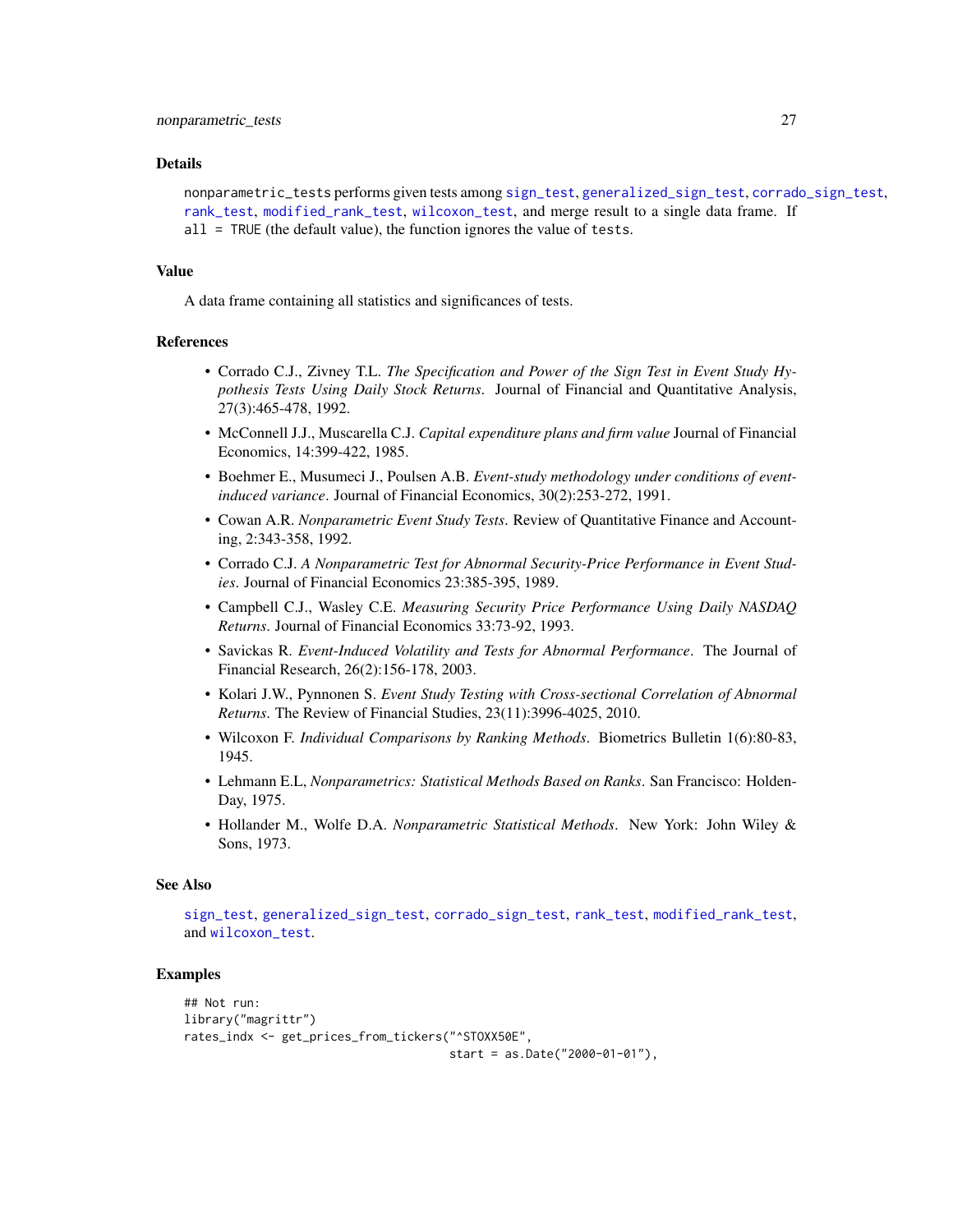```
end = as.Date("2002-01-01"),
                                      quote = "Close",
                                      retclass = "zoo") %>%
   get_rates_from_prices(quote = "Close",
                          multi_day = TRUE,
                          compounding = "continuous")
tickers <- c("ALV.DE", "CS.PA", "G.MI", "HNR1.HA", "HSX.L", "MUV2.DE",
             "RSA.L", "TOP.CO")
nine_eleven_nparam <- get_prices_from_tickers(tickers,
                                              start = as.Date("2000-01-01"),
                                              end = as.Date("2002-01-01"),
                                              quote = "Close",
                                              retclass = "zoo") %>%
    get_rates_from_prices(quote = "Close",
                          multi_day = TRUE,
                          compounding = "continuous") %>%
    apply_market_model(regressor = rates_indx,
                       same_regressor_for_all = TRUE,
                       market_model = "sim",
                       estimation_method = "ols",
                       estimation_start = as.Date("2001-03-26"),
                       estimation_end = as.Date("2001-09-10")) %>%
    nonparametric_tests(event_start = as.Date("2001-09-11"),
                        event_end = as.Date("2001-09-28"))
## End(Not run)
## The result of the code above is equivalent to:
data(securities_returns)
nine_eleven_nparam <- nonparametric_tests(list_of_returns = securities_returns,
                                          event_start = as.Date("2001-09-11"),
                                          event_end = as.Date("2001-09-28"))
```
<span id="page-27-1"></span>parametric\_tests *Returns the result of given event study parametric tests.*

#### Description

Performs main parametric tests for each date in the event window and returns a data frame of their statistics and significance.

#### Usage

```
parametric_tests(list_of_returns, event_start, event_end, all = TRUE, tests)
```
#### Arguments

list\_of\_returns

a list of objects of S3 class returns, each element of which is treated as a security.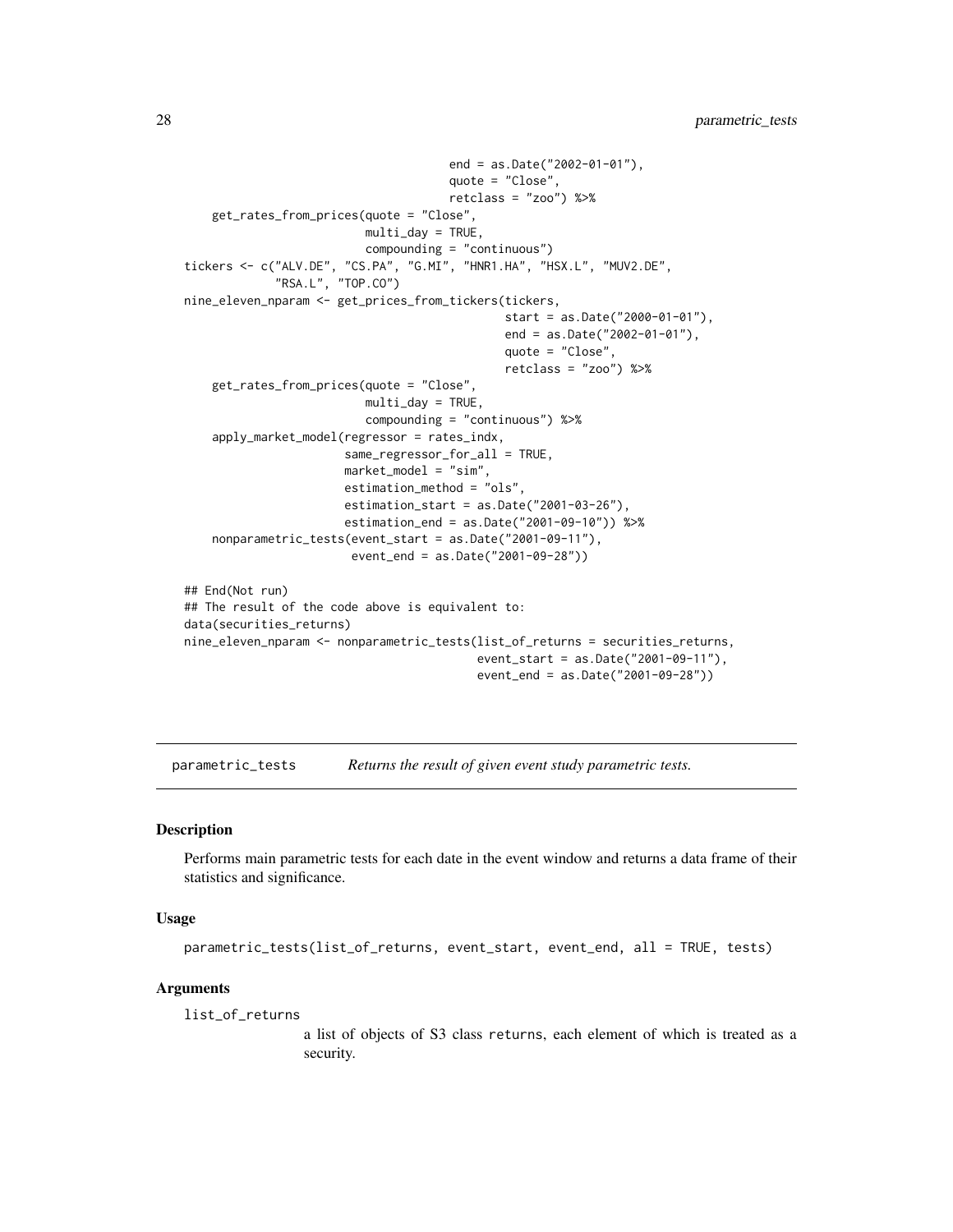<span id="page-28-0"></span>

| event_start | an object of Date class giving the first date of the event period.                                             |
|-------------|----------------------------------------------------------------------------------------------------------------|
| event_end   | an object of Date class giving the last date of the event period.                                              |
| all         | a logical vector of length one indicating whether all tests should be performed.<br>The default value is TRUE. |
| tests       | a list of tests' functions among brown_warner_1980, brown_warner_1985, t_test,<br>patell, boehmer, and lamb.   |

#### Details

parametric\_tests performs given tests among brown\_warner\_1980, brown\_warner\_1985, t\_test, patell, boehmer, lamb and merge result to a single data frame. If all = TRUE (the default value), the function ignores the value of tests.

#### Value

A data frame containing all statistics and significances of tests.

#### References

- Brown S.J., Warner J.B. *Measuring security price performance*. Journal of Financial Economics, 8:205-258, 1980.
- Brown S.J., Warner J.B. *Using Daily Stock Returns, The Case of Event Studies*. Journal of Financial Economics, 14:3-31, 1985.
- Boehmer E., Musumeci J., Poulsen A.B. *Event-study methodology under conditions of eventinduced variance*. Journal of Financial Economics, 30(2):253-272, 1991.
- Patell J.M. *Corporate forecasts of earnings per share and stock price behavior: empirical tests*. Journal of Accounting Research, 14(2):246- 276, 1976.
- Lamb R.P. *An Exposure-Based Analysis of Property-Liability Insurer Stock Values around Hurricane Andrew*. Journal of Risk and Insurance, 62(1):111-123, 1995.

#### See Also

[brown\\_warner\\_1980](#page-6-1), [brown\\_warner\\_1985](#page-8-1), [t\\_test](#page-41-1), [patell](#page-29-1), [boehmer](#page-5-1), and [lamb](#page-22-1).

```
## Not run:
library("magrittr")
rates_indx <- get_prices_from_tickers("^STOXX50E",
                                      start = as.Date("2000-01-01"),
                                      end = as.Date("2002-01-01"),
                                      quote = "Close",
                                      retclass = "zoo") %>%
    get_rates_from_prices(quote = "Close",
                          multi_day = TRUE,
                          compounding = "continuous")
tickers <- c("ALV.DE", "CS.PA", "G.MI", "HNR1.HA", "HSX.L", "MUV2.DE",
             "RSA.L", "TOP.CO")
```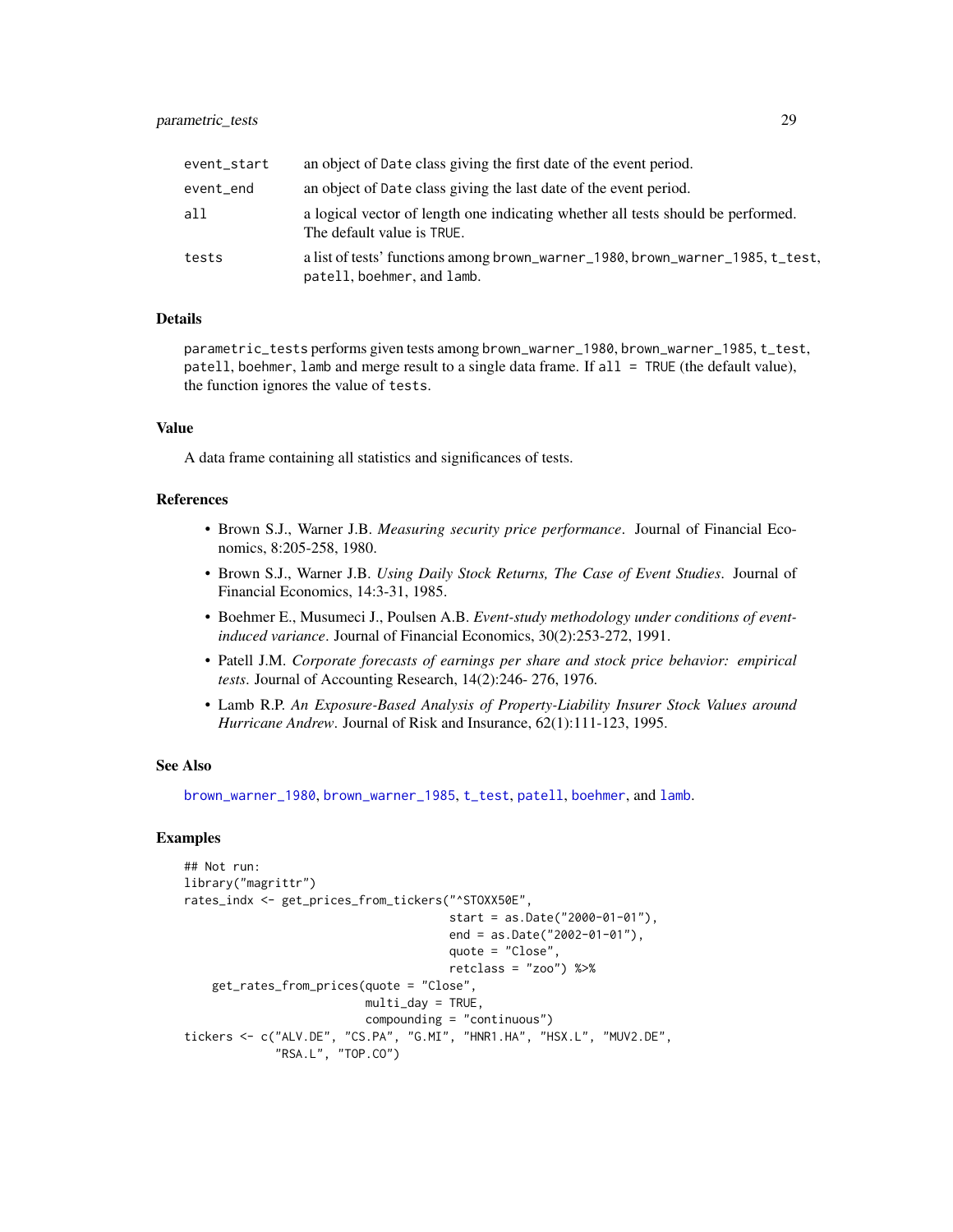```
nine_eleven_param <- get_prices_from_tickers(tickers,
                                             start = as.Date("2000-01-01"),
                                             end = as.Date("2002-01-01"),
                                             quote = "Close",
                                             retclass = "zoo") %>%
   get_rates_from_prices(quote = "Close",
                          multi_day = TRUE,
                          compounding = "continuous") %>%
    apply_market_model(regressor = rates_indx,
                       same_regressor_for_all = TRUE,
                       market_model = "sim",
                       estimation_method = "ols",
                       estimation_start = as.Date("2001-03-26"),
                       estimation_end = as.Date("2001-09-10")) %>%
   parametric_tests(event_start = as.Date("2001-09-11"),
                     event_end = as.Date("2001-09-28"))
## End(Not run)
## The result of the code above is equivalent to:
data(securities_returns)
nine_eleven_param <- parametric_tests(list_of_returns = securities_returns,
                                      event_start = as.Date("2001-09-11"),
                                      event_end = as.Date("2001-09-28"))
```
<span id="page-29-1"></span>patell *Patell's parametric test (1976).*

#### Description

An event study parametric test described in Patell 1976.

#### Usage

```
patell(list_of_returns, event_start, event_end)
```
#### Arguments

| list_of_returns |                                                                                           |
|-----------------|-------------------------------------------------------------------------------------------|
|                 | a list of objects of S3 class returns, each element of which is treated as a<br>security. |
| event_start     | an object of Date class giving the first date of the event period.                        |
| event_end       | an object of Date class giving the last date of the event period.                         |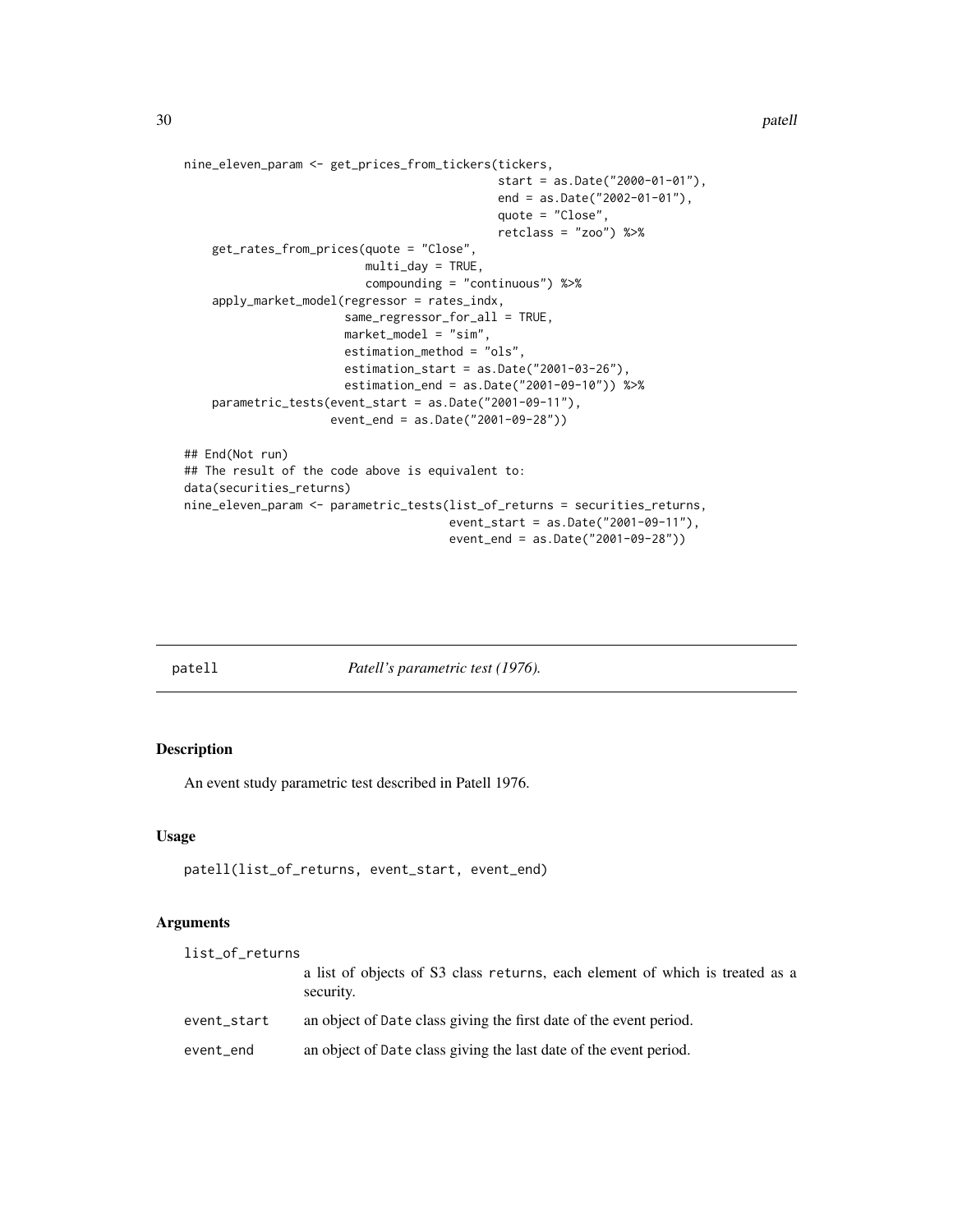#### <span id="page-30-0"></span>patell 31

#### Details

Performs a parametric test for event study, which is described in Patell 1976, which is called standardized-residuals method in Boehmer 1991. Test's assumptions are a cross-sectional independence and an insignificance of an event-induced variance. The standardization smooths the effect of the event-induced variance comparing to Brown and Warner tests. Also standardization incorporates the situation, when a highly volatile security dominates the test. The test examines the hypothesis whether the theoretical cross-sectional expected value for a given day is equal to zero. It calculates statistics even if event window and estimation period are overlapped (intersect). The critical values are standard normal. The significance levels of  $\alpha$  are 0.1, 0.05, and 0.01 (marked respectively by \*, \*\*, and \*\*\*).

#### Value

A data frame of test's statistics and significances.

#### References

- Patell J.M. *Corporate forecasts of earnings per share and stock price behavior: empirical tests*. Journal of Accounting Research, 14(2):246- 276, 1976.
- Boehmer E., Musumeci J., Poulsen A.B. *Event-study methodology under conditions of eventinduced variance*. Journal of Financial Economics, 30(2):253-272, 1991.

#### See Also

[parametric\\_tests](#page-27-1), [brown\\_warner\\_1980](#page-6-1), [brown\\_warner\\_1985](#page-8-1), [t\\_test](#page-41-1), and [boehmer](#page-5-1), and [lamb](#page-22-1).

```
## Not run:
library("magrittr")
rates_indx <- get_prices_from_tickers("^STOXX50E",
                                      start = as.Date("2000-01-01"),
                                      end = as.Date("2002-01-01"),
                                      quote = "Close",
                                      retclass = "zoo") %>%
    get_rates_from_prices(quote = "Close",
                          multi\_day = TRUE,
                          compounding = "continuous")
tickers <- c("ALV.DE", "CS.PA", "G.MI", "HNR1.HA", "HSX.L", "MUV2.DE",
             "RSA.L", "TOP.CO")
get_prices_from_tickers(tickers,
                        start = as.Date("2000-01-01"),
                        end = as.Date("2002-01-01"),
                        quote = "Close",
                        retclass = "zoo") %>%
    get_rates_from_prices(quote = "Close",
                          multi_day = TRUE,
                          compounding = "continuous") %>%
    apply_market_model(regressor = rates_indx,
                       same_regressor_for_all = TRUE,
```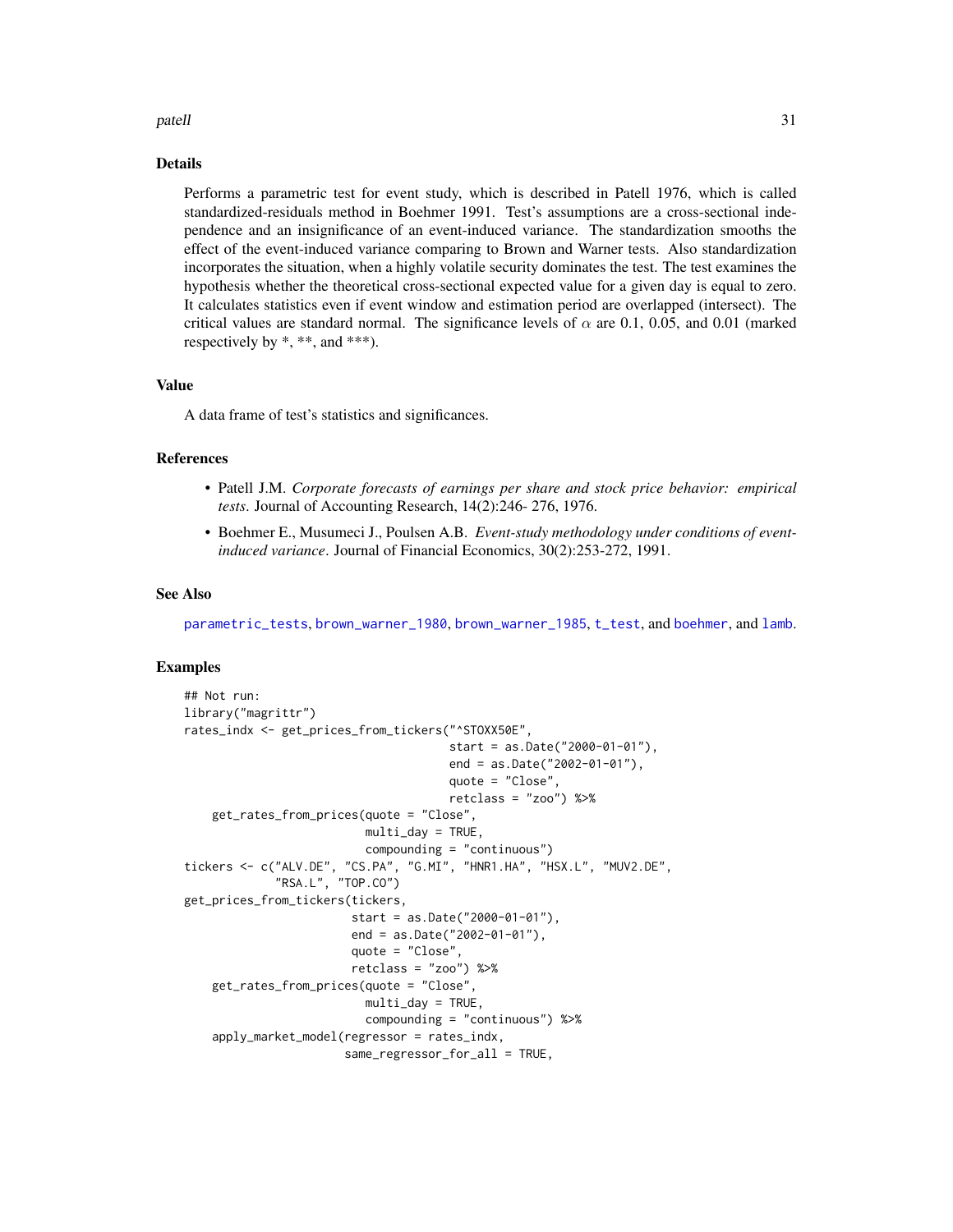#### <span id="page-31-0"></span>32 prices

```
market_model = "sim",
                       estimation_method = "ols",
                       estimation_start = as.Date("2001-03-26"),
                       estimation_end = as.Date("2001-09-10")) %>%
   patell(event_start = as.Date("2001-09-11"),
          event_end = as.Date("2001-09-28"))
## End(Not run)
## The result of the code above is equivalent to:
data(securities_returns)
patell(list_of_returns = securities_returns,
      event_start = as.Date("2001-09-11"),
      event_end = as.Date("2001-09-28"))
```
prices *Stock prices of eight major European insurance companies from 2000- 01-03 to 2002-01-01*

#### Description

A zoo object of eight columns containing daily Close stock prices of eight major European insurance companies from 2000-01-03 to 2002-01-01. See examples of [get\\_prices\\_from\\_tickers](#page-19-1) for the dataset generation.

#### Usage

prices

### Format

A zoo object of eight columns:

- ALV.DE
- CS.PA
- G.MI
- HNR1.HA
- HSX.L
- MUV2.DE
- RSA.L
- TOP.CO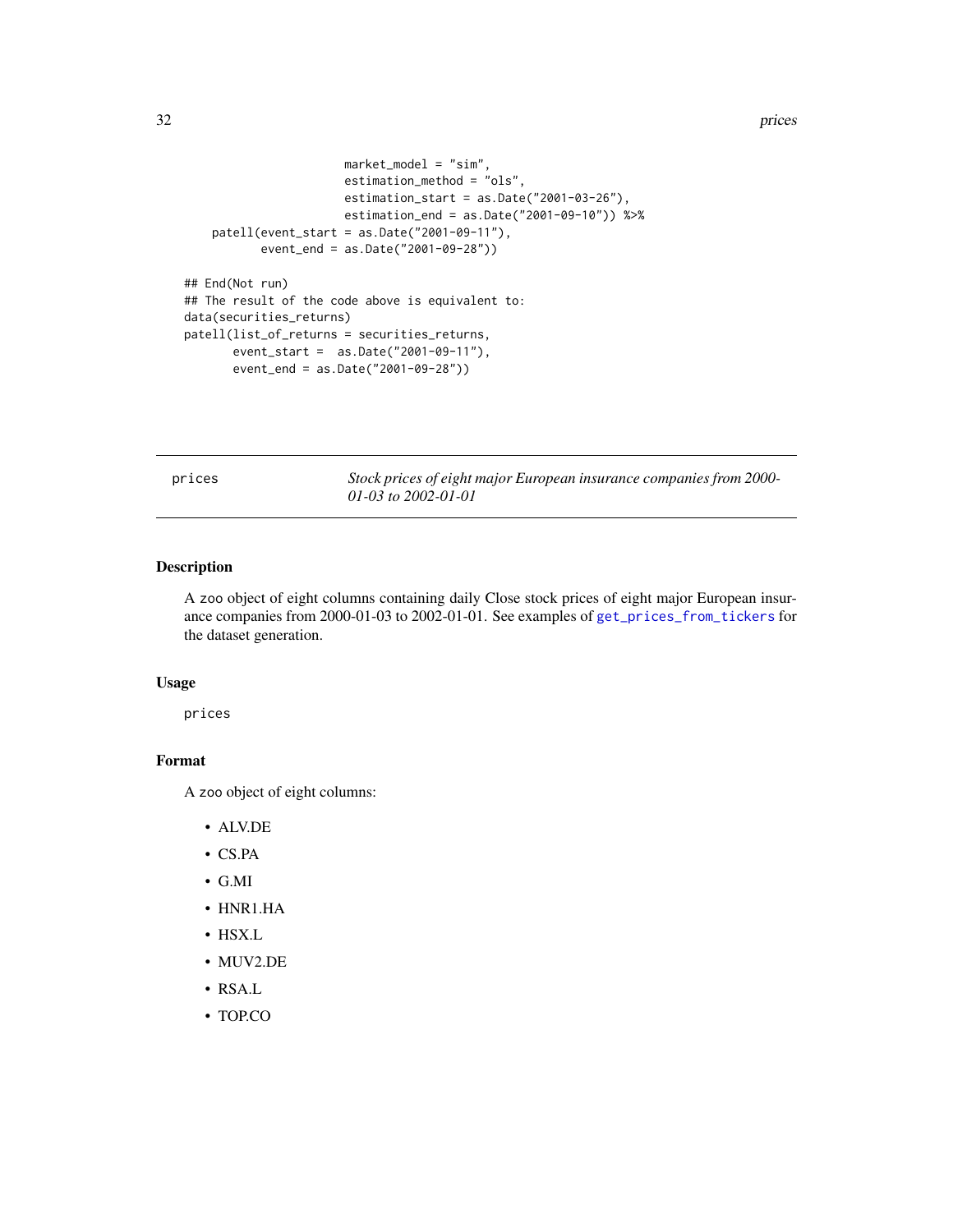<span id="page-32-0"></span>

#### Description

A zoo object containing daily prices of ESTX50 EUR P index from 2000-01-03 to 2001-12-31. See examples of [get\\_prices\\_from\\_tickers](#page-19-1) for the dataset generation.

#### Usage

prices\_indx

#### Format

A zoo object.

<span id="page-32-1"></span>

rank\_test *An event study rank test.*

#### Description

An original rank test applied to an event study, which is based on Wilcoxon (1945) rank test.

#### Usage

rank\_test(list\_of\_returns, event\_start, event\_end)

#### Arguments

| list_of_returns |                                                                                           |
|-----------------|-------------------------------------------------------------------------------------------|
|                 | a list of objects of S3 class returns, each element of which is treated as a<br>security. |
| event_start     | an object of Date class giving the first date of the event period.                        |
| event_end       | an object of Date class giving the last date of the event period.                         |

#### Details

This procedure uses ranks of abnormal returns to examine significance of each day in the event window. In order to get ranks of corresponding abnormal returns, the procedure uses regular R function [rank](#page-0-0) with parameter ties.method = "average" and na.last = "keep". For this test the estimation period and the event period must not overlap, otherwise an error will be thrown. The test statistic is assumed to have a normal distribution (as an approximation). The test is wellspecified for the case, when cross-sectional abnormal returns are not symmetric. The test is stable to variance increase during event window. This test is more sensitive to extreme values than sign test. For data with missing data see the [modified\\_rank\\_test](#page-23-1). The significance levels of  $\alpha$  are 0.1, 0.05, and 0.01 (marked respectively by  $*, **$ , and  $***$ ).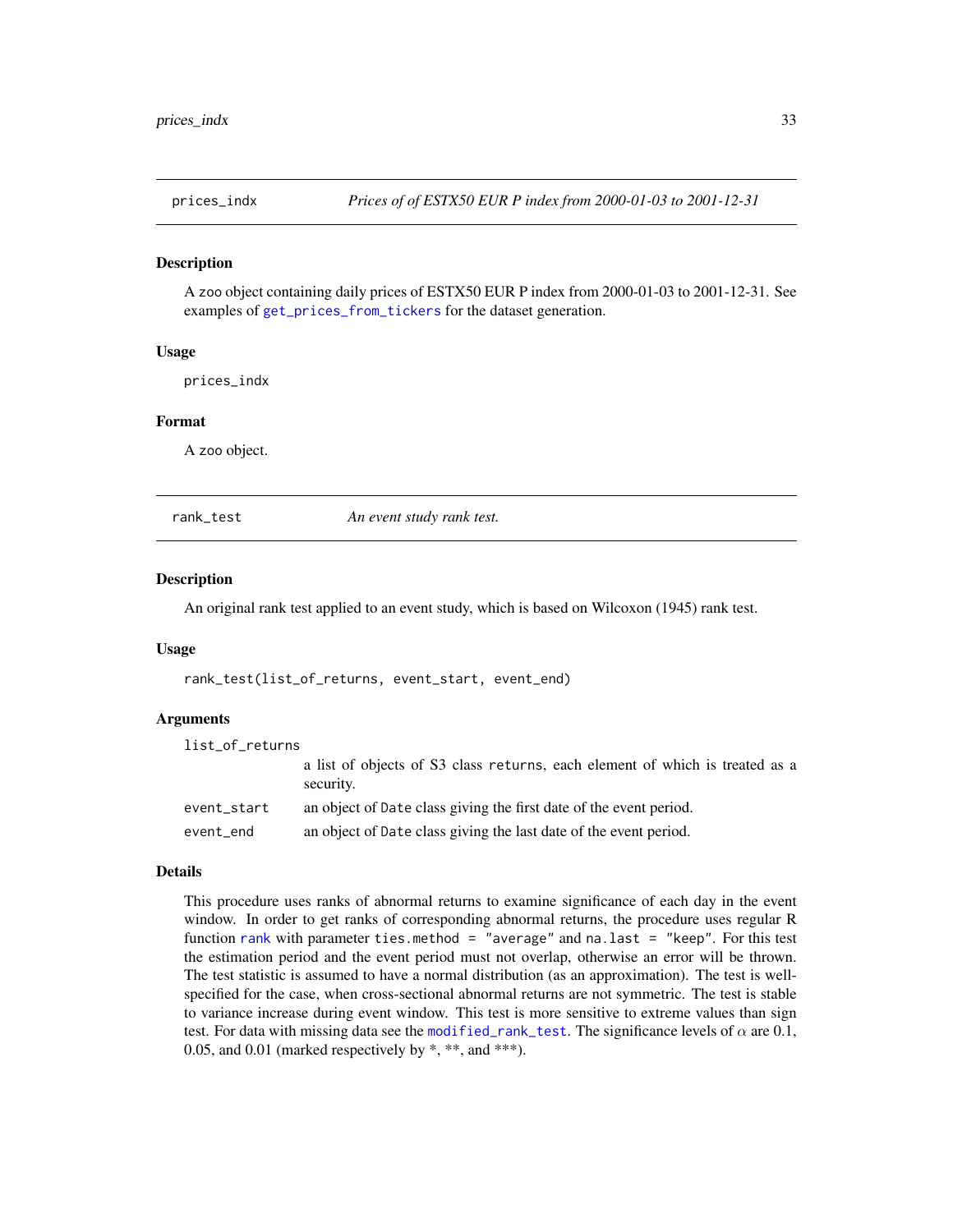#### <span id="page-33-0"></span>Value

A data frame of test's statistics and significances.

#### References

- Corrado C.J. *A Nonparametric Test for Abnormal Security-Price Performance in Event Studies*. Journal of Financial Economics 23:385-395, 1989.
- Cowan A.R. *Nonparametric Event Study Tests*. Review of Quantitative Finance and Accounting, 2:343-358, 1992.
- Campbell C.J., Wasley C.E. *Measuring Security Price Performance Using Daily NASDAQ Returns*. Journal of Financial Economics 33:73-92, 1993.
- Savickas R. *Event-Induced Volatility and Tests for Abnormal Performance*. The Journal of Financial Research, 26(2):156-178, 2003.

#### See Also

[nonparametric\\_tests](#page-25-1),[sign\\_test](#page-39-1), [generalized\\_sign\\_test](#page-17-1), [corrado\\_sign\\_test](#page-15-1), [modified\\_rank\\_test](#page-23-1), and [wilcoxon\\_test](#page-42-1).

```
## Not run:
library("magrittr")
rates_indx <- get_prices_from_tickers("^STOXX50E",
                                      start = as.Date("2000-01-01"),
                                      end = as.Date("2002-01-01"),
                                      quote = "Close",
                                      retclass = "zoo") %>%
   get_rates_from_prices(quote = "Close",
                          multi_day = TRUE,
                          compounding = "continuous")
tickers <- c("ALV.DE", "CS.PA", "G.MI", "HNR1.HA", "HSX.L", "MUV2.DE",
             "RSA.L", "TOP.CO")
get_prices_from_tickers(tickers,
                        start = as.Date("2000-01-01"),
                        end = as.Date("2002-01-01"),
                        quote = "Close",
                        retclass = "zoo") %>%
    get_rates_from_prices(quote = "Close",
                          multi_day = TRUE,
                          compounding = "continuous") %>%
    apply_market_model(regressor = rates_indx,
                       same_regressor_for_all = TRUE,
                       market_model = "sim",
                       estimation_method = "ols",
                       estimation_start = as.Date("2001-03-26"),
                       estimation_end = as.Date("2001-09-10")) %>%
    rank_test(event_start = as.Date("2001-09-11"),
              event_end = as.Date("2001-09-28"))
```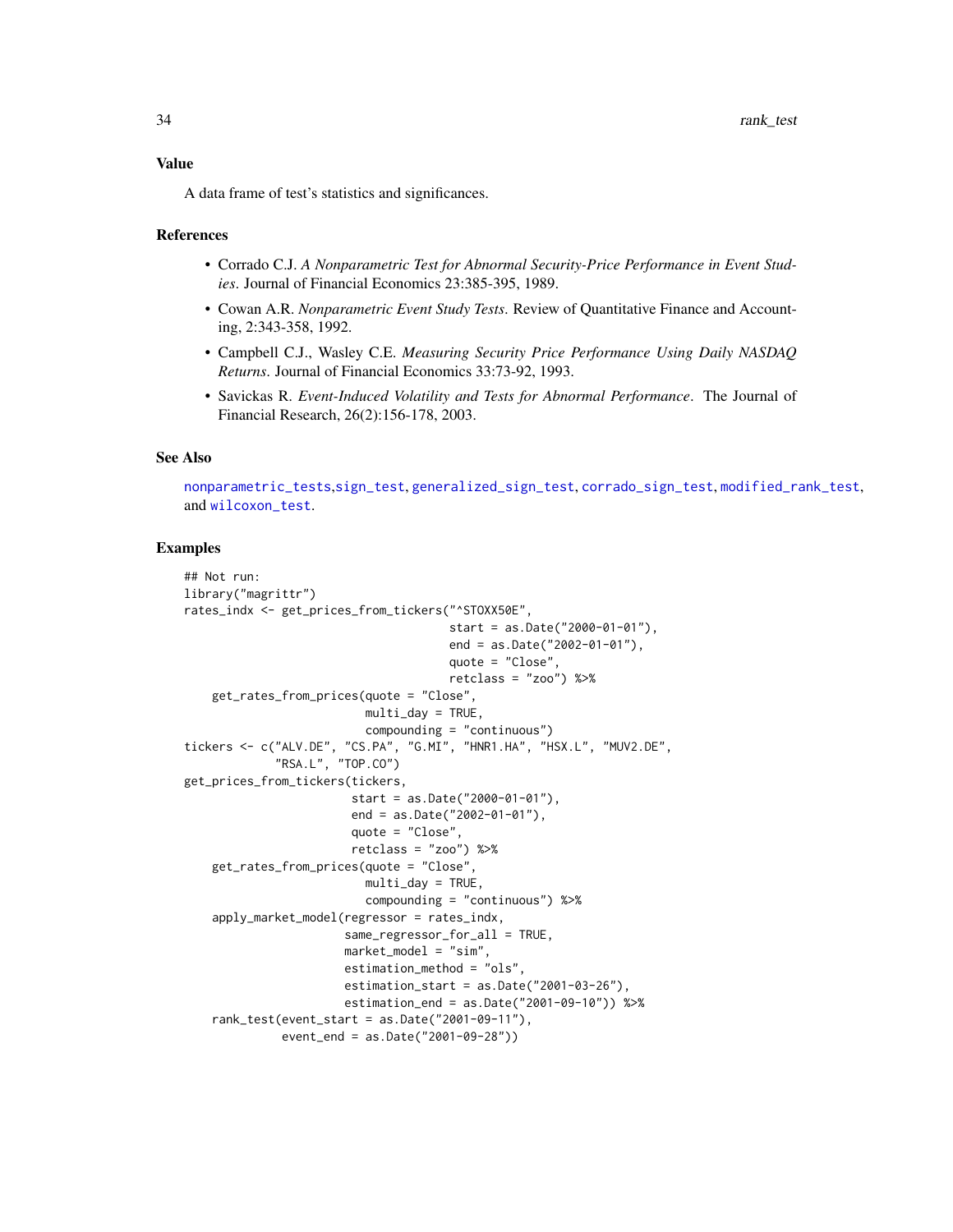<span id="page-34-0"></span>rates 35

```
## End(Not run)
## The result of the code above is equivalent to:
data(securities_returns)
rank_test(list_of_returns = securities_returns,
         event_start = as.Date("2001-09-11"),
          event_end = as.Date("2001-09-28"))
```
rates *Rates of returns of eight major European insurance companies from 2000-01-04 to 2002-01-01*

#### Description

A zoo object of eight columns containing daily rates of returns of eight major European insurance companies from 2000-01-04 to 2002-01-01. See examples of [get\\_rates\\_from\\_prices](#page-20-1) for the dataset generation.

#### Usage

rates

#### Format

A zoo object of eight columns:

- ALV.DE
- CS.PA
- G.MI
- HNR1.HA
- HSX.L
- MUV2.DE
- RSA.L
- TOP.CO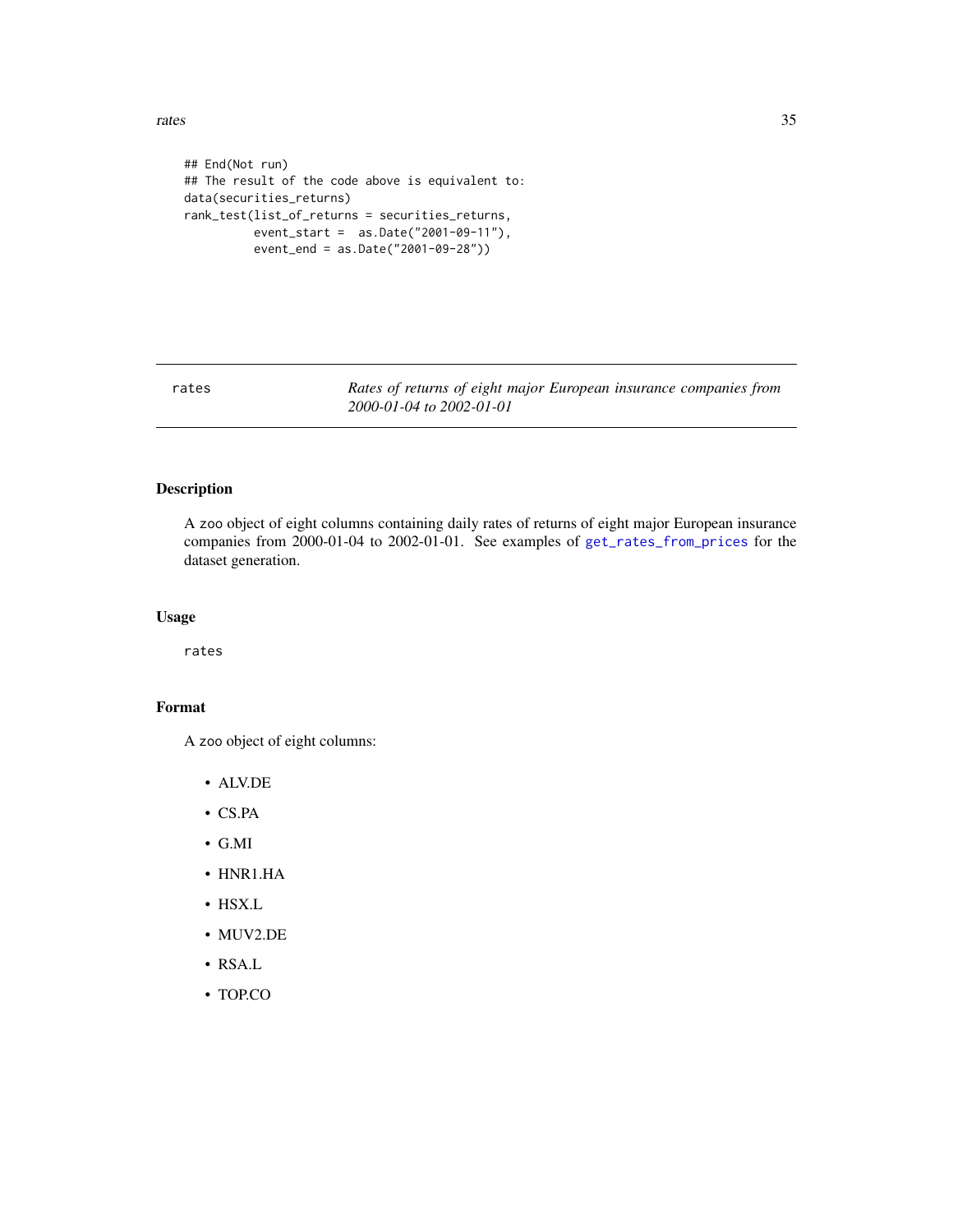<span id="page-35-0"></span>

#### Description

A zoo object containing daily rates of returns of ESTX50 EUR P index from 2000-01-04 to 2001- 12-31. See examples of [get\\_rates\\_from\\_prices](#page-20-1) for the dataset generation.

#### Usage

rates\_indx

#### Format

A zoo object.

<span id="page-35-1"></span>returns *Constructor of an object of S3 class* returns*.*

#### Description

Constructs an object of S3 class returns.

#### Usage

```
returns(rates, regressor, market_model = c("mean_adj", "mrkt_adj", "sim"),
 estimation_method = c("ols"), estimation_start, estimation_end)
```
#### Arguments

| rates             | an object of class either zoo or data. frame giving observed rates of returns of<br>security.         |
|-------------------|-------------------------------------------------------------------------------------------------------|
| regressor         | an object of the same class as rates representing rates of returns of the market<br>model, if needed. |
| market_model      | a character indicating the market model among mean_adj, mrkt_adj, and sim.                            |
| estimation_method |                                                                                                       |
|                   | a character specifying an estimation method for sim model.                                            |
| estimation_start  |                                                                                                       |
|                   | an object of Date class giving the first date of the estimation period.                               |
|                   | estimation_end an object of Date class giving the last date of the estimation period.                 |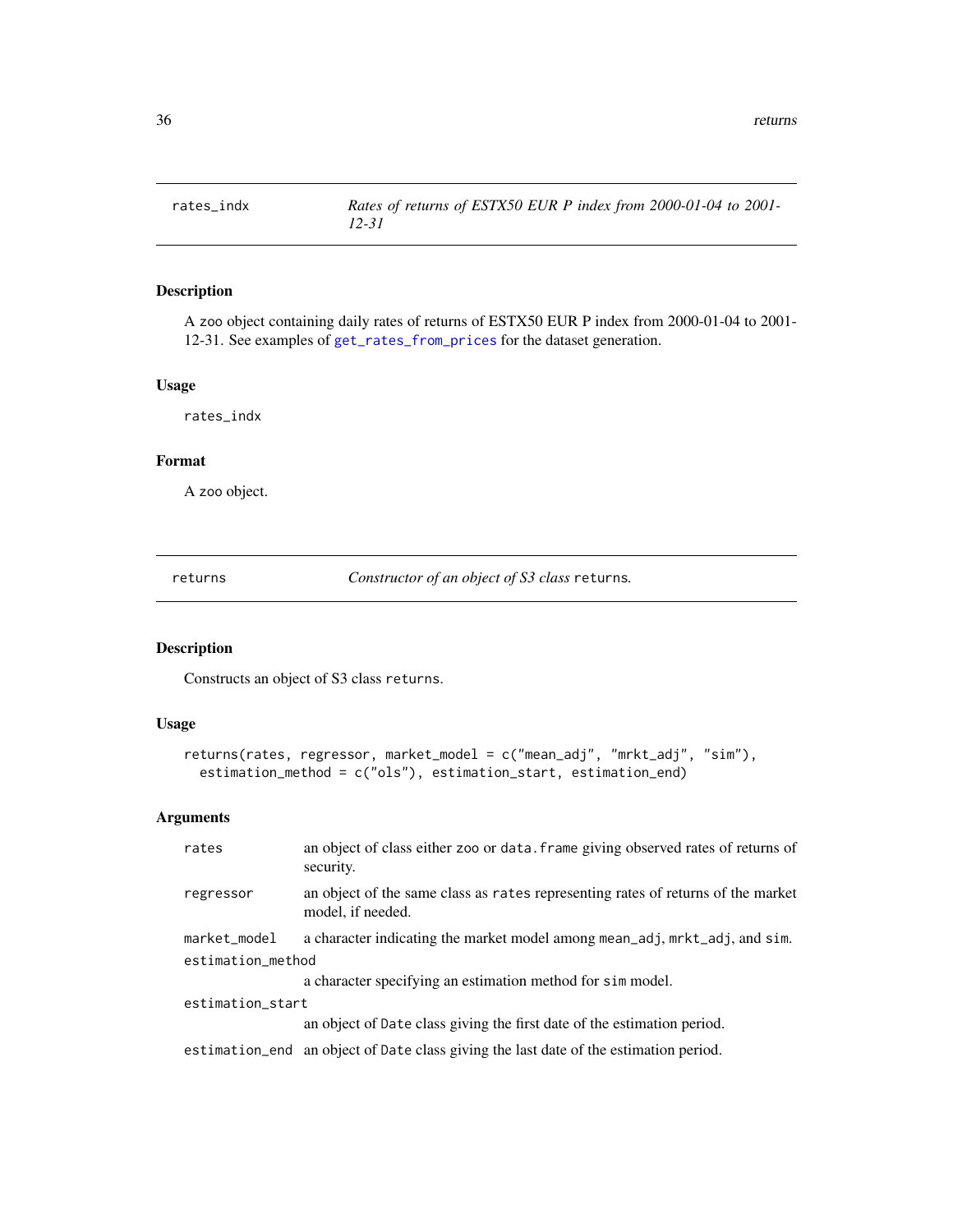#### <span id="page-36-0"></span>returns 37

#### Details

The constructor is a generic function, dispatched for classes zoo data. frame. Parameters rates and regressor should be objects of the same class (zoo or data.frame). There are three market model implemented. mean\_adj stands for mean-adjusted-returns model, which is the average of returns during the estimation period. mrkt\_adj represents market-adjusted-returns model: the securities' rates of returns are simply market index rates of returns (in terms of parameters - regressor). Finally, sim stands for single-index market model For this model only Ordinary Least Squares estimation\_method is currently implemented. All models are described in Brown and Warner (1985).

#### Value

An object of S3 class returns, which contains following fields:

- observed: an object of zoo class containing observed rates of returns.
- predicted: an object of zoo class containing predicted by a market model rates of returns.
- lower95CI: a lower bound of the 95% Confidence Interval for predicted rates of returns.
- upper95CI: an upper bound of the 95% Confidence Interval for predicted rates of returns.
- abnormal: an object of zoo class containing abnormal returns.
- regressor: an object of zoo class containing rates of regressor (typically market index).
- market\_model: a code name of the market model.
- full\_name\_market\_model: a full name of the market model.
- estimation\_method: a code name of the estimation method (applied only for SIM).
- full\_name\_estimation\_method: a full name of the estimation method (applied only for SIM).
- coefficients: coefficients  $\alpha$  and  $\beta$  for SIM market model (applied only for SIM).
- estimation\_start: a start date of the estimation period.
- estimation\_end: an end date of the estimation period.
- estimation\_length: a length of the estimation period.

#### References

Brown S.J., Warner J.B. *Using Daily Stock Returns, The Case of Event Studies*. Journal of Financial Economics, 14:3-31, 1985.

#### See Also

#### [apply\\_market\\_model](#page-2-1)

```
## 1. Mean-adjusted-returns model
## Not run:
library("magrittr")
single_return <- get_prices_from_tickers("ALV.DE",
                                         start = as.Date("2000-01-01"),
                                         end = as.Date("2002-01-01"),
```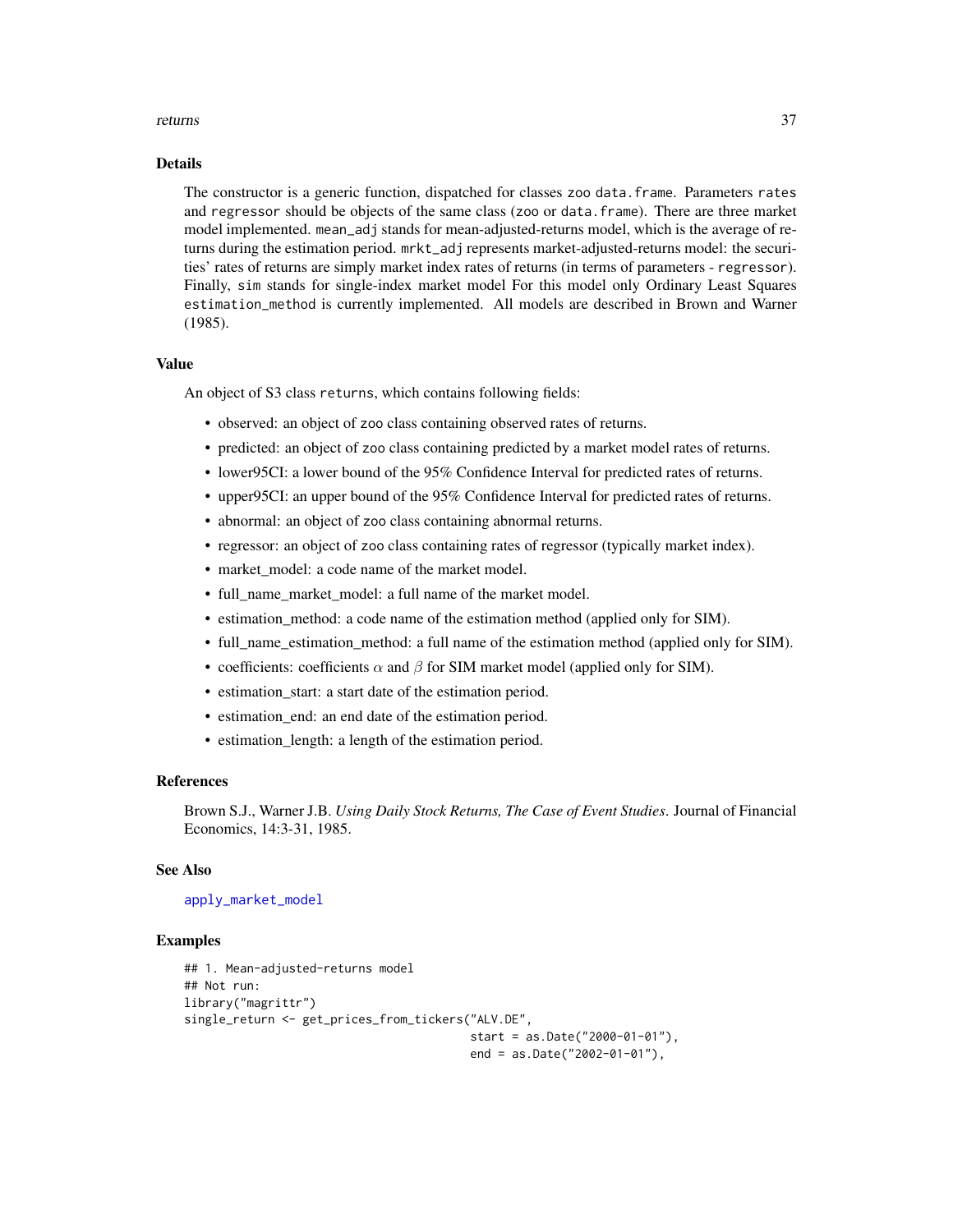38 returns

```
quote = "Close",
                                         retclass = "zoo") %>%
    get_rates_from_prices(quote = "Close",
                          multi_day = TRUE,
                          compounding = "continuous") %>%
    returns(market_model = "mean_adj",
            estimation_start = as.Date("2001-03-26"),
            estimation_end = as.Date("2001-09-10"))
## End(Not run)
## The result of the code above is equivalent to:
data(rates)
single_return <- returns(rates[, "ALV.DE", drop = FALSE],
                         market_model = "mean_adj",
                         estimation_start = as.Date("2001-03-26"),
                         estimation_end = as.Date("2001-09-10"))
## 2. Market-adjusted-returns model
## Not run:
library("magrittr")
rates_indx <- get_prices_from_tickers("^STOXX50E",
                                      start = as.Date("2000-01-01"),
                                      end = as.Date("2002-01-01"),
                                      quote = "Close",
                                      retclass = "zoo") %>%
    get_rates_from_prices(quote = "Close",
                          multi_day = TRUE,
                          compounding = "continuous")
single_return <- get_prices_from_tickers("ALV.DE",
                                         start = as.Date("2000-01-01"),
                                         end = as.Date("2002-01-01"),
                                         quote = "Close",
                                         retclass = "zoo") %>%
    get_rates_from_prices(quote = "Close",
                          multi_day = TRUE,
                          compounding = "continuous") %>%
    returns(regressor = rates_indx,
            market_model = "mrkt_adj",
            estimation_start = as.Date("2001-03-26"),
            estimation_end = as.Date("2001-09-10"))
## End(Not run)
## The result of the code above is equivalent to:
data(rates, rates_indx)
single_return <- returns(rates = rates[, "ALV.DE", drop = FALSE],
                         regressor = rates_indx,
                         market_model = "mrkt_adj",
                         estimation_method = "ols",
                         estimation_start = as.Date("2001-03-26"),
                         estimation_end = as.Date("2001-09-10"))
```
## 3. Single-index market model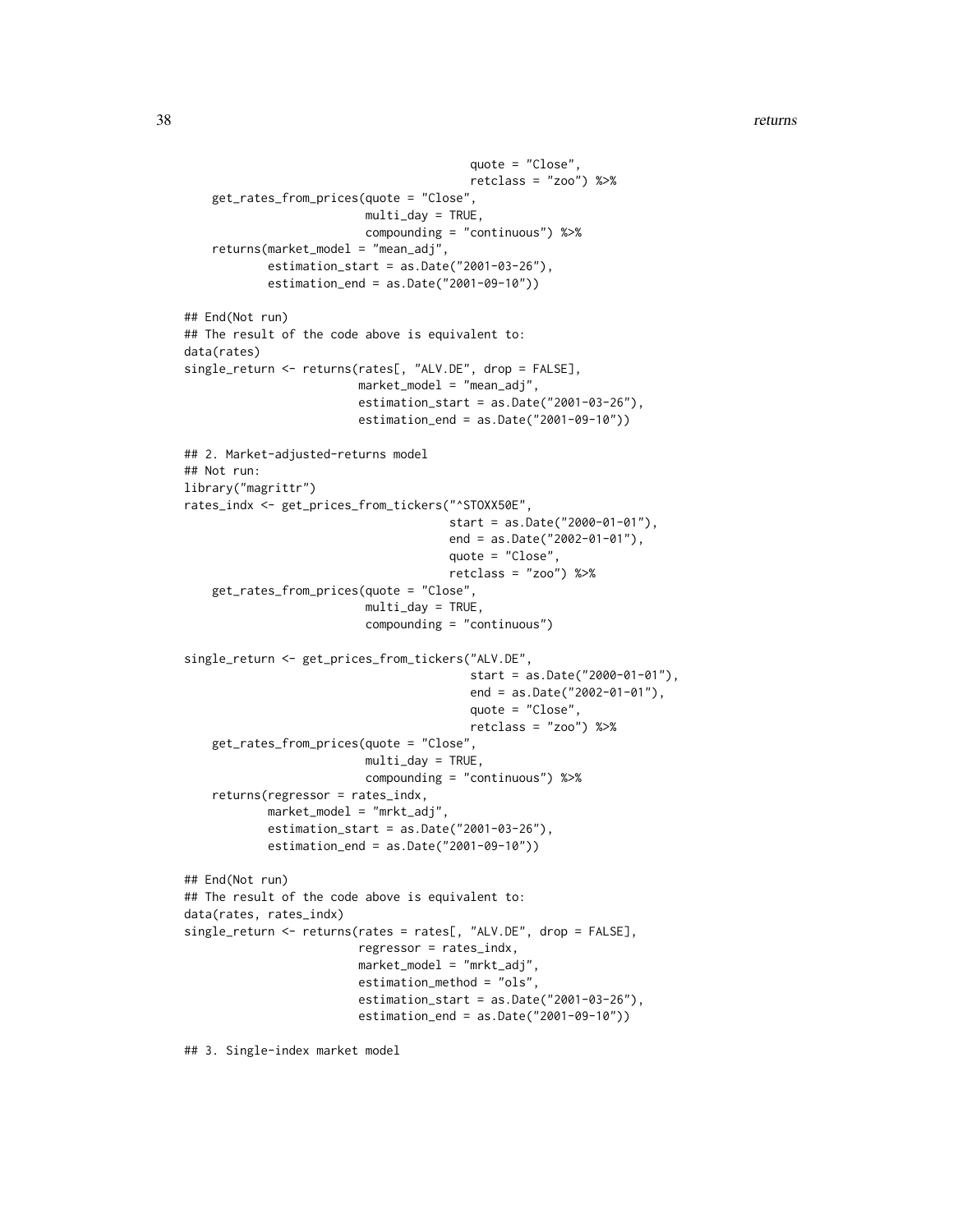```
## Not run:
library("magrittr")
rates_indx <- get_prices_from_tickers("^STOXX50E",
                                      start = as.Date("2000-01-01"),
                                      end = as.Date("2002-01-01"),
                                      quote = "Close",
                                      retclass = "zoo") %>%
    get_rates_from_prices(quote = "Close",
                          multi_day = TRUE,
                          compounding = "continuous")
single_return <- get_prices_from_tickers("ALV.DE",
                                         start = as.Date("2000-01-01"),
                                         end = as.Date("2002-01-01"),
                                         quote = "Close",
                                         retclass = "zoo") %>%
    get_rates_from_prices(quote = "Close",
                          multi_day = TRUE,
                          compounding = "continuous") %>%
    returns(regressor = rates_indx,
            market_model = "sim",
            estimation_method = "ols",
            estimation_start = as.Date("2001-03-26"),
            estimation_end = as.Date("2001-09-10"))
## End(Not run)
## The result of the code above is equivalent to:
data(rates, rates_indx)
single_return <- returns(rates = rates[, "ALV.DE", drop = FALSE],
                         regressor = rates_indx,
                         market_model = "sim",
                         estimation_method = "ols",
                         estimation_start = as.Date("2001-03-26"),
                         estimation_end = as.Date("2001-09-10"))
```

| securities returns | Returns of eight major insurance companies from 2000-01-04 to 2001- |
|--------------------|---------------------------------------------------------------------|
|                    | $12 - 29$                                                           |

#### Description

A list of length eight, elements of which are objects of the class returns. The list contains all necessary returns of eight major insurance companies from 2000-01-04 to 2001-12-29. See examples of [apply\\_market\\_model](#page-2-1) for the dataset generation.

#### Usage

securities\_returns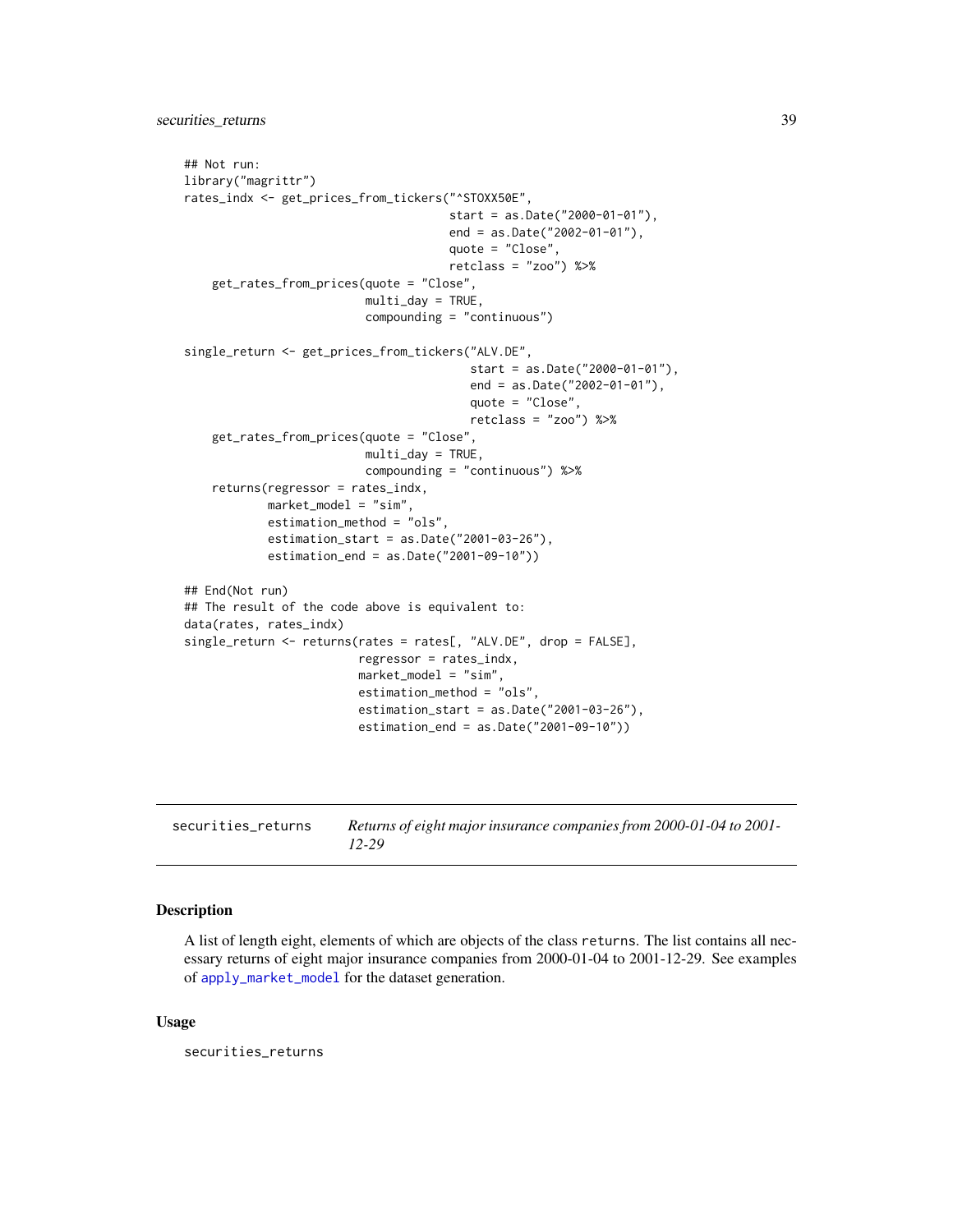#### Format

A list of eight zoo elements:

- ALV.DE
- CS.PA
- G.MI
- HNR1.HA
- HSX.L
- MUV2.DE
- RSA.L
- TOP.CO

#### <span id="page-39-1"></span>sign\_test *An event study simple binomial sign test.*

#### Description

A binomial sign test which determines whether the frequency of positive abnormal returns in the event period is significantly different from one-half.

#### Usage

sign\_test(list\_of\_returns, event\_start, event\_end)

#### Arguments

| list_of_returns |                                                                                           |
|-----------------|-------------------------------------------------------------------------------------------|
|                 | a list of objects of S3 class returns, each element of which is treated as a<br>security. |
| event_start     | an object of Date class giving the first date of the event period.                        |
| event_end       | an object of Date class giving the last date of the event period.                         |

#### Details

This test is application of the simple binomial test to the event study, which indicates whether the cross-sectional frequency of positive abnormal returns is significantly different from 0.5. This test is stable to outliers, in other words allows for checking if the result is driven by few companies with extremely large abnormal performance. For this test the estimation period and the event period must not overlap, otherwise an error will be thrown. The test statistic is assumed to have a normal distribution in approximation under a null hypothesis, if the number of securities is large. Typically the test is used together with parametric tests. The test is well-specified for the case, when crosssectional abnormal returns are not symmetric. Also this procedure is less sensitive to extreme returns than the rank test. The significance levels of  $\alpha$  are 0.1, 0.05, and 0.01 (marked respectively by  $*, **$ , and  $***$ ).

<span id="page-39-0"></span>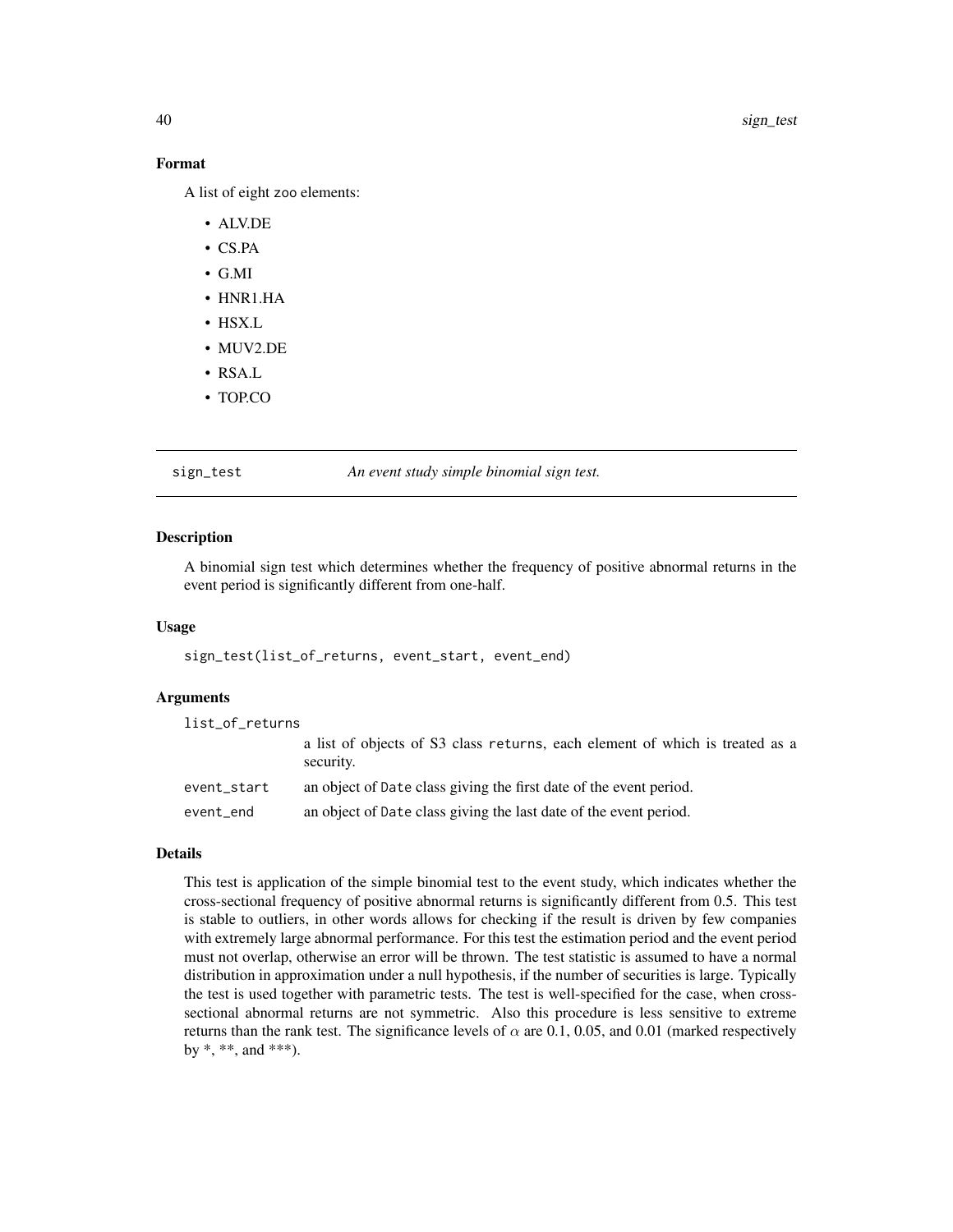#### <span id="page-40-0"></span>sign\_test 41

#### Value

A data frame of test's statistics and significances.

#### References

Boehmer E., Musumeci J., Poulsen A.B. *Event-study methodology under conditions of event-induced variance*. Journal of Financial Economics, 30(2):253-272, 1991.

#### See Also

[nonparametric\\_tests](#page-25-1), [generalized\\_sign\\_test](#page-17-1), [corrado\\_sign\\_test](#page-15-1), [rank\\_test](#page-32-1), [modified\\_rank\\_test](#page-23-1), and [wilcoxon\\_test](#page-42-1).

```
## Not run:
library("magrittr")
rates_indx <- get_prices_from_tickers("^STOXX50E",
                                      start = as.Date("2000-01-01"),
                                      end = as.Date("2002-01-01"),
                                      quote = "Close",
                                      retclass = "zoo") %>%
   get_rates_from_prices(quote = "Close",
                          multi_day = TRUE,
                          compounding = "continuous")
tickers <- c("ALV.DE", "CS.PA", "G.MI", "HNR1.HA", "HSX.L", "MUV2.DE",
             "RSA.L", "TOP.CO")
get_prices_from_tickers(tickers,
                        start = as.Date("2000-01-01"),
                        end = as.Date("2002-01-01"),
                        quote = "Close",
                        retclass = "zoo") %>%
    get_rates_from_prices(quote = "Close",
                          multi_day = TRUE,
                          compounding = "continuous") %>%
    apply_market_model(regressor = rates_indx,
                       same_regressor_for_all = TRUE,
                       market_model = "sim",
                       estimation_method = "ols",
                       estimation_start = as.Date("2001-03-26"),
                       estimation_end = as.Date("2001-09-10")) %>%
    sign_test(event_start = as.Date("2001-09-11"),
              event_end = as.Date("2001-09-28"))
## End(Not run)
## The result of the code above is equivalent to:
data(securities_returns)
sign_test(list_of_returns = securities_returns,
         event_start = as.Date("2001-09-11"),
          event_end = as.Date("2001-09-28"))
```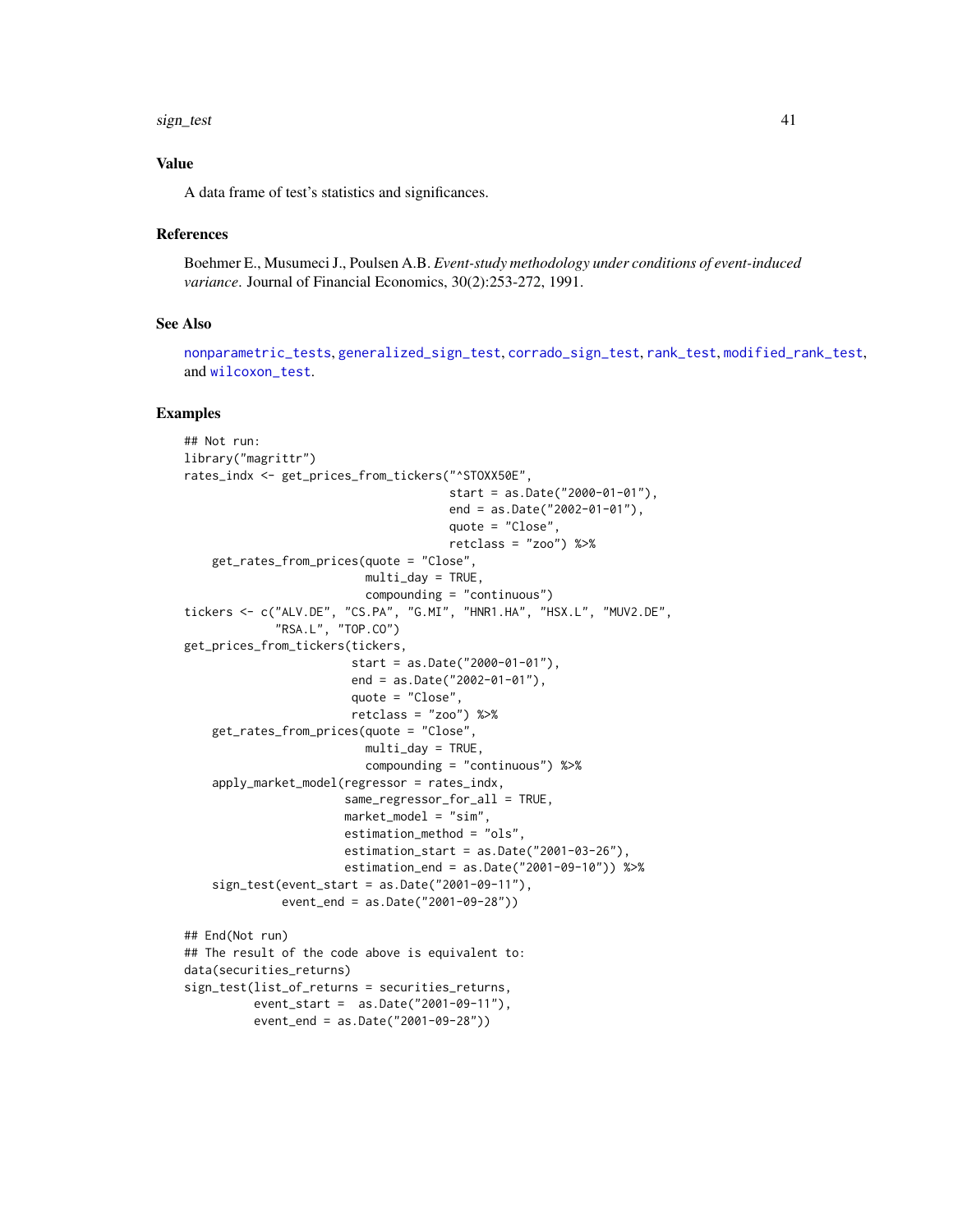<span id="page-41-1"></span><span id="page-41-0"></span>

#### Description

A classical t-test that examines each date in the event window.

#### Usage

t\_test(list\_of\_returns, event\_start, event\_end)

#### Arguments

| list_of_returns |                                                                                           |
|-----------------|-------------------------------------------------------------------------------------------|
|                 | a list of objects of S3 class returns, each element of which is treated as a<br>security. |
| event_start     | an object of Date class giving the first date of the event period.                        |
| event_end       | an object of Date class giving the last date of the event period.                         |
|                 |                                                                                           |

#### Details

Performs a t-test for the event study. The procedure of this test is described in Boehmer et al. 1991, sometimes is called a cross-sectional test. Assumes independence of securities, however is stable to event-induced variance. This test examines the equality of the cross-sectional expected value to zero. The standard deviation, which is used in this test, is simply a cross-sectional standard deviation for a given day in the event window. It calculates statistics even if event window and estimation period are overlapped (intersect). The critical values are Student's t-distributed (no approximation in limit). The significance levels of  $\alpha$  are 0.1, 0.05, and 0.01 (marked respectively by \*, \*\*, and \*\*\*).

#### Value

A data frame of test's statistics and significances.

#### Warning

This test strongly requires cross-sectional independence and sensitive to the size of the sample.

#### References

Boehmer E., Musumeci J., Poulsen A.B. *Event-study methodology under conditions of event-induced variance*. Journal of Financial Economics, 30(2):253-272, 1991.

#### See Also

[parametric\\_tests](#page-27-1), [brown\\_warner\\_1980](#page-6-1), [brown\\_warner\\_1985](#page-8-1), [patell](#page-29-1), [boehmer](#page-5-1), and [lamb](#page-22-1).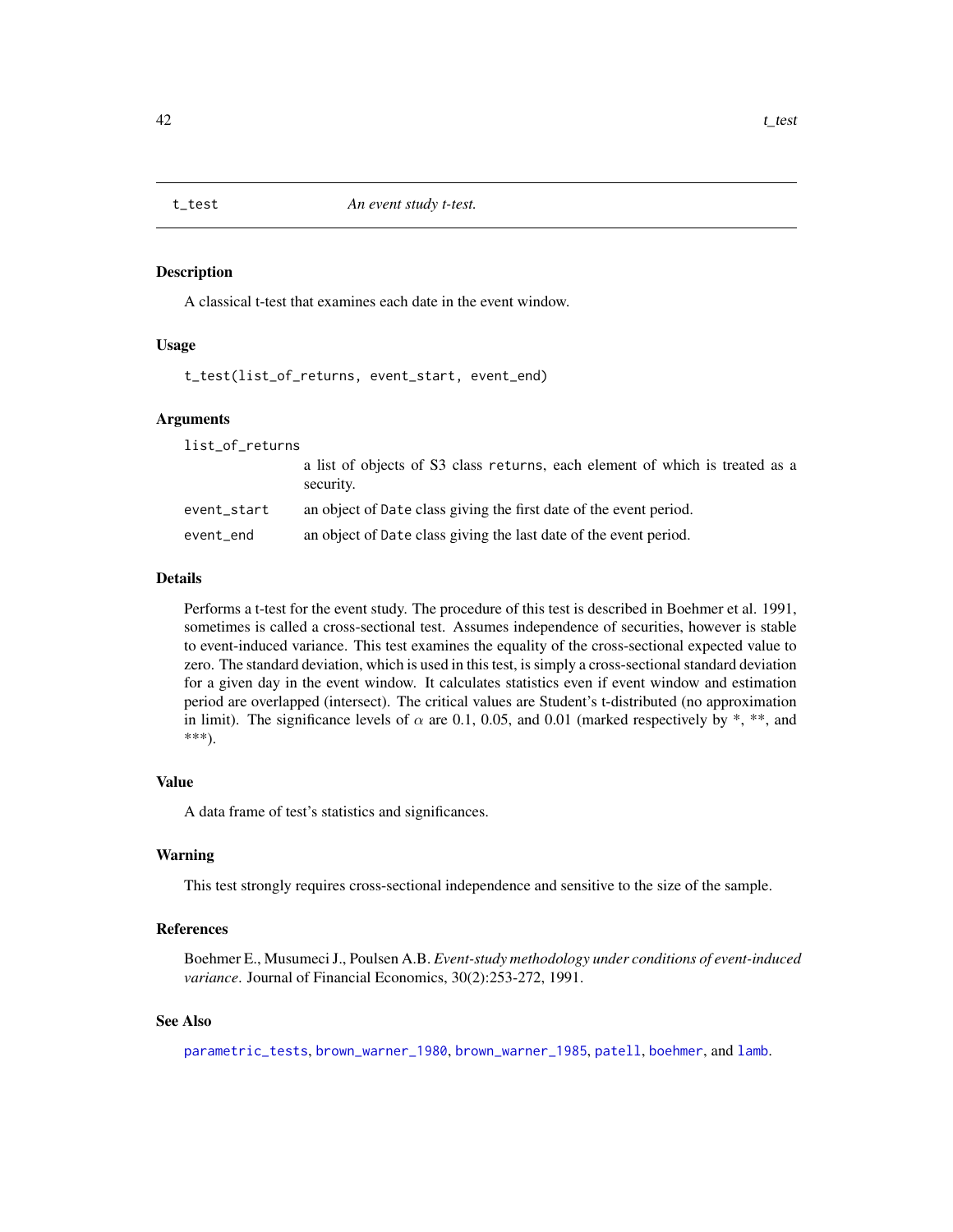#### <span id="page-42-0"></span>wilcoxon\_test 43

#### Examples

```
## Not run:
library("magrittr")
rates_indx <- get_prices_from_tickers("^STOXX50E",
                                      start = as.Date("2000-01-01"),
                                      end = as.Date("2002-01-01"),
                                      quote = "Close",
                                      retclass = "zoo") %>%
    get_rates_from_prices(quote = "Close",
                          multi_day = TRUE,
                          compounding = "continuous")
tickers <- c("ALV.DE", "CS.PA", "G.MI", "HNR1.HA", "HSX.L", "MUV2.DE",
             "RSA.L", "TOP.CO")
get_prices_from_tickers(tickers,
                        start = as.Date("2000-01-01"),
                        end = as.Date("2002-01-01"),
                        quote = "Close",
                        retclass = "zoo") %>%
    get_rates_from_prices(quote = "Close",
                          multi_day = TRUE,
                          compounding = "continuous") %>%
    apply_market_model(regressor = rates_indx,
                       same_regressor_for_all = TRUE,
                       market_model = "sim",
                       estimation_method = "ols",
                       estimation_start = as.Date("2001-03-26"),
                       estimation_end = as.Date("2001-09-10")) %>%
    t_test(event_start = as.Date("2001-09-11"),
           event_end = as.Date("2001-09-28"))
## End(Not run)
## The result of the code above is equivalent to:
data(securities_returns)
t_test(list_of_returns = securities_returns,
```

```
event_start = as.Date("2001-09-11"),
event_end = as.Date("2001-09-28"))
```
<span id="page-42-1"></span>wilcoxon\_test *An event study Wilcoxon signed rank test.*

#### Description

Performs Wilcoxon test on the event period for abnormal returns (abnormal returns are considered as differences).

#### Usage

```
wilcoxon_test(list_of_returns, event_start, event_end)
```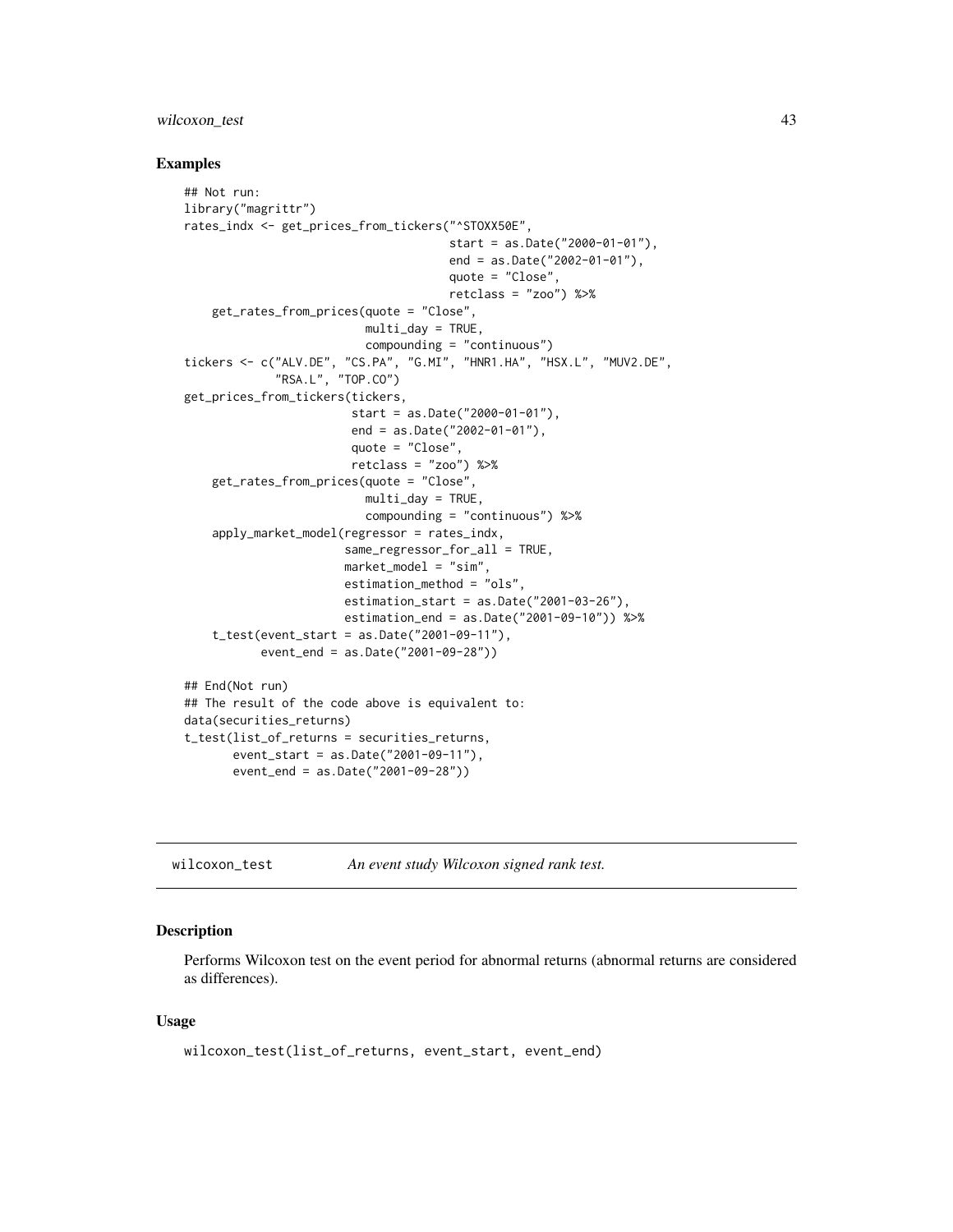#### Arguments

| list_of_returns |                                                                                           |
|-----------------|-------------------------------------------------------------------------------------------|
|                 | a list of objects of S3 class returns, each element of which is treated as a<br>security. |
| event_start     | an object of Date class giving the first date of the event period.                        |
| event_end       | an object of Date class giving the last date of the event period.                         |

#### Details

The estimation periods can overlap with event windows, because the procedure takes into account only abnormal returns from the event window. The test has the same algorithm as built-in R [wilcox.test](#page-0-0). The critical values are exact values, which are obtained from [qsignrank](#page-0-0). The algorithm is the following: for each day in event window the cross-sectional abnormal returns treated as sample of differences. Firstly the absolute value of these differences are computed, and corresponding ranks of non-zero values are calculated. The test statistic is the sum of ranks, corresponding to positive abnormal returns. The significance levels of  $\alpha$  are 0.1, 0.05, and 0.01 (marked respectively by  $*, **$ , and  $***$ ).

#### Value

A data frame of test's statistics and significances.

#### References

- Wilcoxon F. *Individual Comparisons by Ranking Methods*. Biometrics Bulletin 1(6):80-83, 1945.
- Kolari J.W., Pynnonen S. *Event Study Testing with Cross-sectional Correlation of Abnormal Returns*. The Review of Financial Studies, 23(11):3996-4025, 2010.
- Lehmann E.L, *Nonparametrics: Statistical Methods Based on Ranks*. San Francisco: Holden-Day, 1975.
- Hollander M., Wolfe D.A. *Nonparametric Statistical Methods*. New York: John Wiley & Sons, 1973.

#### See Also

[nonparametric\\_tests](#page-25-1), [sign\\_test](#page-39-1), [generalized\\_sign\\_test](#page-17-1), [corrado\\_sign\\_test](#page-15-1), [rank\\_test](#page-32-1), and [modified\\_rank\\_test](#page-23-1).

```
## Not run:
library("magrittr")
rates_indx <- get_prices_from_tickers("^STOXX50E",
                                      start = as.Date("2000-01-01"),
                                      end = as.Date("2002-01-01"),
                                      quote = "Close",
                                      retclass = "zoo") %>%
    get_rates_from_prices(quote = "Close",
```
<span id="page-43-0"></span>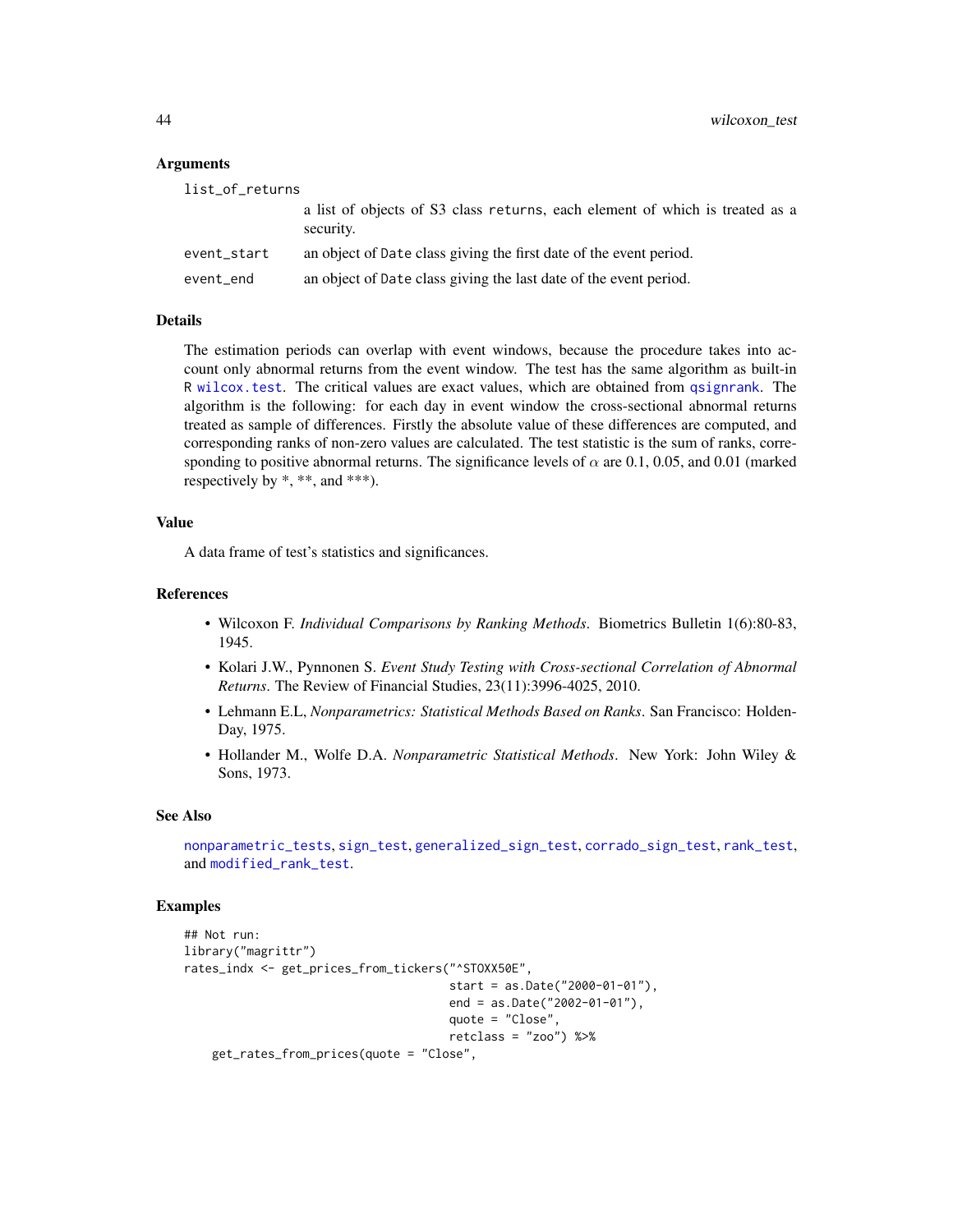wilcoxon\_test 45

```
multi_day = TRUE,
                         compounding = "continuous")
tickers <- c("ALV.DE", "CS.PA", "G.MI", "HNR1.HA", "HSX.L", "MUV2.DE",
             "RSA.L", "TOP.CO")
get_prices_from_tickers(tickers,
                        start = as.Date("2000-01-01"),
                        end = as.Date("2002-01-01"),
                        quote = "Close",
                        retclass = "zoo") %>%
   get_rates_from_prices(quote = "Close",
                         multi_day = TRUE,
                         compounding = "continuous") %>%
    apply_market_model(regressor = rates_indx,
                       same_regressor_for_all = TRUE,
                       market_model = "sim",
                       estimation_method = "ols",
                       estimation_start = as.Date("2001-03-26"),
                       estimation_end = as.Date("2001-09-10")) %>%
    wilcoxon_test(event_start = as.Date("2001-09-11"),
                  event_end = as.Date("2001-09-28"))
## End(Not run)
## The result of the code above is equivalent to:
data(securities_returns)
wilcoxon_test(list_of_returns = securities_returns,
              event_start = as.Date("2001-09-11"),
              event_end = as.Date("2001-09-28"))
```